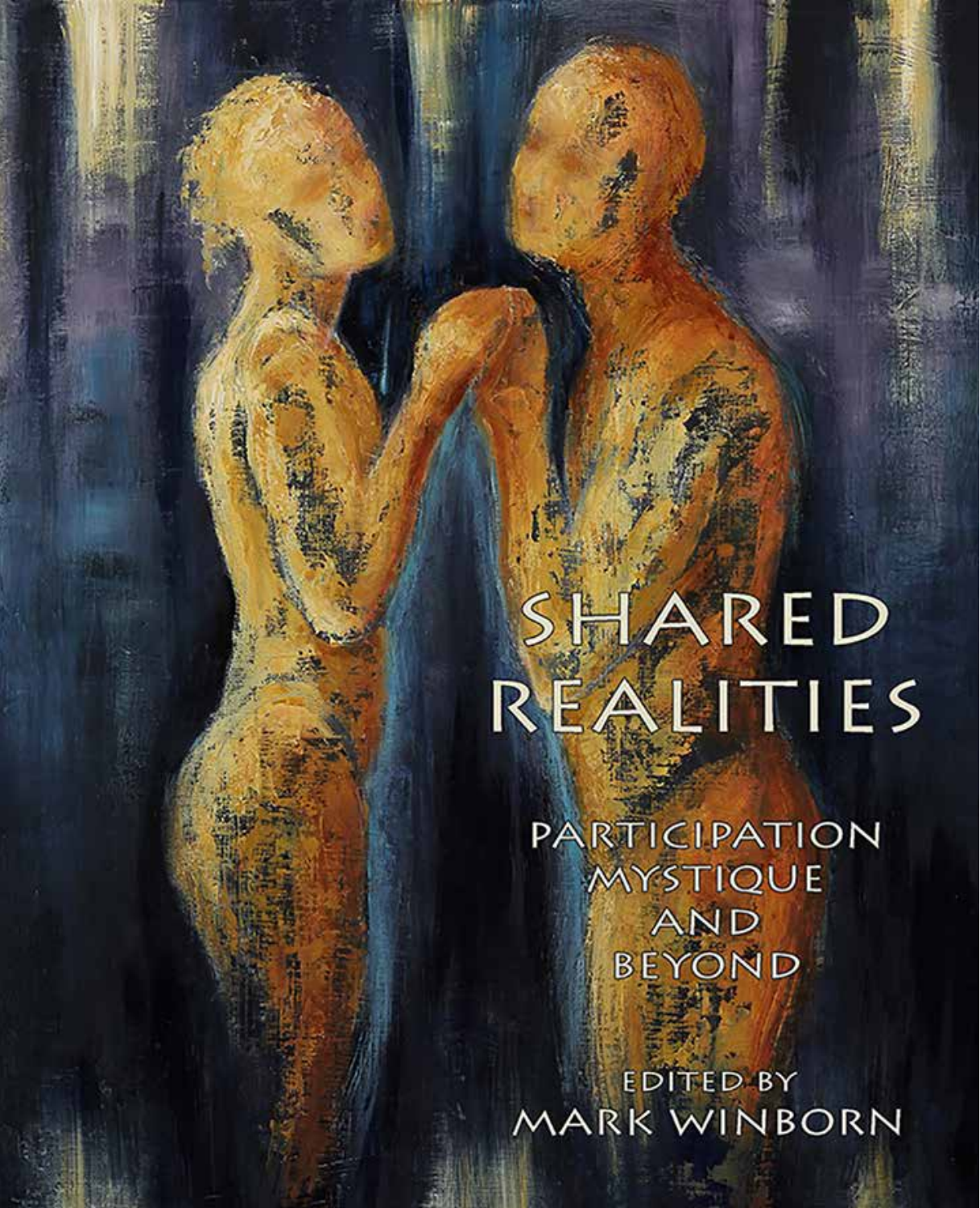## *Advance Praise for Shared Realities: Particpation Mystique and Beyond*

"Jung's use of the concept participation mystique has always struck me as among his most original ideas and I could vaguely intuit its relevance to many contemporary developments in psychoanalysis, from projective identification to intersubjectivity to the mysteries of transitional space. Now, thanks to the extraordinary essays in this book, one no longer has to "intuit" this relevance. It is spelled out in beautiful detail by writers with expertise in many facets of our field. The breadth of these essays is truly extraordinary. Reading them has enriched both my personal and professional life. I highly recommend this book."

—Donald Kalsched, Ph.D. author of T*he Inner World of Trauma: Archetypal Defenses of the Personal Spirit* and *Trauma and the Soul: A Psycho-spiritual Approach to Human Development and its Interruption*.

The concept of "participation mystique" is one that is often considered a somewhat arcane notion disparagingly equated with an unconscious, undifferentiated or "primitive" dynamic. This collection of outstanding articles from Jungian analysts of different theoretical perspectives and analysts from different schools of depth psychology redeems this concept and locates it as central to depth work, regardless of one's theoretical orientation. What may seem like an ethereal notion becomes grounded when explored from the perspective of the clinical, the experiential and the theoretical. Linking participation mystique to the more clinical concepts of projective identification, unitary reality, empathy, the intersubjective field and the neurosciences and locating this dynamic in the field of the transference and counter-transference, brings this concept to life in a refreshingly clear and related manner. In addition, each author does so in a very personal manner.

*Shared Realities* provides the reader with a wonderful example of amplification of participation mystique, linking many diverse threads and fibers to form an image, which, while it reveals its depth and usefulness, nevertheless maintains its sense of mystery. This book is a true delight for anyone intrigued by those "moments of meeting", moments of awe, when the ineffable becomes manifest, when we feel the shiver down our spine, be it in our work or in a moment of grace as we sit quietly in nature. Shared Realities offers nourishment for the clinician, for the intellect and, most importantly, for the soul. I highly recommend it!

—Tom Kelly, President, International Association for Analytical Psychology and Past-President, Inter-Regional Society of Jungian Analysts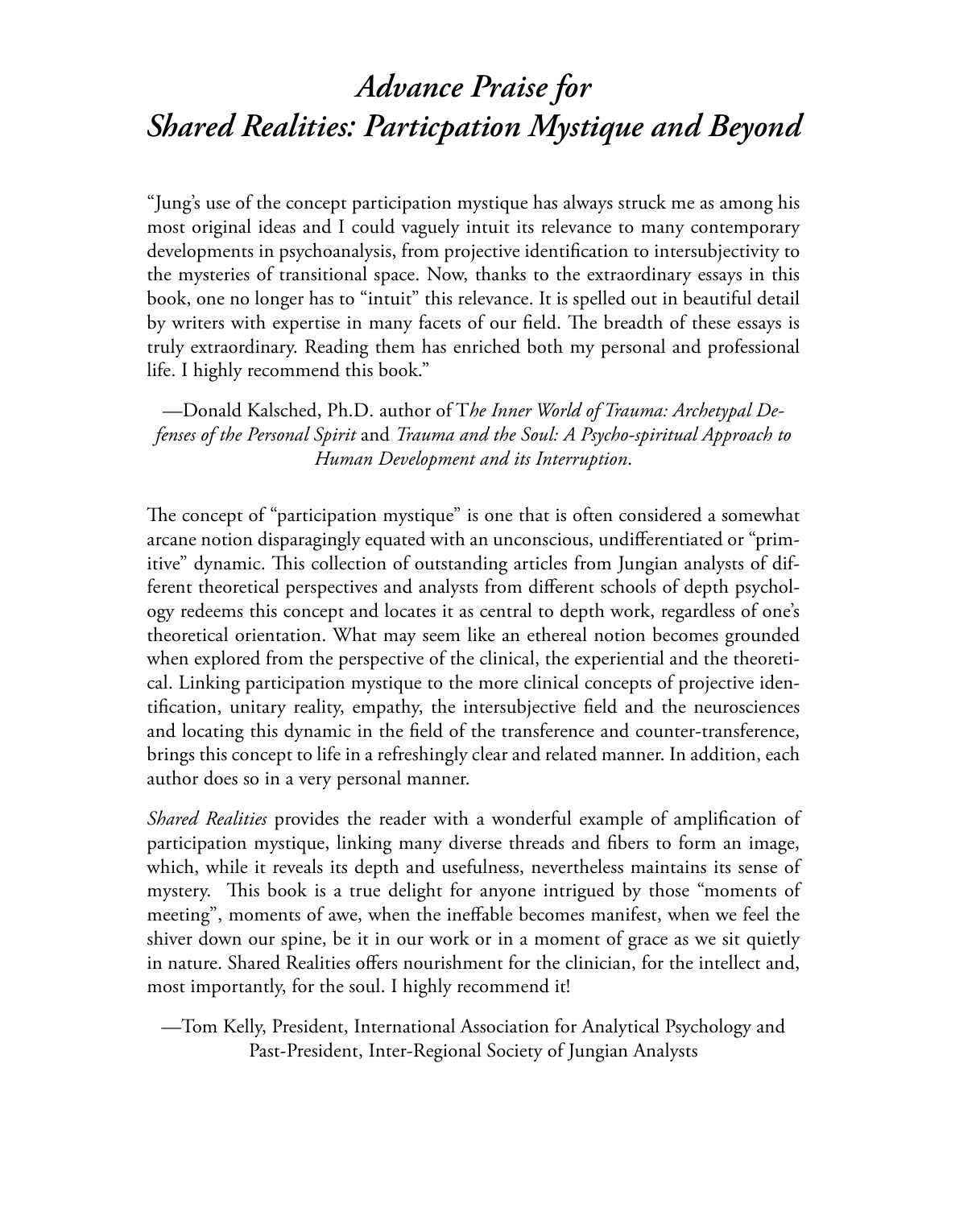## **Shared Realities Participation Mystique and Beyond**

**Mark Winborn, Editor**

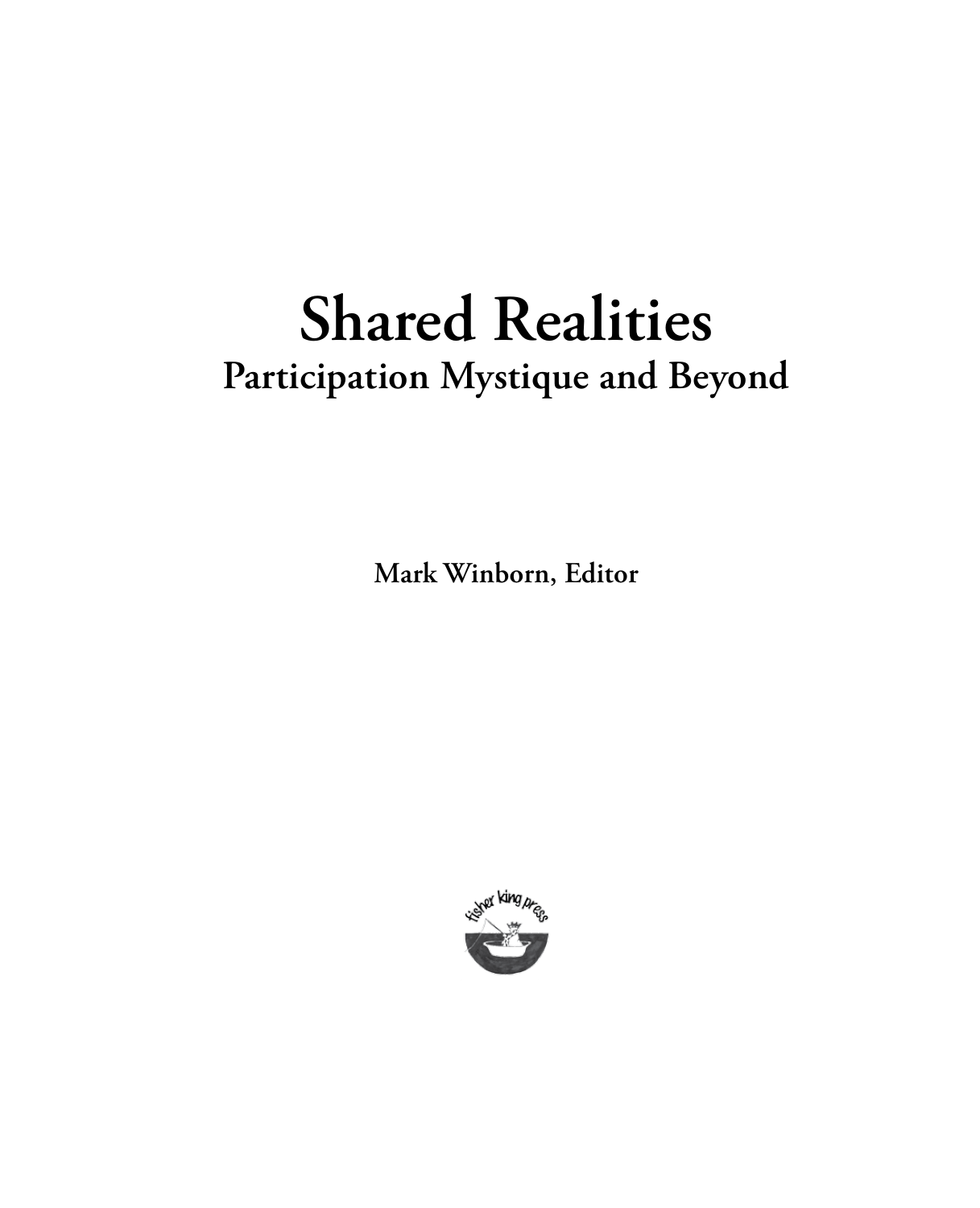## **Shared Realities Participation Mystique and Beyond**

Copyright © 2014 by Fisher King Press First Edition ISBN 978-1-77169-009-6 Paperback ISBN 978-1-77169-010-2 eBook

All rights reserved. No part of this publication may be used or reproduced by any means, graphic, electronic, or mechanical, including photocopying, recording, taping or by any information storage retrieval system without the written permission of the publisher except in the case of brief quotations embodied in critical articles and reviews.

Published simultaneously in Canada and the United States of America by Fisher King Press. For information on obtaining permission for use of material from this work, submit a written request to:

permissions@fisherkingpress.com

Fisher King Press 5485 W 170th St N Skiatook, OK 74070 www.fisherkingpress.com fisherking@fisherkingpress.com +1-831-238-7799

Many thanks to all who have directly or indirectly provided permission to quote their works. Every effort has been made to trace all copyright holders; however, if any have been overlooked, the author will be pleased to make the necessary arrangements at the first opportunity.

Front cover image © is from an original painting by Susan Bostrom Wong.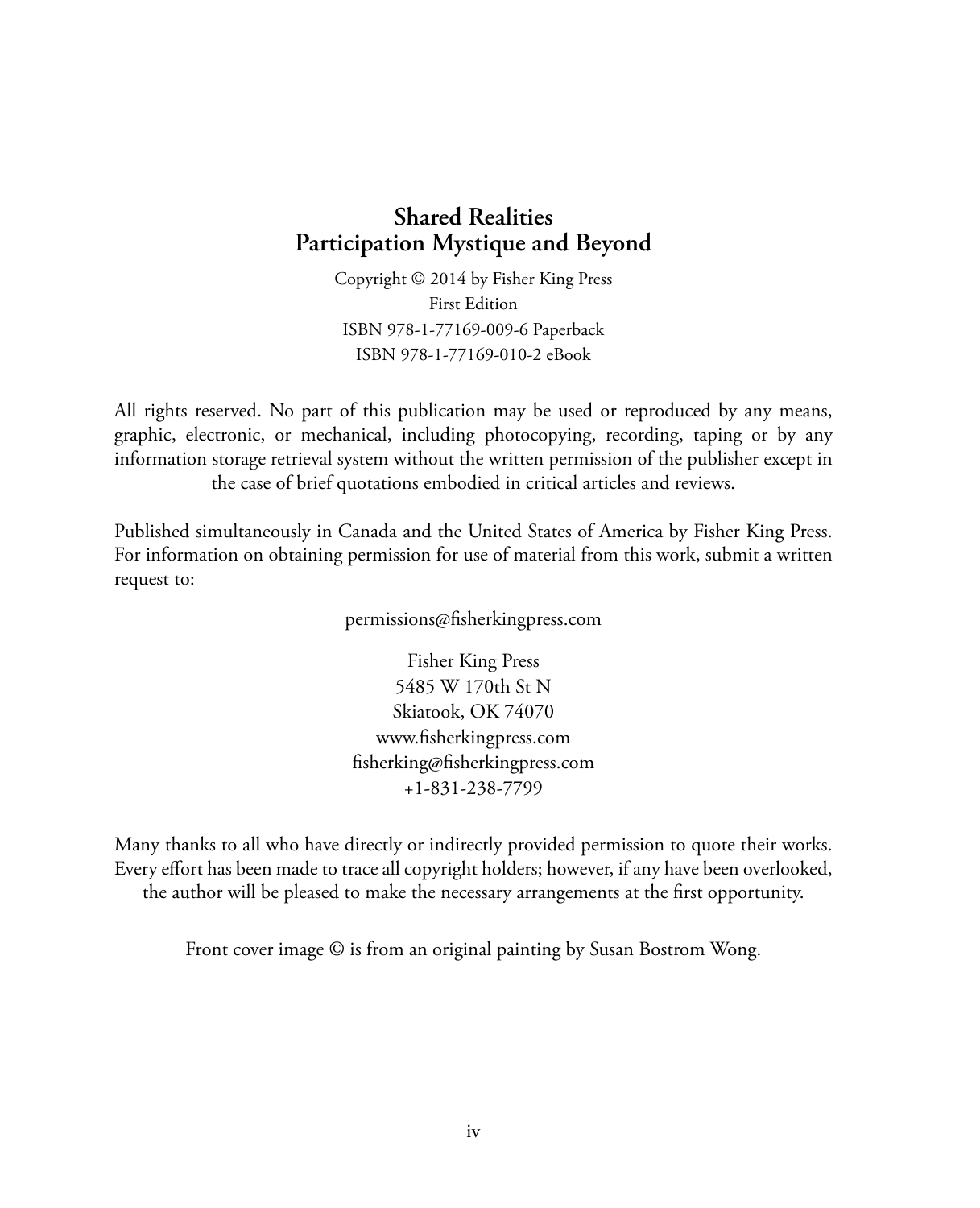## **CONTENTS**

Contributors

Introduction: An Overview of Participation Mystique —Mark Winborn

## **Section I – Clinical Applications**

1 Negative Coniunctio: Envy and Sadomasochism in Analysis —Pamela Power

2 Trauma, Participation Mystique, Projective Identification and Analytic Attitude —Marcus West

3 Watching Clouds Together: Analytic Reverie and Participation Mystique —Mark Winborn

4 Modern Kleinian Therapy, Jung's Participation Mystique, and the Projective Identification Process —Robert Waska

## **Section II – Experiential Narratives**

5 Songs Never Heard Before: Listening and Living Differently In Shared Realities —Dianne Braden 6 Variants of Mystical Participation —Michael Eigen 7 Participation Mystique in Peruvian Shamanism —Deborah Bryon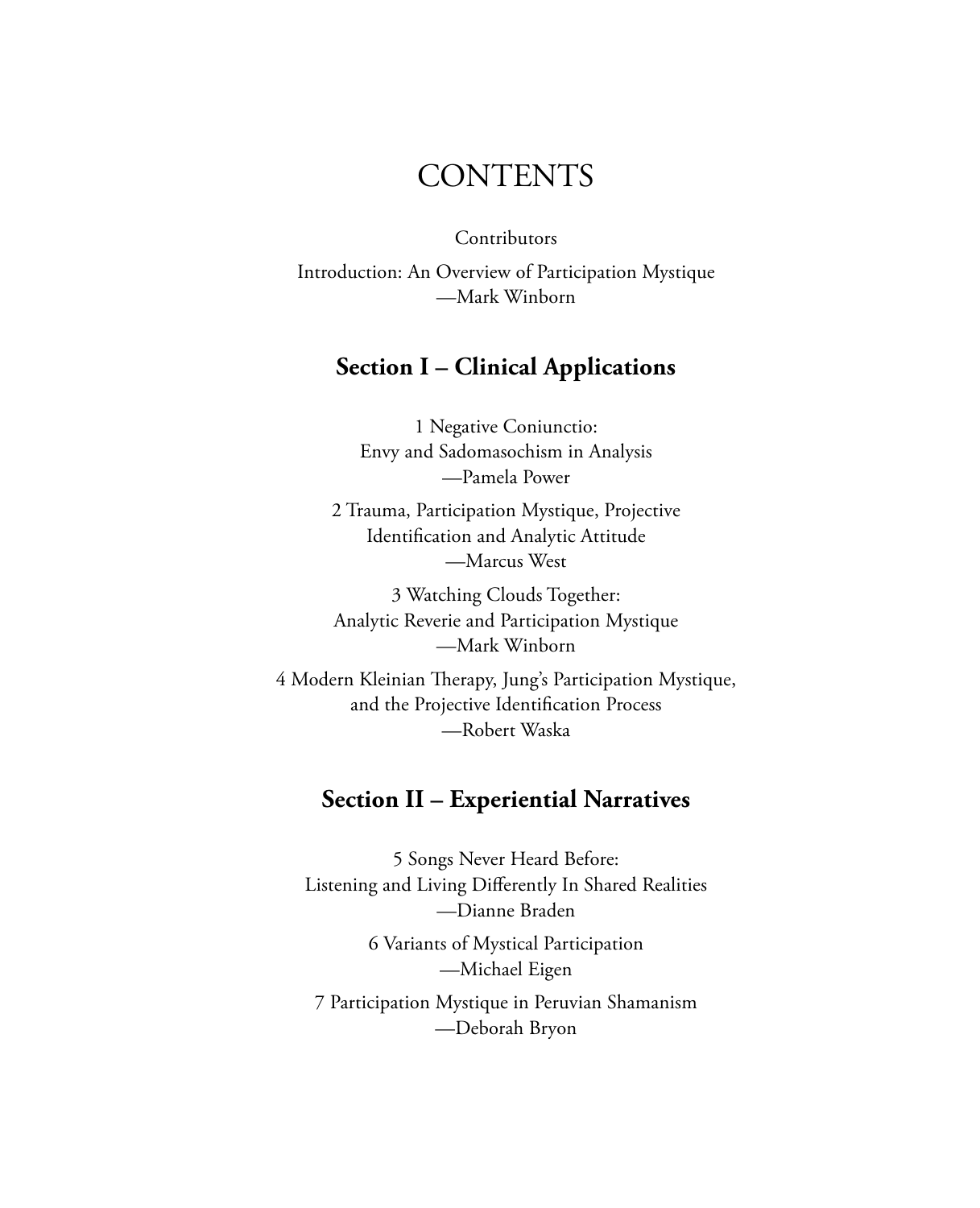## **Section III – Theoretical Discussions**

8 Healing Our Split: Participation Mystique and C. G. Jung —Jerome Bernstein

> 9 The Transferential Chimera and Neuroscience —François Martin-Vallas

10 Toward a Phenomenology of Participation Mystique and a Reformulation of Jungian Philosophical Anthropology —John White

> Conclusion —Mark Winborn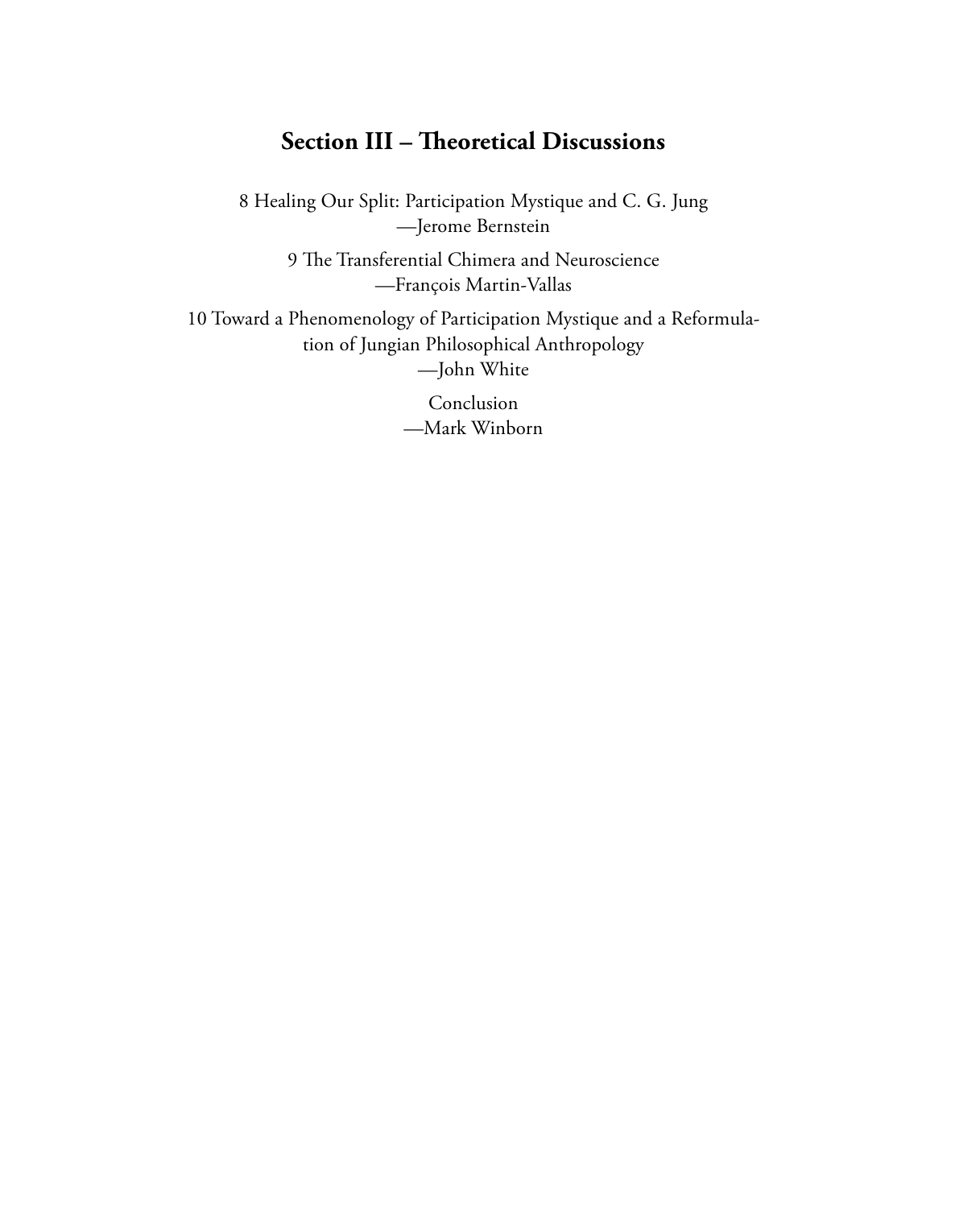## CONTRIBUTORS

**Jerome S. Bernstein** is a clinical psychologist and Jungian analyst in private practice in Santa Fe, New Mexico. He is a graduate of the C. G. Jung Institute of New York (1980). Jerome has a forty-year relationship with Navajo and Hopi cultures. His analytic work has been influenced by Navajo healing through his collaborative clinical work with a traditional Navajo medicine man. He lectures and teaches internationally and is the author of *Living in the Borderland: The Evolution of Consciousness and the Challenge of Healing Trauma* (Routledge 2005). He is also co-editor, along with Philip Deloria, of the groundbreaking book, *C.G. Jung and the Sioux Traditions* by Vine Deloria, Jr. (Spring Books 2009), guest editor of a special issue of Spring Journal (Vol. 87) entitled, *Native American Cultures and the Western Psyche: A Bridge Between*, and he has published dozens of articles covering various individual and collective clinical topics. Email: bernsteinjerome@gmail.com

**Dianne Braden, MA, LICDC** resides in Solon, Ohio where she maintains a private practice as a Jungian analyst and Voice Dialogue Facilitator. She is a senior analyst in the Inter-Regional Society of Jungian Analysts, (IRSJA) having served on their Admissions, Final Exam, and Training Committees. She is also an affiliate member of the International Association for Analytical Psychology **(**IAAP) as well as a member of the Jung Cleveland group. Dianne has been a visiting faculty member of the C. G. Jung Analyst Training Program of Pittsburgh. In 2011 Dianne published *The Fireside Chats* in collaboration with Hal and Sidra Stone – the originators of the psycho/spiritual process of Voice Dialogue. She is currently working on a companion volume that examines the evolution of their work, from its roots in analytical psychology, to its place in depth psychology, and its contribution to consciousness work of the future. Dianne's interest in exploring both the outer and the inner landscapes has been a distinguishing feature of her life. Email: diannebraden@me.com

**Deborah Bryon, PhD, NCPsyA** is a licensed psychologist and diplomate Jungian analyst in private practice in Denver, Colorado. Over the last decade, Deborah has received in-depth training with the Andean medicine people. Currently, Deborah is leading groups combining Jungian depth psychology, psychoanalysis, and shamanism in the United States and Peru. She is the author of the books, *Lessons of the Inca Shamans Part I: Piercing the Veil*, and *Lessons of the Inca Shamans Part II: Beyond the Veil*, and has written several articles which bridge shamanism and psychoanalysis. Email: Highglo@aol.com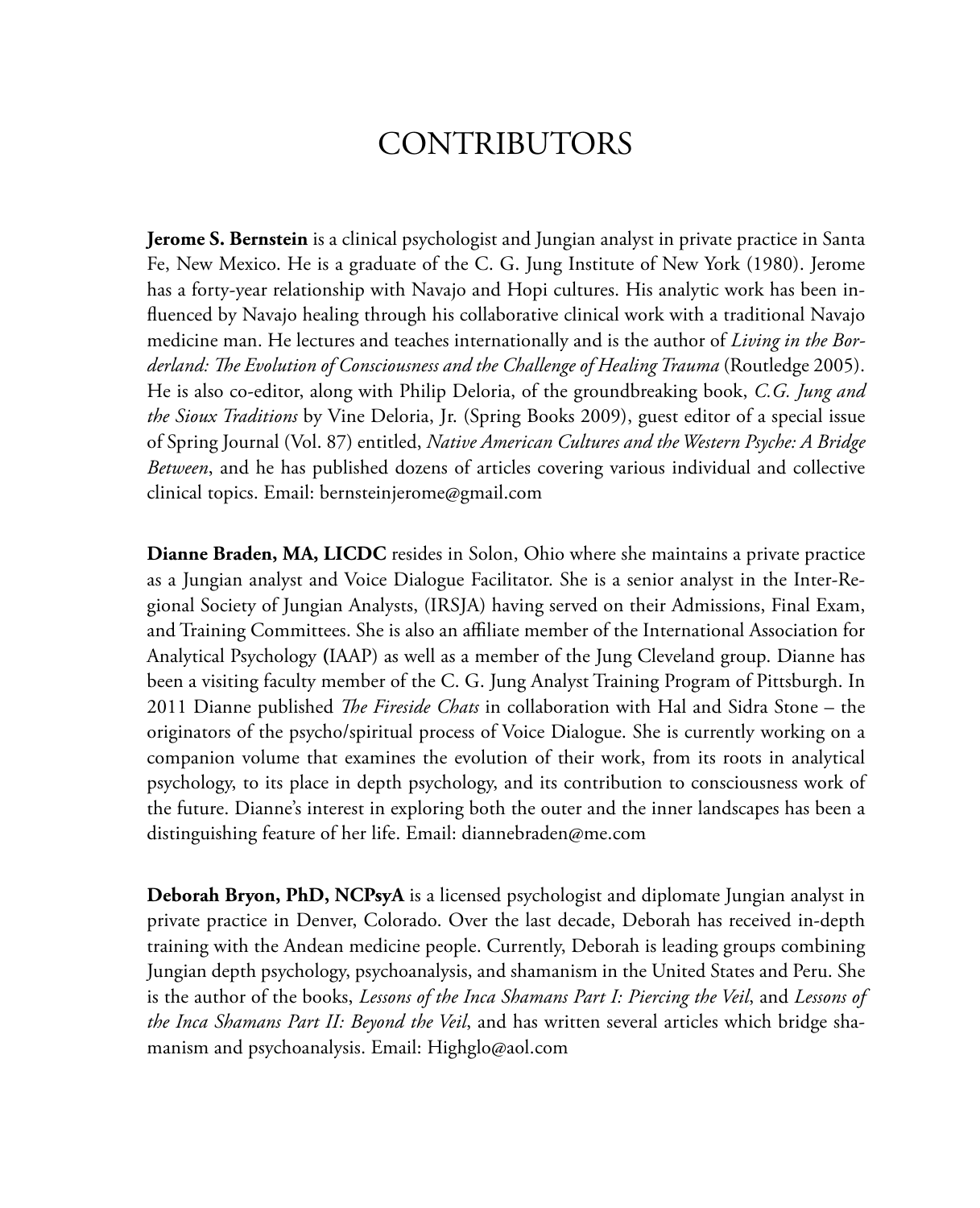**Michael Eigen, PhD**, author of twenty-two books, including *Contact With the Depths, Feeling Matters, The Sensitive Self, The Psychoanalytic Mystic, Kabbalah and Psychoanalysis*, and *A Felt Sense: More Explorations of Psychoanalysis and Kabbalah*. He is a control/training analyst and on the faculty of the National Psychological Association for Psychoanalysis and faculty/ supervisor in the New York University Postdoctoral Program in Psychotherapy and Psychoanalysis. He has given a private seminar on Bion, Winnicott, Lacan and his own work for forty years. Email: mikeigen@aol.com

**François Martin-Vallas** is a psychiatrist, Jungian analyst, and member of the French society for analytical psychology - Société Française de Psychologie Analytique (SFPA). He has a private and institutional practice (for psychotic and autistic children, adolescents and adults), and is the group supervisor of the routers of Georgia. He has written many papers, mostly in the *Cahiers jungiens de psychanalyse* and in the *Journal of Analytical Psychology*. He won an honorary prize of the National Association for the Advancement of Psychoanalysis in 2003 and the Special Fordham Prize for the 50th anniversary of the JAP in 2006. A former member of the IAAP Program Committee (2007-2013) and of the editorial board of the *Cahiers Jungiens de Psychanalyse* (2003-2009), he is editor-in-chief of an international peer-reviewed French language journal, the *Revue de Psychologie Analytique*, the first issue of which has been published in 2013. He is currently working on research about the transference and neurosciences for a PhD from Lyon 2 University. Email: francois@martin-vallas.fr

**Pamela J. Power, PhD**, is a clinical psychologist and Jungian analyst with a private practice in Santa Monica, California. She is a member of the C G Jung Institute of Los Angeles and the Inter-Regional Society of Jungian Analysts. She is past clinic director and past training director at the Los Angeles Institute where she currently teaches and supervises in the analyst training program. She has lectured nationally and internationally on a variety of topics and has had numerous articles published in *Psychological Perspectives* and the *Journal of Jungian Theory and Practice*. Email: pamelapower@earthlink.net

**Robert Waska LPCC, MFT, PhD** is a graduate in psychoanalysis from the Institute for Psychoanalytic Studies and conducts a private psychoanalytic practice for individuals and couples in San Francisco and Marin County, California. He has taught and supervised in the San Francisco Bay Area and presented papers and conducted workshops in the U.S. and internationally. Dr. Waska is the author of thirteen published textbooks on Kleinian psychoanalytic theory and technique, is a contributing author for three psychology texts, and has published over ninety articles in professional journals. He also serves on the review committee for sev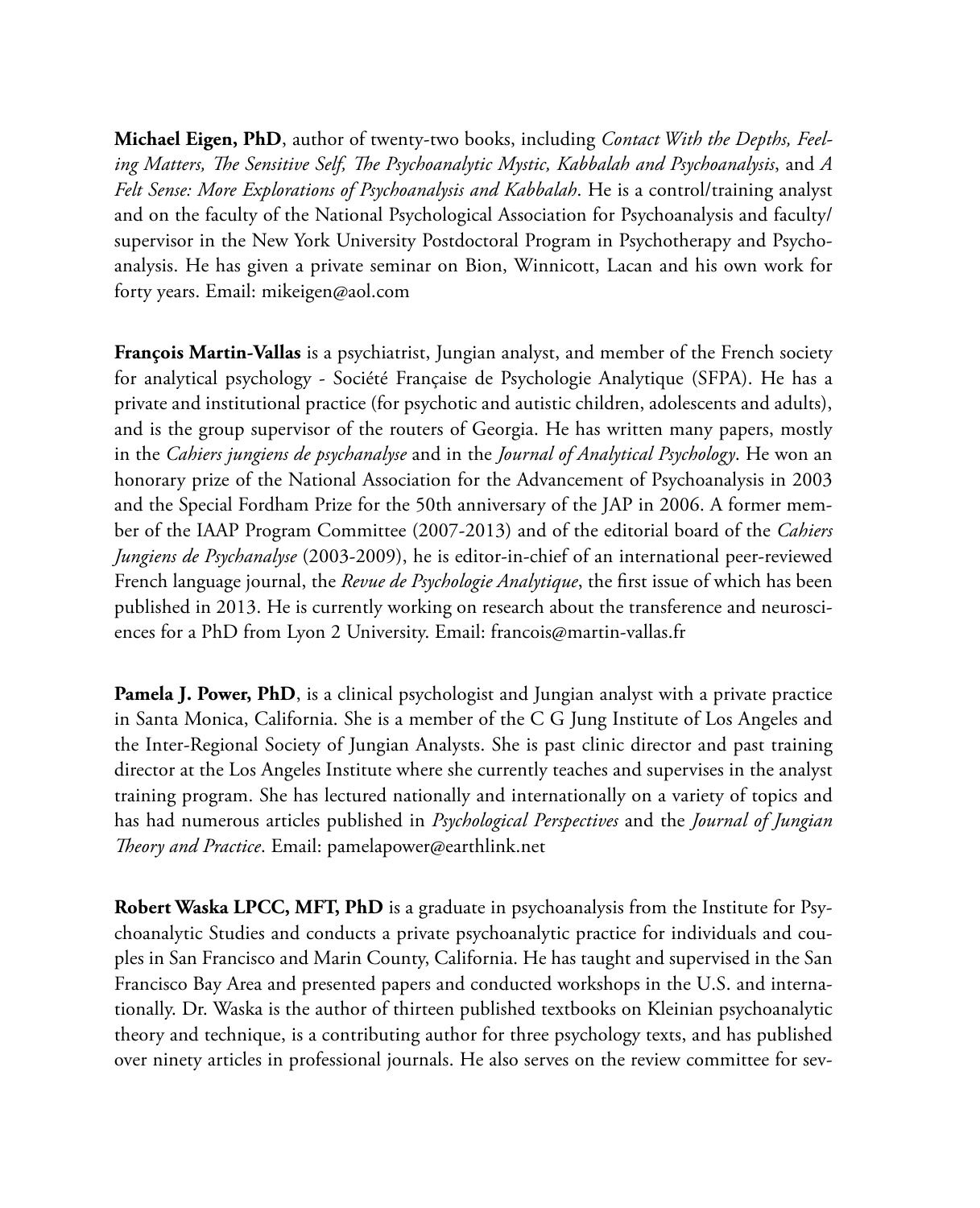eral journals and book publishers. His clinical work focuses on contemporary Kleinian topics including projective identification, loss, borderline and psychotic states, the practical realities of psychoanalytic practice in the modern world, and the establishment of analytic contact with difficult, hard to reach patients. He emphasizes the moment-to-moment understanding of transference, countertransference, and internal phantasy as the vehicle for gradual integration and mastery of unconscious conflict between self and other. Email: Drwaska@aol.com

**Marcus West** is a Jungian Psychoanalyst and a Professional Member of the Society of Analytical Psychology working in private practice in West Sussex, England. He is a member of the Editorial Board of the *Journal of Analytical Psychology* and previously the JAP Book Review Editor. He is author of two books, *Feeling, Being and the Sense of Self* and *Understanding Dreams in Clinical Practice*. He was the recipient of the Michael Fordham Prize in 2004, and has taught and published on a number of subjects, including identity, narcissism, envy, attachment, dreams and trauma. Email: marcusaswest@aol.com

John R White, PhD has taught philosophy for the past twenty years at a number of colleges and universities. He is also a psychotherapist at the Pittsburgh Pastoral Institute and an analyst-in-training in the Inter-Regional Society of Jungian Analysts. His published research includes work in medieval philosophy, Continental European philosophy, philosophy of history, environmental ethics, and philosophy of psychoanalysis. He is currently completing a book manuscript on St. Bonaventure's theory of knowledge as well as some article-length studies on the work of psychoanalyst Robert Langs. He lives and works in Pittsburgh PA and trains at the C G Jung Analytic Training Program there. Email: whitjr@gmail.com

**Mark Winborn, PhD, NCPsyA** is a Jungian psychoanalyst and clinical psychologist. He is a training/supervising analyst of the Inter-Regional Society of Jungian Analysts and is also affiliated with the National Association for the Advancement of Psychoanalysis and the International Association for Analytical Psychology. He was recently nominated to the American Board for Accreditation in Psychoanalysis. In 2011 he published *Deep Blues: Human Soundscapes for the Archetypal Journey* with Fisher King Press. His areas of professional focus include clinical technique, interpretation, theoretical integration, psychoanalytic pluralism, reverie, and aesthetics. Dr. Winborn maintains a private practice in Memphis, Tennessee where he is also currently the Training Coordinator for the Memphis-Atlanta Jungian Seminar – a training seminar of the IRSJA. Email: mwinborn@comcast.net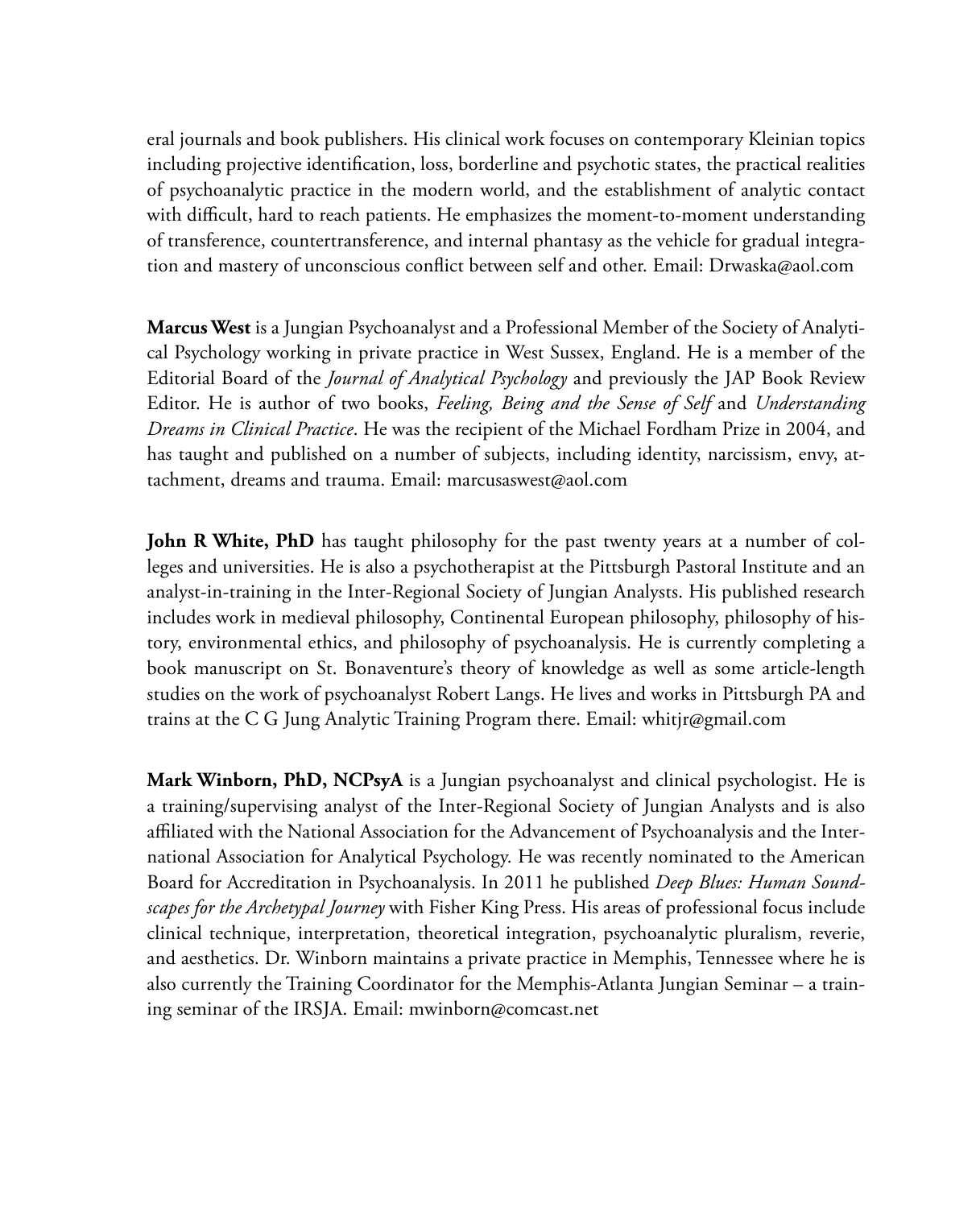## INTRODUCTION

## *An Overview of Participation Mystique* Mark Winborn

One of my most vivid experiences of *participation mystique* occurred while running one cool spring morning. The sun was low – still making its slow ascent into the dawn sky. About a mile into the run I was beginning to settle into my stride; my body awakening to the pulse of its internal rhythm. As I entered a familiar stretch of road, completely covered by its dense canopy of rich green trees, I noticed in the distance a single leaf had discharged itself from the verdant awning. The leaf seemed completely singular: vibrant green on the top and a bold yellow on the underside. I watched as it descended; spiraling like a slowly revolving helicopter rotor. Time and space seemed to collapse inward – ceasing to have meaning or weight in the moment. It was as if I'd entered a visual/cognitive tunnel in which time was arrested and only the leaf and I existed in some unseen communion. After a few moments, which seemed to exist as an eternity, the leaf found purchase with the earth and the enchantment slowly dissolved. The leaf once again became just another leaf. However, the feeling of communion I shared with that singular leaf has now persisted over a number of years and I continue to experience the sensation that the leaf 'spoke' to me in that moment and invited me to participate in its journey.

This volume began with a previous project which explored, in part, the relationship between the musical genre known as 'the blues' and p*articipation mystique*. 1 The concept kept emerging in discussions with close colleagues and during reflections on the analytic activity of reverie. My colleagues and I often took note of the way the term had taken on a negative valance within Jungian circles, which struck us as odd because each of us have had powerful, deep experiences which we attribute to *participation mystique* dynamics.

When the publisher of Fisher King Press, Mel Mathews, extended an invitation to create an edited volume exploring a major construct of analytical psychology it seemed like a natural progression to focus on *participation mystique*. A survey of the available literature confirmed the absence of an in-depth overview of the concept. There is, however, a series of interrelated

<sup>1</sup> Mark Winborn, *Deep Blues* (Carmel, CA: Fisher King Press, 2011).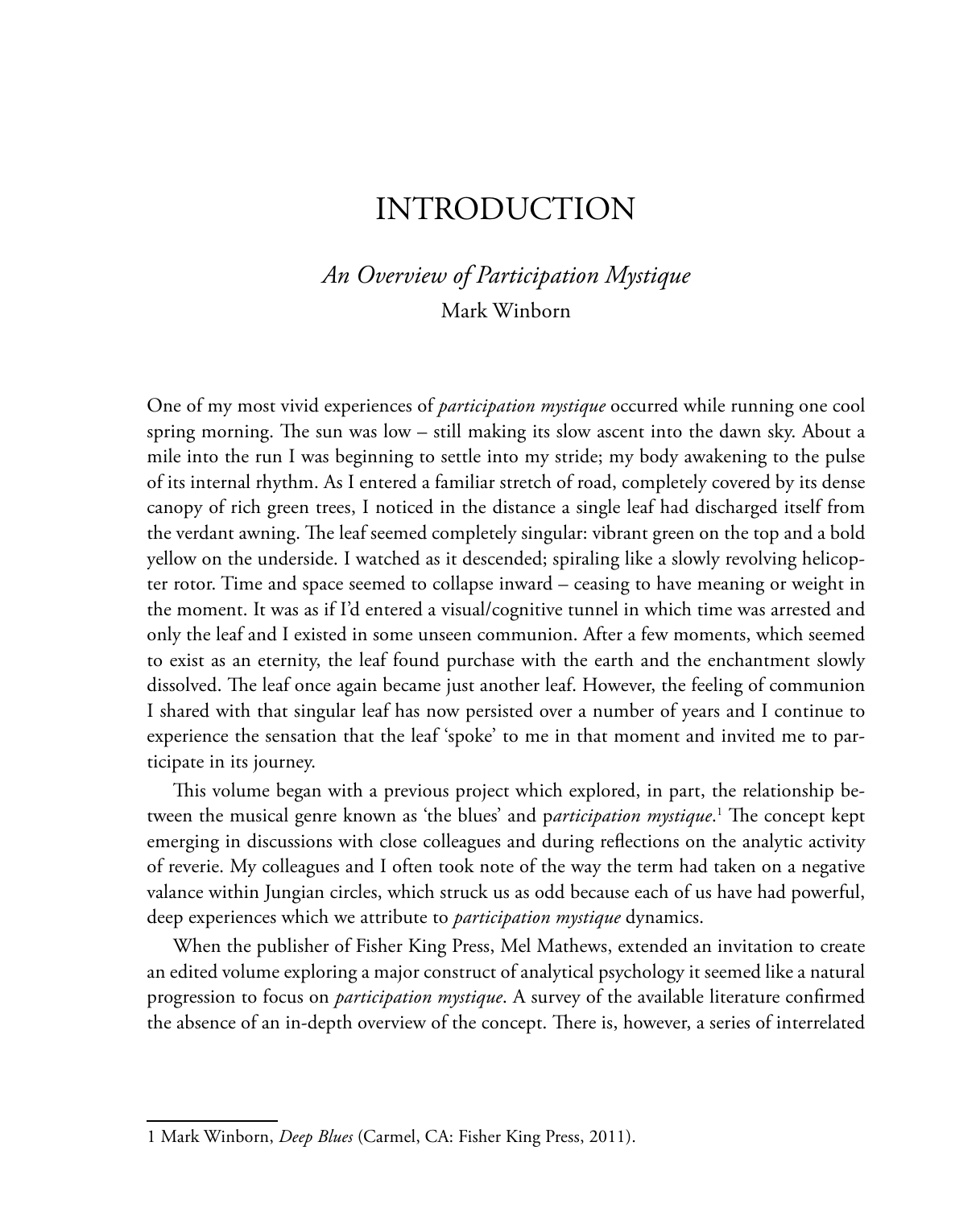articles by Segal,<sup>2,3</sup> Rowland,<sup>4</sup> and Bishop<sup>5</sup> that, as a group, comprise an intellectual-historical-literary-theoretical survey of the Jung's views on 'primitive man' and his utilization of the concept of *participation mystique.* These three articles provide an excellent background to the selections in this volume.

*Participation mystique* has an interesting position in analytical psychology. It is a term rather ubiquitous within the Jungian world but rarely adopted by analytic writers outside the Jungian orientation. It is frequently mentioned in the Jungian analytic literature as well as during presentations, supervisory sessions, and the training of analytic candidates. However, the definition of the term is somewhat opaque and *participation mystique* is often referenced as something to be cautious of and avoided when possible.

## **Jung's Concept of** *Participation Mystique*

C.G. Jung adopted the term *participation mystique* from anthropologist Lucien Lévy-Bruhl who utilized the term in a series of books published from 1910<sup>6</sup> onward. Jung was taken with the idea that the 'primitives' think differently than 'modern' people and adopted Lévy-Bruhl's ideas about the 'primitive psyche' as well as his concepts of *participation mystique* and representations collectives<sup>7</sup>. Segal's initial article<sup>8</sup> provides an overview of the general criticisms and limitations of Lévy-Bruhl's work as well as Jung's use of and misreading of Lévy-Bruhl, therefore I won't go into those points here. I will focus instead on providing a brief overview of Jung's use of the concept, which will serve as a foundation for later contrasts with contemporary utilizations.

<sup>2</sup> Robert Segal, "Jung and Lévy-Bruhl," *Journal of Analytical Psychology* 52 (2007a): 635-658.

<sup>3</sup> Robert Segal, "Response to Susan Rowland," *Journal of Analytical Psychology* 52 (2007b): 667-771.

<sup>4</sup> Susan Rowland, "Response to Segal's 'Jung and Lévy-Bruhl'," *Journal of Analytical Psychology* 52 (2007): 659-666.

<sup>5</sup> Bishop, Paul. "The Timeliness and Timelessness of the 'Archaic': Analytical Psychology 'Primordial' Thought, Synchronicity," *Journal of Analytical Psychology* 53 (2008):501-523.

<sup>6</sup> Lucien Lévy-Bruhl, *Les fonctions mentales dans les sociétés inférieures,* translated (1926) from French as *How Natives Think*, London: G. Allen & Unwin**,** 1910.

<sup>7</sup> Jung's development of the concept of archetypes of the collective unconscious was significantly influenced by Lévy-Bruhl's concept of *representations collectives*.

<sup>8</sup> Segal, "Jung and Lévy-Bruhl," 2007a.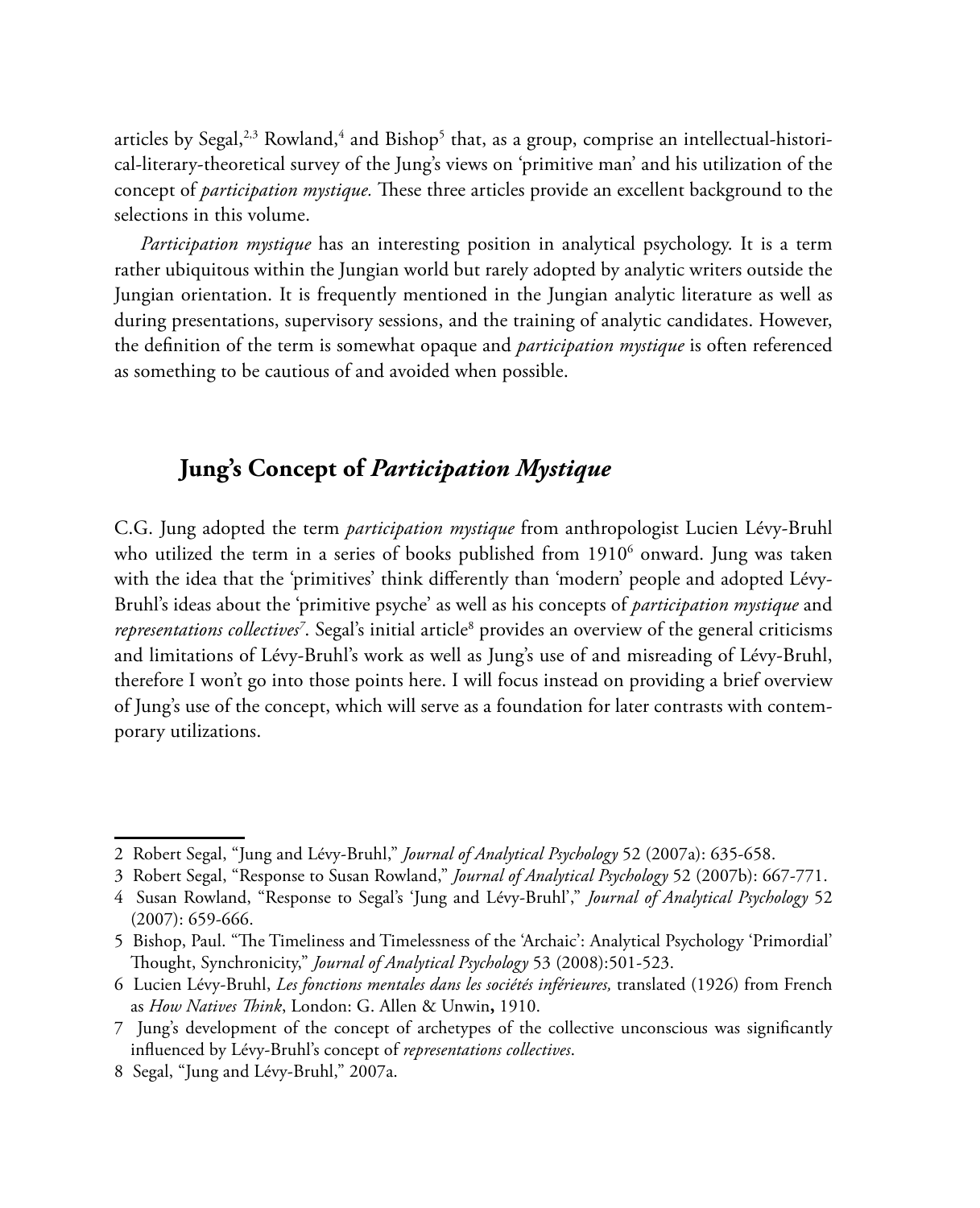Jung's most extensive discussion of the concept of *participation mystique* is found in his essay *Archaic Man*.<sup>9</sup> This essay outlines his ideas about the mental activity of "primitive" peoples, i.e. that they function in a "prelogical state of mind", that they "were simpler and more childlike", and "unpsychological" by which he means that psychological experiences are perceived as occurring outside of the "primitive" in an objective way. These inferences about primitive thinking underlie Jung's central notion of *participation mystique* – namely that in *participation mystique* experiences there is a blurring of psychological boundaries between individuals, between individuals and their environment, and in some instances between individuals and objects.

To understand more clearly Jung's use of the *participation mystique* concept we can examine a few definitions provided by Jung in his volume *Psychological Types10*:

And if we go right back to primitive psychology, we find absolutely no trace of the concept of an individual. Instead of individuality we find only collective relationship or what Lévy-Bruhl calls *participation mystique*. The collective attitude hinders the recognition and evaluation of a psychology different from the subject's, because the mind that is collectively oriented is quite incapable of thinking and feeling in any other way than by projection. 11

Participation mystique is a term derived from Lévy-Bruhl. It denotes a peculiar kind of psychological connection with objects, and consists in the fact that the subject cannot clearly distinguish himself from the object but is bound to it by a direct relationship which amounts to partial *identity* (q.v.). This identity results from an *a priori* oneness of subject and object. *Participation mystique* is a vestige of this primitive connection. It does not apply to the whole subject-object relationship but only to certain cases where this peculiar tie occurs. It is a phenomenon that is best observed among primitives though it is found very frequently among civilized peoples, if not with the same incidence and intensity. Among civilized peoples it usually occurs between persons, seldom between a person and a thing. In the first case it is a transference relationship, in which the object (as a rule) obtains a sort of magical - i. e. absolute - influence over the subject. In the second case there is a similar influence on the part of the thing, or else an *identification* (q.v.) with a thing or the idea of a thing. $12$ 

<sup>9</sup> C.G. Jung, "Archaic Man," in *The Collected Works*, Vol.10 (Princeton, NJ: Princeton University Press, 1931a).

<sup>10</sup> C.G. Jung, *Psychological Types*, *The Collected Works*, Vol. 6 (Princeton, NJ: Princeton University Press, 1921/1971).

<sup>11</sup> C.G. Jung, *Psychological Types*, CW6, ¶12.

<sup>12</sup> C.G. Jung, *Psychological Types*, CW6, ¶781.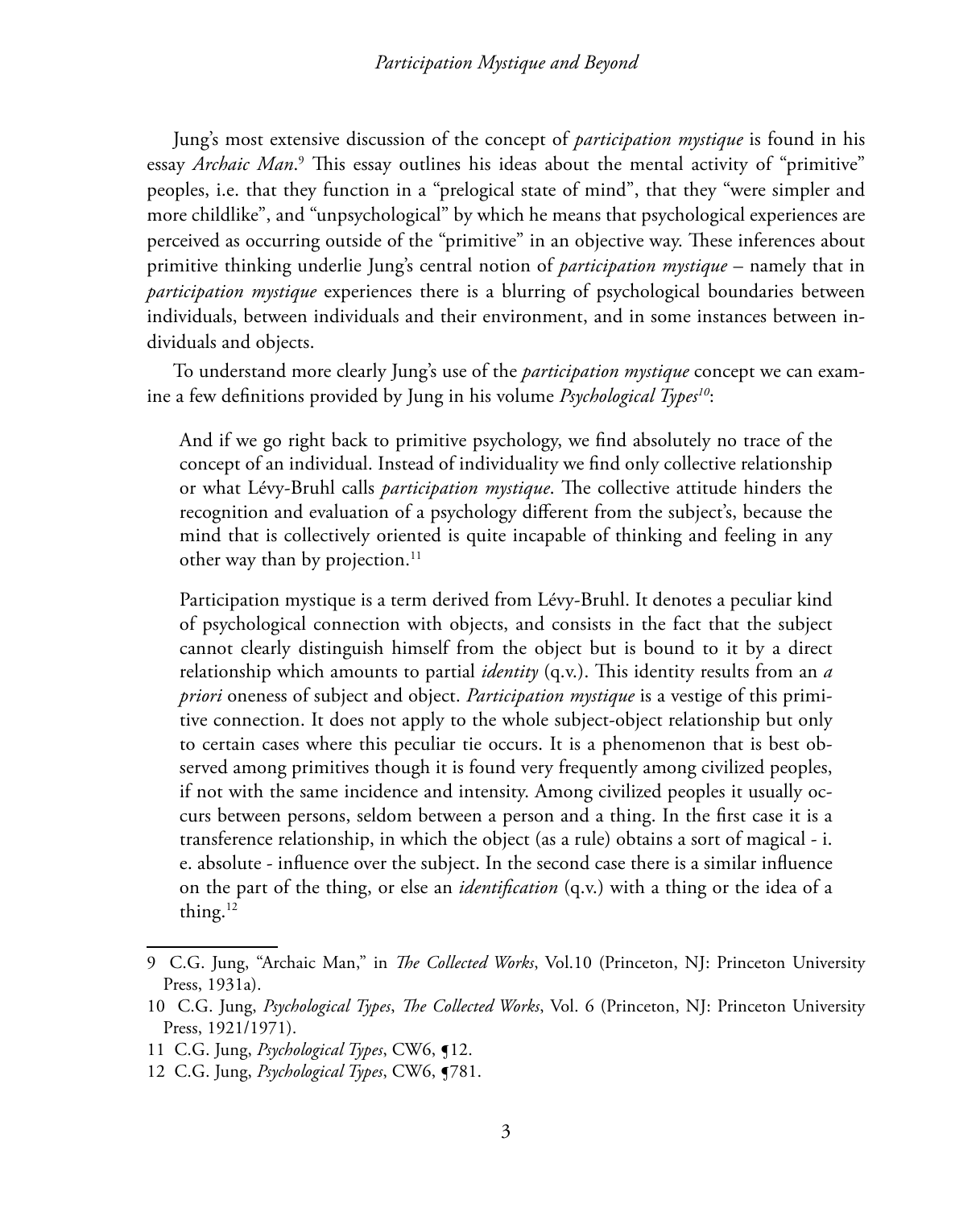#### *Shared Realities*

I use the term *identity* to denote a psychological conformity…Psychological identity presupposes that it is unconscious. It is a characteristic of the primitive mentality and the real foundation of *participation mystique* (q.v.), which is nothing but a relic of the original non-differentiation of subject and object, and hence of the primordial unconscious state. It is also a characteristic of the mental state of early infancy, and, finally, of the unconscious of the civilized adult, which in so far as it has not become a content of consciousness, remains in a permanent state of identity with objects. Identity with parents provides the basis for subsequent *identification* (q.v.) with them; on it also depends the possibility of *projection* (q.v.) and *introjection* (q.v.).13

In these passages Jung identifies several areas he wishes to address with the term *participation mystique*. We can see that he highlights the blurring of subject-object boundaries resulting in an experience of *a priori* oneness, that *participation mystique* is regularly observed in people from cultures which Jung labels as 'primitive', and that it occurs in the mental states of early infancy. Jung also calls attention to the presence of *participation mystique* in analytic transferences and lastly as an unconscious component of the 'civilized adult'. Elsewhere, Jung<sup>14</sup> also includes under the umbrella of *participation mystique* the relationship between children and their parents in general. In the same work<sup>15</sup> he goes on to say that the *participation mystique* which exists between children and their parents is gradually replaced by ties with the tribe, society, church, or nation as well as during the emergence of romantic involvement associated with sexual maturity. Jung also associates *participation mystique* with sensuous feeling,16 and indicates that: it is the source of inspiration for the naïve poet,<sup>17</sup> it is fueled by libidinal investment, $^{18}$  and it forms the basis for empathy. $^{19}$ 

In addition to the characteristics and situations that Jung associates with *participation mystique,* Jung also indicates that projection and identification are the two primary psychological processes by which *participation mystique* is activated. Some of his observations regarding this relationship are included below:

These identifications, brought about by projection, create a world in which man is completely contained psychically as well as physically...in the projection of unconscious psychic contents through *participation mystique.* For archaic man this distinc-

<sup>13</sup> C.G. Jung, *Psychological Types*, CW6, ¶741.

<sup>14</sup> C.G. Jung, "Mind and Earth," in *The Collected Works*, Vol. 10 (Princeton, NJ: Princeton University Press, 1931c), ¶70.

<sup>15</sup> C.G. Jung, "Mind and Earth," CW10, 171.

<sup>16</sup> C.G. Jung, *Psychological Types*, CW6, ¶146.

<sup>17</sup> C.G. Jung, *Psychological Types*, CW6, ¶216.

<sup>18</sup> C.G. Jung, *Psychological Types*, CW6, ¶495.

<sup>19</sup> C.G. Jung, *Psychological Types*, CW6, ¶496.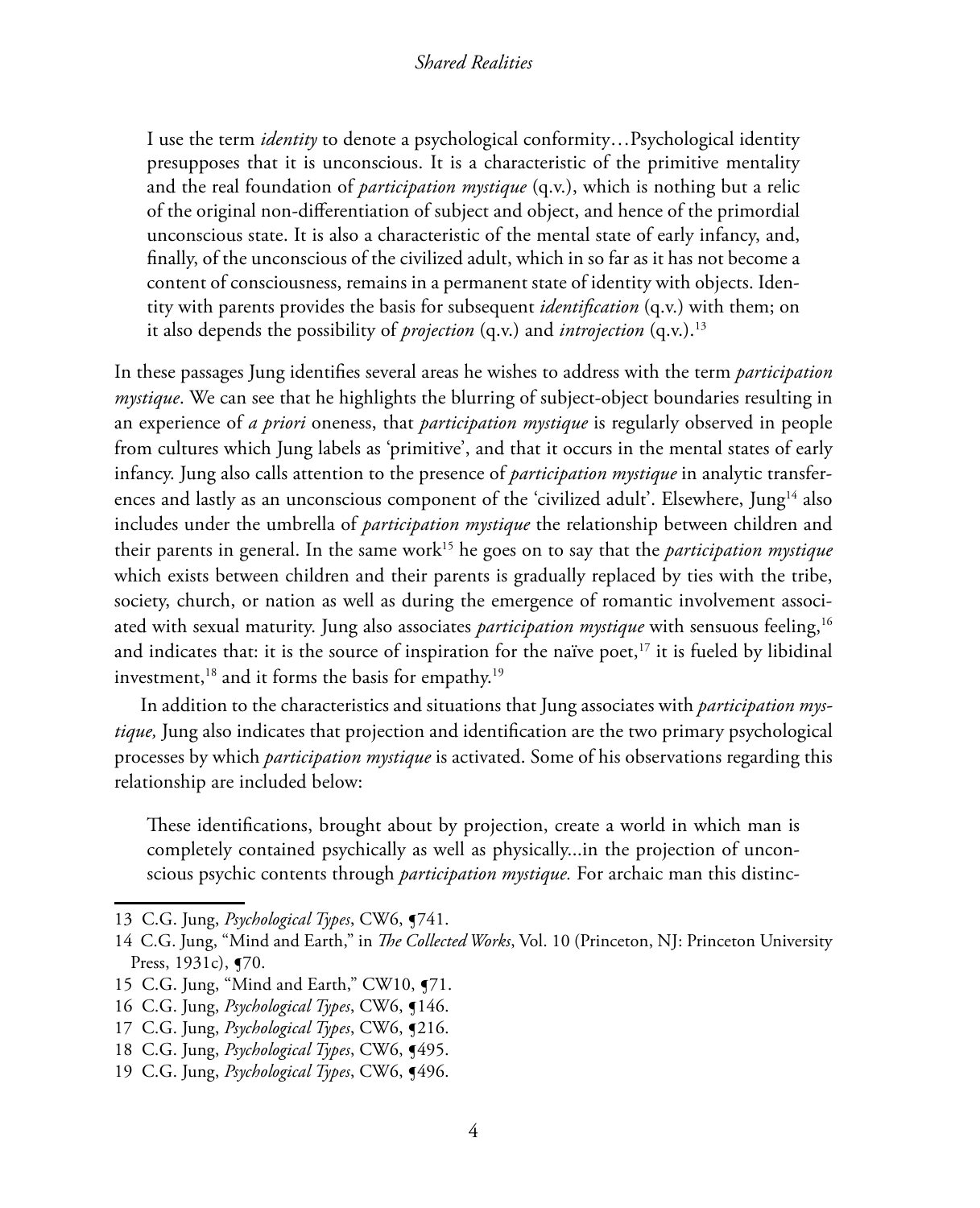tion does not exist, because psychic happenings are projected so completely that they cannot be distinguished from objective, physical events.<sup>20</sup>

Our whole mental life, our consciousness, began with projections...Now, inasmuch as our world is still animated to a certain extent, or inasmuch as we are still in *participation mystique*, our contents are still projected; we have not yet gathered them in.<sup>21</sup>

Whenever an autonomous component of the psyche is projected, an invisible person comes into being.<sup>22</sup>

The importance of Jung's association of *participation mystique* with the psychological processes of projection and identification will become apparent as we move into the discussion of contemporary views of, and parallels with, *participation mystique.*

Although Jung discusses the psychology of primitive man in a way that strikes the contemporary reader as an ethnocentric perspective, he is also using this contrast to draw attention to particular characteristics of the modern psychological state which he considered problematic. Specifically, Jung believes that modern persons have become so overly reliant on rational thought that we are split off from vestigial or phylogenetic layers of psychic experience:

The man who has attained consciousness of the present is solitary. The "modern" man has at all times been so, for every step towards fuller consciousness removes him further from his original, purely animal *participation mystique* with the heard, from submersion to common unconsciousness.<sup>23</sup>

While Jung seems to view the diminishment of *participation mystique* experiences as a loss for modern man, at the same time he also appears to have significant ambivalence about the possibility of blurred subject-object distinctions and unconscious participation. In his *Commentary on The Secret of the Golden Flower*,<sup>24</sup> he clearly seems to indicate that the goal of consciousness and of the analytic process is to reduce or rid oneself of tendencies towards *participation mystique* states*.* In a section titled *The Detachment of Consciousness from the Object,* Jung writes:

- 22 C.G. Jung, "Archaic Man," CW10, ¶137.
- 23 C.G. Jung, "The Spiritual Problem of Modern Man", in *The Collected Works, Vol. 10* (Princeton, NJ: Princeton University Press, 1931b), 150.
- 24 C.G. Jung, "Commentary on 'The Secret of the Golden Flower'," in *The Collected Works, Vol. 13* (Princeton, NJ: Princeton University Press, 1929b).

<sup>20</sup> C.G. Jung, "Archaic Man," in *The Collected Works, Vol.10* (Princeton, NJ: Princeton University Press, 1931a), **[**[134-135.]

<sup>21</sup> C.G. Jung, *Zarathustra Seminars, Vol. 2* (Princeton, NJ: Princeton University Press, 1988), 1496- 1497.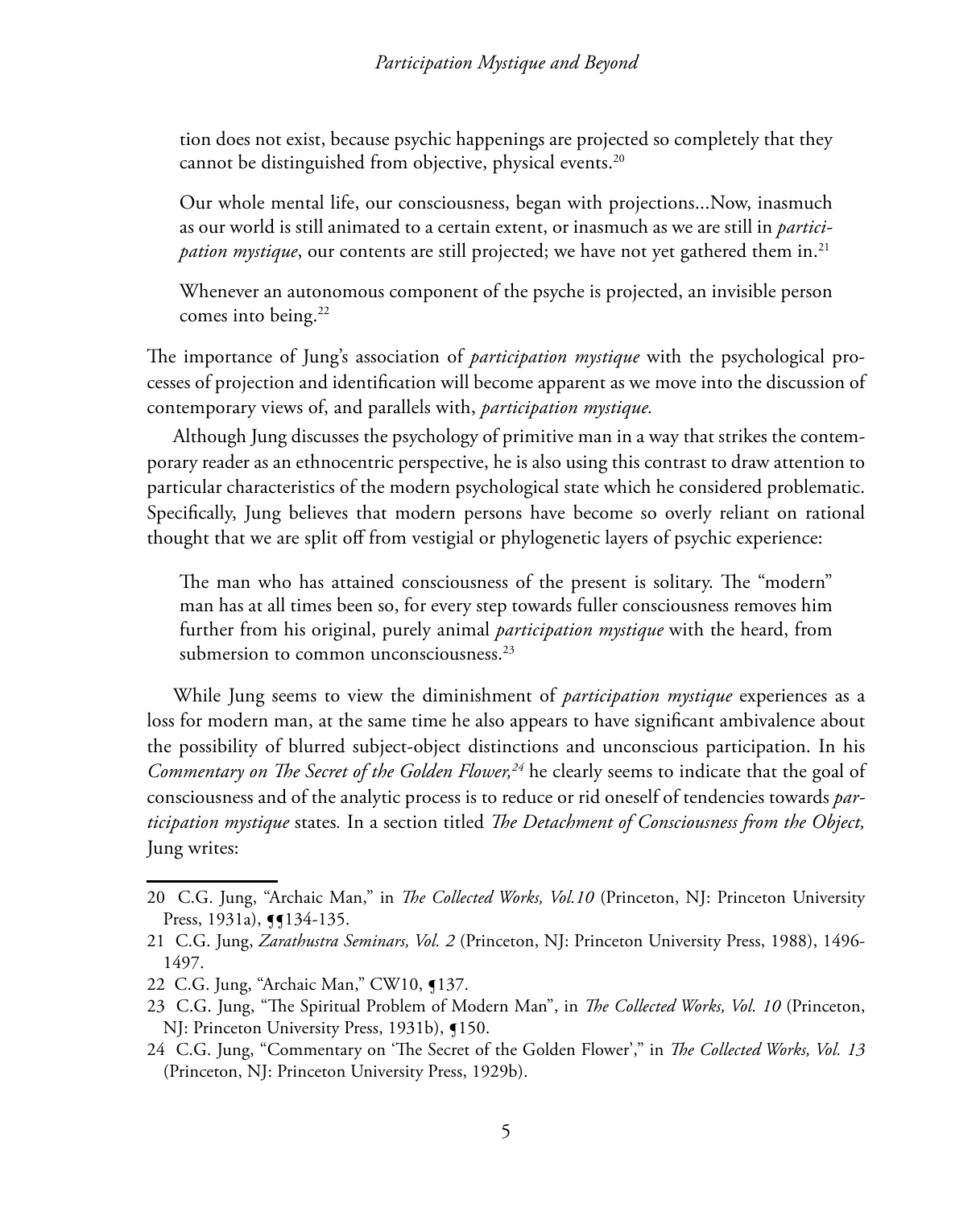#### *Shared Realities*

By understanding the unconscious we free ourselves from its domination…The magical claim of things has ceased because the interweaving of consciousness with the world has come to an end. The unconscious is not projected any more, and so the primordial *participation mystique* with things is abolished…I know this effect very well from my practice; it is the therapeutic effect *par excellence,* for which I labour with my students and patients, and it consists in the dissolution of *participation mystique.25*

A similar view can also be found in the writing of a number of Jungian authors. For example, Harding26 writes: "We do not realize that we are not free from *participation* mystique and that many of our basic life assumptions depend on it and condition our *Umwelt."* Other examples include: Bunster<sup>27</sup> who, in a case illustration, equates the "illusion or delusion" of a patient with *participation mystique*; Whitmont<sup>28</sup> who focuses on group dynamics which, "can assume magical power in the form of mass psychoses, sweeping away individual responsibility in enchantment with *participation mystique.*"; and Maduro<sup>29</sup> who indicates, "Although a positive transference is essential to analysis, a prolonged positive transference to a mother-analyst can be a sign, not of progress, but of fusion (massive projective identification, *participation mystique*), a stalemate which may ultimately lead to a negative therapeutic reaction." Dreifuss<sup>30</sup> provides a final example during a discussion of supervisory situations, "If the supervisee has a natural gift of empathy I shall, in the course of supervision, point to the problem of too much empathy whenever it occurs and bring the supervisee to the realisation of the shadow of empathy, namely the danger of *participation mystique* and lack of conscious evaluation of the analytical situation." This same negative view of *participation mystique* can also frequently be heard during theoretical papers, case presentations, and informal conversations around analytic issues.

While these characterizations can all be accurate in certain instances, I believe the prevalence of such opinions underscores the frequent suspicion of participation mystique experiences. A comparable pejorative attitude towards 'primitive' psychological states, similar in description to participation mystique, can also found be in the psychoanalytic literature, especially around the concept of 'regression in analysis.' However, some psychoanalytic theorists, such as Balint<sup>31</sup> have highlighted the therapeutic necessity and beneficial aspects of entering

<sup>25</sup> C.G. Jung, "Commentary on 'The Secret of the Golden Flower'," CW13, 1164-65.

<sup>26</sup> Esther Harding, *The I and the Not I*. (Princeton, NJ: Princeton University Press, 1965), 40.

<sup>27</sup> Jane Bunster, "The Patient Difficult to Reach," *Journal of Analytical Psychology* 38 (1993): 39.

<sup>28</sup> Edward Whitmont, "Group Therapy and Analytical Psychology," *Journal of Analytical Psychology* 9 (1964): 13.

<sup>29</sup> Renaldo Maduro, "Correspondence," *Journal of Analytical Psychology* 25 (1980): 103.

<sup>30</sup> Gusta Dreifuss, "G. Dreifuss, Haifa," *Journal of Analytical Psychology* 27 (1982): 108.

<sup>31</sup> Michael Balint, *The Basic Fault* (London: Tavistock Publications, 1979).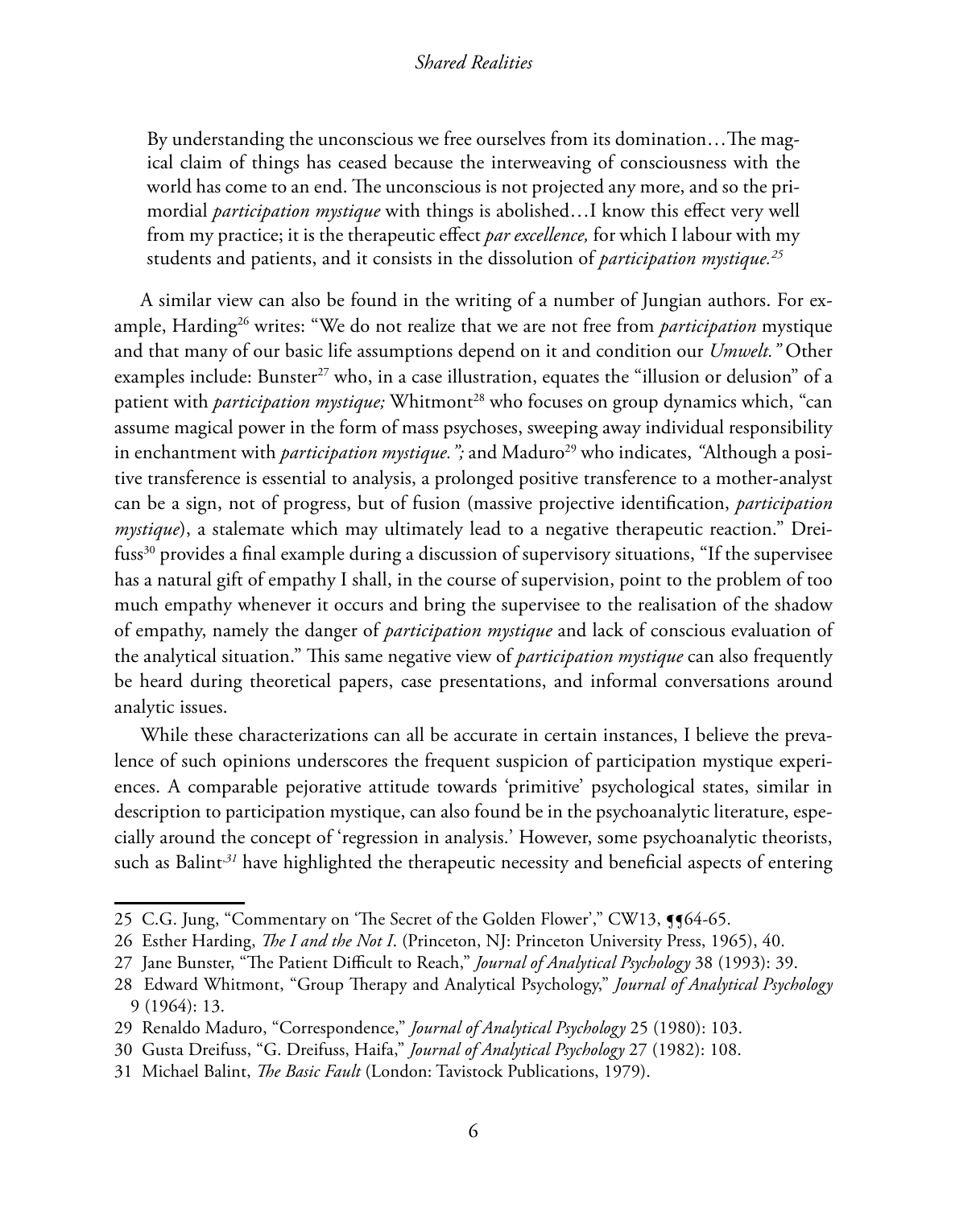#### *Participation Mystique and Beyond*

into regression as a means of accessing into the patient's area of experience, which he termed 'the basic fault.' Similarly, a case study by Bright<sup>32</sup> provides a wonderful illustration of the necessary and communicative function associated with the analyst's capacity to participate in regressive constellations in the transference/countertransference matrix (a form of *participation mystique*) and the unconscious identity, which often accompanies such regressive experiences

Rolfe and Goodheart<sup>33</sup> adopt a balanced attitude towards the clinical manifestations of *participation mystique* - proposing that only certain constellations of a *participation mystique* field are likely to interfere with an analysis, and that a *"*conscious approach to these behaviours often reveals a stalemating *participation mystique* in the form of an unconscious collusion between the therapist and patient to circumvent or displace some extremely painful or difficult experiences, such as separation anxiety, primitive terrors of being entrapped or engulfed by one another, and powerful attractions of eros, or aggressive impulses against one another." But Rolfe and Goodheart also emphasize the communicative function of such experiences and suggest that these *participation mystique* constellations permit the displaced experiences "to emerge, and they become available for analysis in the microcosm of therapy." In like fashion, West<sup>34</sup> highlights some of the potentially positive and powerful affective experiences associated with *participation mystique* dynamics:

At these times, he [Jung] said, there could be powerful experiences of affect, *numinous* feelings, the boundaries between one person and another become dissolved and the phenomenon of *participation mystique* predominates—the individual has experiences of union and oneness with others (or the universe). There can be experiences of timelessness, eternity (feelings go on forever as there is no I to mark time), 'living in the now', universality and what Freud called oceanic feelings. Feelings experienced on this level have a sense of certainty, trueness and rightness that appears to follow from the immediacy, power and the 'fullness' of the experience.

<sup>32</sup> George Bright, "Regression in the Countertransference: Working with the Archetype of the Abandoned Child," *Journal of Analytical Psychology* 54 (2009): 379-394.

<sup>33</sup> Eugene Rolfe and William Goodheart, "Correspondence," *Journal of Analytical Psychology* 28 (1983): 70.

<sup>34</sup> Marcus West, "Identity, Narcissism and the Emotional Core," *Journal of Analytical Psychology* 49 (2004): 538.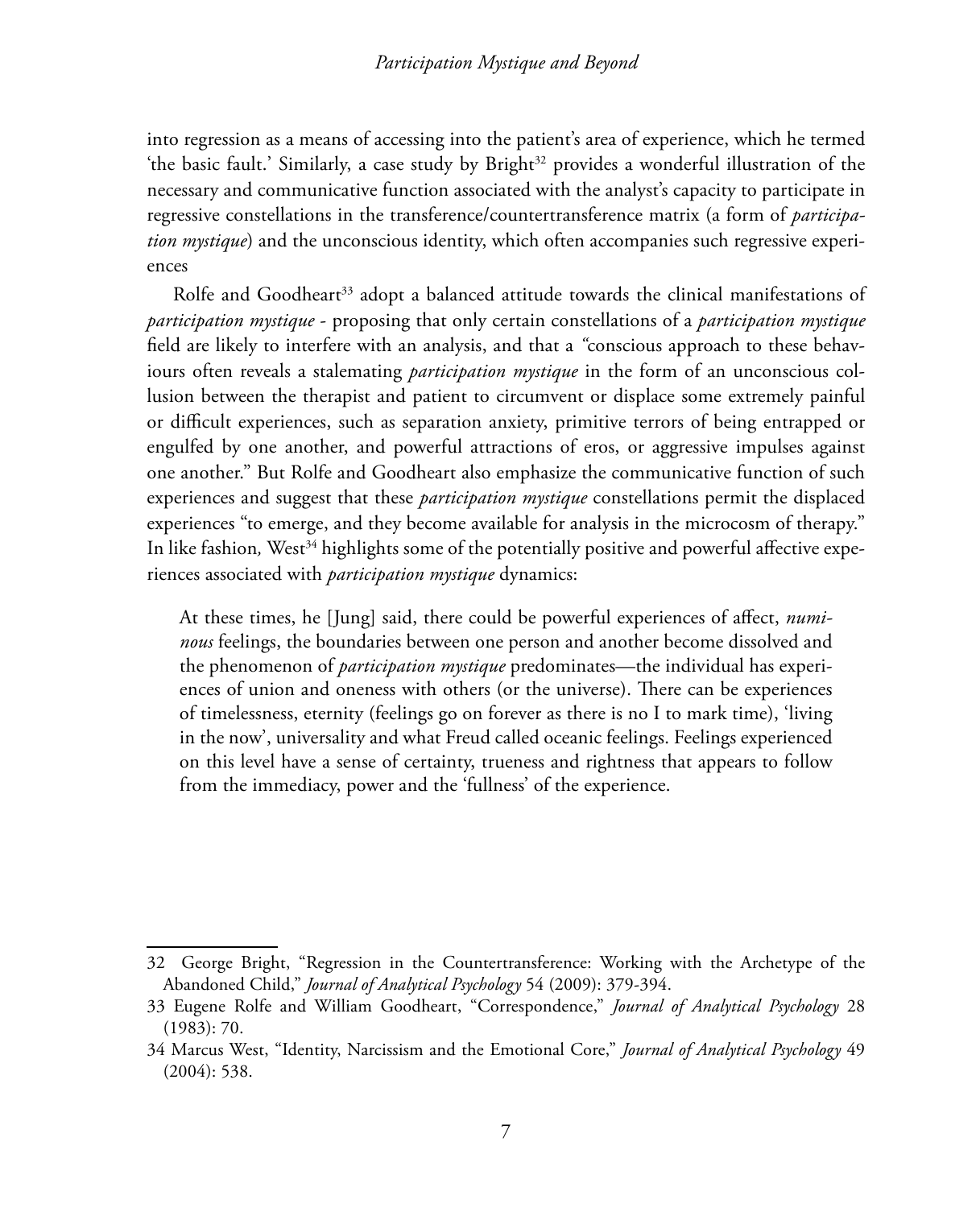## **Developments Related to** *Participation Mystique*

Having outlined how Jung came to utilize the term and the different ways he applied it, we can now turn to developments and applications of the *participation mystique* concept since Jung adopted it for inclusion in analytical psychology.

## **Projective Identification and** *Participation Mystique*

A number of analytical psychologists, e. g. Gordon, 35 Davidson, 36 Samuels, 37 Schwartz-Salant,<sup>38</sup> Field,<sup>39</sup> and Wiener<sup>40</sup> have highlighted the similarity between Jung's utilization of the *participation mystique* concept and the concept of projective identification. This concept was first proposed by Melanie Klein. 41 In her description of the process, parts of the self and internal objects of the infant are split off and projected onto an external object. In Klein's model, the object becomes identified with the projected split-off parts and interacted with as though the object has become one with the split-off objects, often evoking a feeling in the recipient of the projected element that is affectively congruent with the split-off part.

To illustrate this conceptual link, analytical psychologists who identify a close relationship between *participation mystique* and projective identification highlight passages from Jung where he refers to processes of projection, empathy, and 'feeling-into' in ways which sound astonishingly close to Klein's description of projective identification. For example:

Empathy…is therefore a kind of perceptive process, characterized by the fact that, through feeling, some essential psychic content is projected into the object, so that the object is assimilated to the subject and coalesces with him to such an extent that

<sup>35</sup> Ruth Gordon, "Symbols: Content and Process," *Journal of Analytical Psychology* 12 (1967): 23-34.

<sup>36</sup> Dorothy Davidson, "Invasion and Separation," (in *Analytical Psychology: A Modern Science*, ed. Michael Fordham, 162-172. London: Karnac, 1974).

<sup>37</sup> Andrew Samuels, *Jung and the Post-Jungians* (London: Routledge, 1985).

<sup>38</sup> Nathan Schwartz-Salant, "Archetypal Foundations of Projective Identification," *Journal of Analytical Psychology* 33 (1988): 39-64.

<sup>39</sup> Nathan Field, "Projective Identification: Mechanism or Mystery?" *Journal of Analytical Psychology* 36 (1991): 93-109.

<sup>40</sup> Jan Wiener, *The Therapeutic Relationship* (College Station, TX: Texas A & M University Press, 2009).

<sup>41</sup> Melanie Klein, "Notes on Some Schizoid Mechanisms," *International Journal of Psycho-Analysis* 27 (1946): 99-110.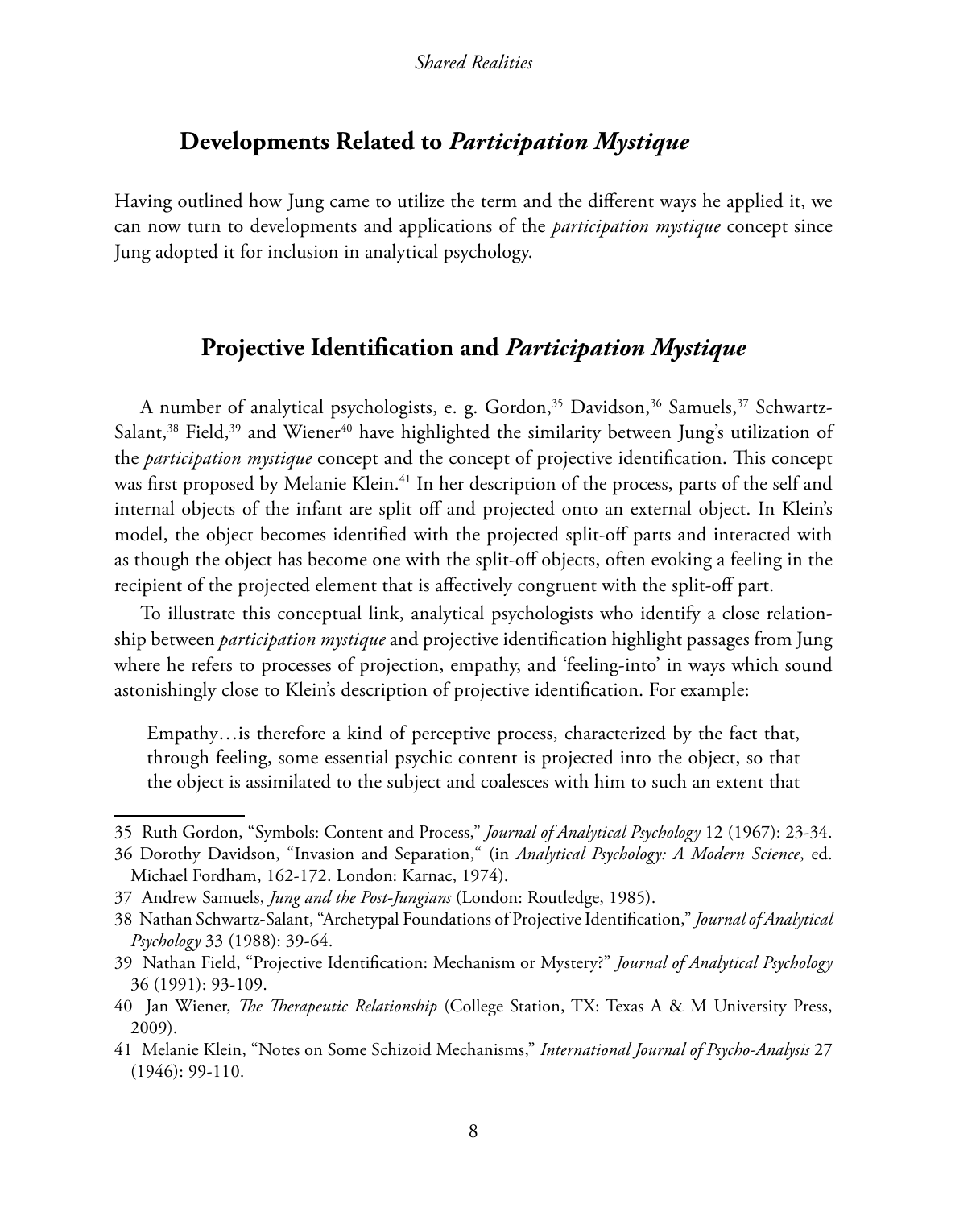he feels himself, as it were, in the object. This happens when the projected content is associated to a higher degree with the subject than with the object. He does not, however, feel himself projected into the object; rather the "empathized" object appears animated to him.42

This animation does not come from empathy, but from an unconscious projection that actually exists *a priori.* The term "projection" hardly conveys the real meaning of this phenomenon. Projection is really an act that happens, and not a condition existing *a priori,* which is what we are obviously dealing with here. It seems to me that Lévy-Bruhl's *participation mystique* is more descriptive of this condition, since it aptly formulates the primordial relation of the primitive to the object. His objects have a dynamic animation, they are charged with soul-stuff or soul-force (and not always possessed of souls, as the animist theory supposes), so that they have a direct psychic effect upon him, producing what is practically a dynamic identification with the object... With the abstracting attitude it is much the same, for here too the object is alive and autonomous from the beginning and in no need of empathy; on the contrary, it has such a powerful effect that the subject is forced into introversion. Its strong libido investment comes from its *participation mystique* with the subject's own unconscious.<sup>43</sup>

Projection means the expulsion of a subjective content into an object; it is the opposite of *introjection…* Accordingly it is a process of *dissimilation…*by which a subjective content becomes alienated from the subject and is, so to speak, embodied in the object. The subject gets rid of painful, incompatible contents by projecting them, as also of positive values which, for one reason or another - self-depreciation, for instance - are inaccessible to him. Projection results from the archaic *identity*… of subject and object. 44

Sensuous feeling, or rather the feeling that is present in the sensuous state, is collective. It produces a relatedness or proneness to affect which always puts the individual in a state of *participation mystique,* a condition of partial identity with the sensed object. This identity expresses itself in a compulsive dependence on that object, and in turn, after the manner of a vicious circle, causes in the introvert an intensification of abstraction for the purpose of abolishing the burdensome dependence and the compulsion it evokes.<sup>45</sup>

<sup>42</sup> C.G. Jung, *Psychological Types, CW6*, ¶486.

<sup>43</sup> C.G. Jung, *Psychological Types, CW6*, ¶495.

<sup>44</sup> C.G. Jung, *Psychological Types, CW6*, ¶783.

<sup>45</sup> C.G. Jung, *Psychological Types, CW6*, ¶146.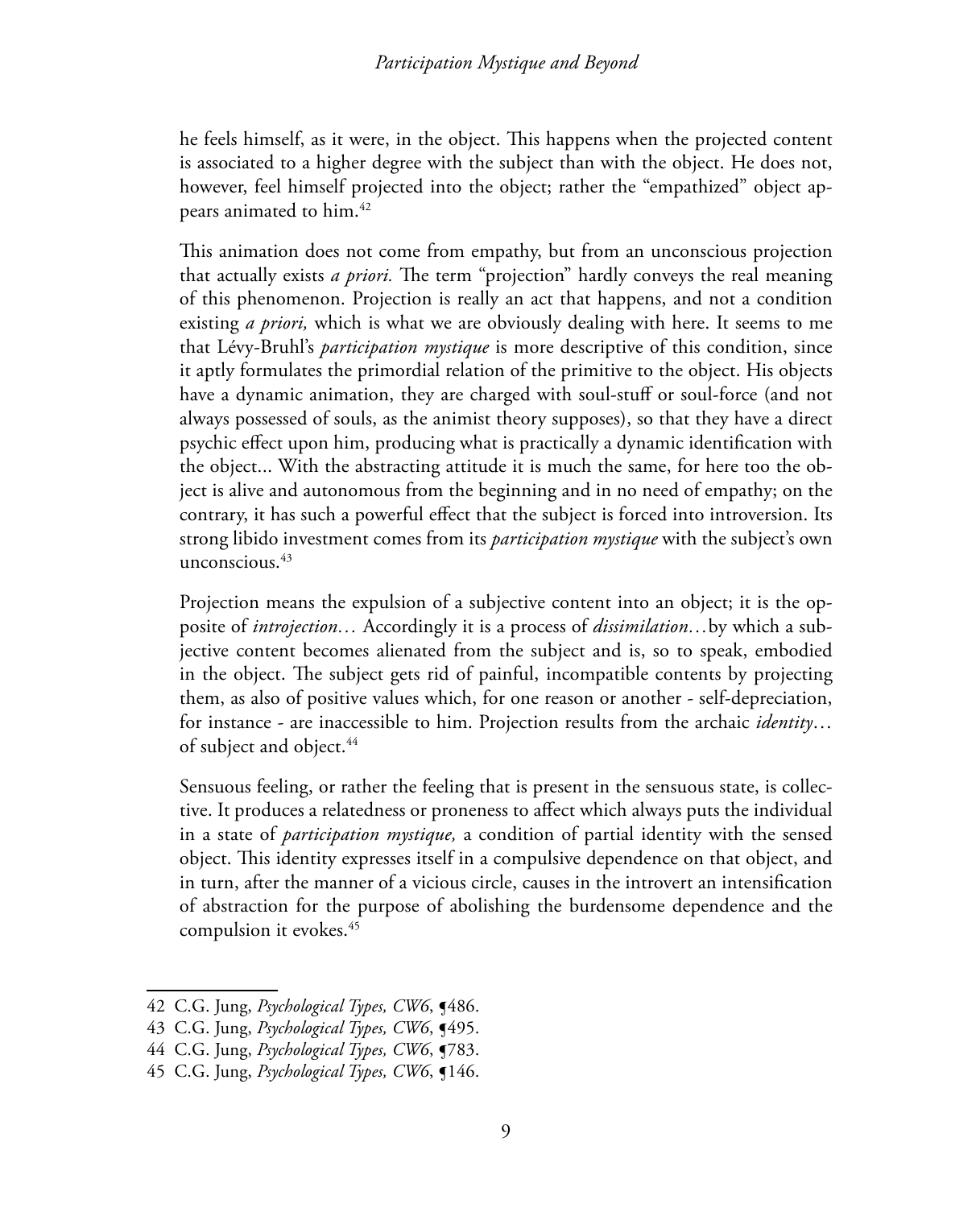#### *Shared Realities*

It seems clear that Jung and Klein both conceptualize the analytic interaction as a situation in which the analyst will impact the patient and the patient will impact the analyst in nuanced but powerful ways. As Knox points out, empathy requires the psychotherapist, *"*to allow emotional contagion, to share, through the countertransference, the shame and humiliation of the patient as a victim."46

Jung distinguishes between active and passive forms of projection. He indicates that the passive form is associated with all pathological manifestations of projection and in many forms of normal projection. In his view the passive form of projection is completely automatic and unintentional. However, he conceptualizes the active form of projection in terms of empathy:

The active form [of projection] is an essential component of the act of *empathy*… Taken as a whole, empathy is a process of introjection, since it brings the object into intimate relation with the subject. In order to establish this relationship, the subject detaches a content - a feeling, for instance - from himself, lodges it in the object, thereby animating it, and in this way draws the object into the sphere of the subject.<sup>47</sup>

Ogden,<sup>48</sup> Grotstein,<sup>49</sup> and Stark<sup>50</sup> indicate that projective identification potentially serves a number of different psychological functions depending upon the particular constellation of the analytic dyad and the contribution of the participating individuals. From their perspective projective identification is a psychological process which functions as: a type of defense, a mode of communication, the basis of empathy, a primitive form of object relationship, and a vehicle for structural changes in personality. Some contemporary Jungians have arrived at similar conclusions in regards to *participation mystique.* For example, Thomson highlights the telelogical or prospective element potentially inherent in *participation mystique,* "Projective identification as a process of emergence from *participation mystique* reveals itself as a means of sharing understanding through non-verbal experience, where the verbalizations are at best approximations of the content of the analytic relationship. Technically, it is a psychotic involvement but it has within the confusions the possibility for understanding in a new way."<sup>51</sup>

<sup>46</sup> Jean Knox, "'Feeling For' and 'Feeling With': Developmental and Neuroscientific Perspectives on Intersubjectivity and Empathy," *Journal of Analytical Psychology* 58 (2013): 504.

<sup>47</sup> C.G. Jung, *Psychological Types, CW6*, 1784.

<sup>48</sup> Thomas Ogden, *Projective Identification and Psychotherapeutic Technique* (Northvale, NJ: Jason Aronson, 1982).

<sup>49</sup> James Grotstein, *Splitting and Projective Identification* (Northvale, NJ: Jason Aronson, 1985).

<sup>50</sup> Martha Stark, *Modes of Therapeutic Action* (Northvale, NJ: Jason Aronson, 1999).

<sup>51</sup> Jean Thomson, "Review of Roger Brooke (ed.) Pathways into the Jungian World: Phenomenology and Analytical Psychology," *Journal of Analytical Psychology* 46 (2001): 385.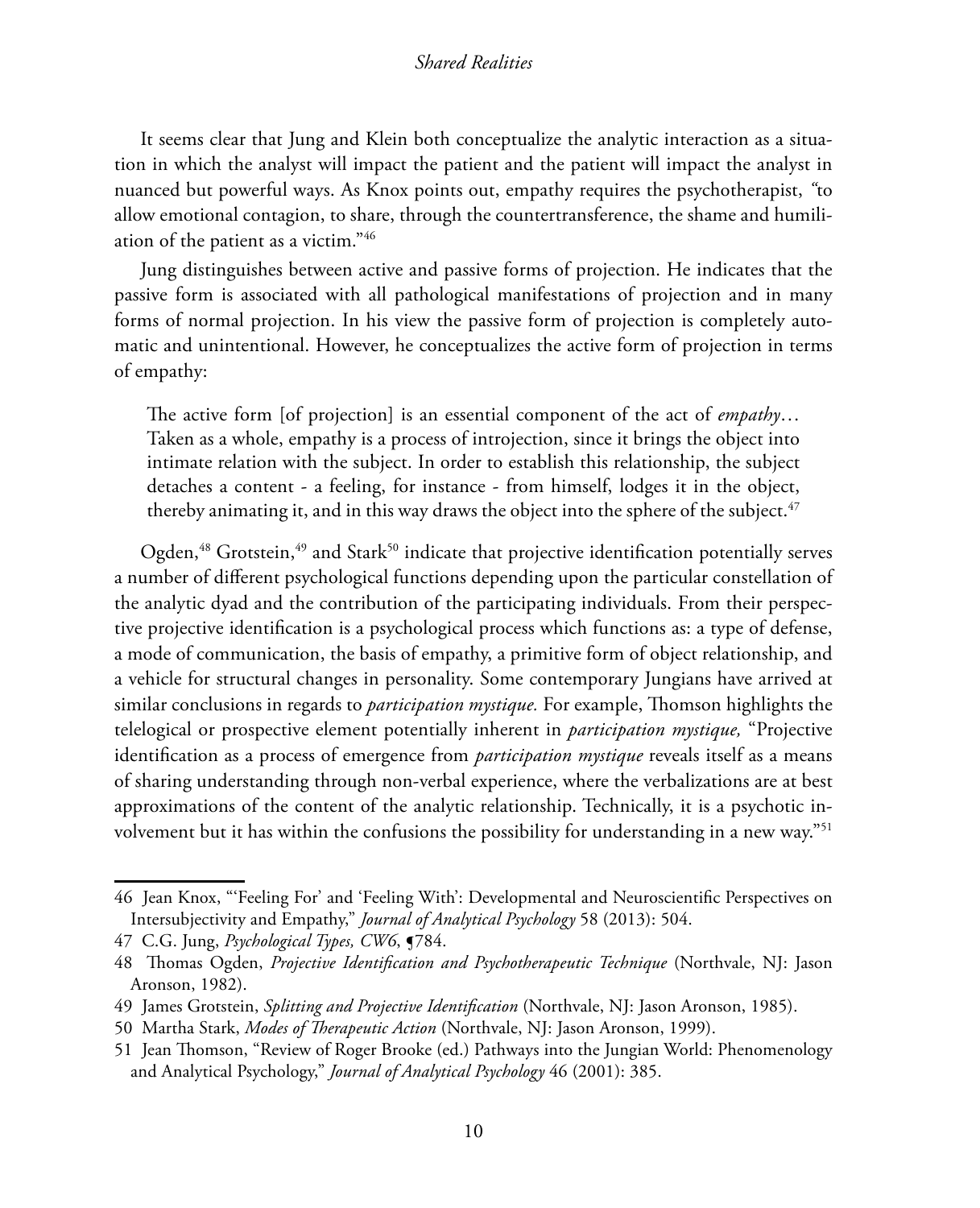Thomson goes on to suggest that projective identification is the specific mechanism of movement from the less differentiated state of *participation mystique* to consciousness.

As a last word on projective identification, we might briefly visit the concept of 'enactment,' which has been defined by Plakun, 52 "…as a pattern of nonverbal interactional behavior between the two parties in a therapeutic situation, with unconscious meaning for both. It involves mutual projective identification between therapist and patient." Here we see a description of the behavioral extension of *participation mystique* whereby the shared psychological field results in a modification of the typical or agreed upon behavioral patterns of the analytic relationship. These behavioral modifications can be seen as occurring 'publically', i.e. observable by person in the analytic dyad, or 'privately', i.e. acted on in internally in phantasy and therefore not visible to the other person but still impacting the analytic field.

## **Transference and** *Participation Mystique*

As previously discussed, Jung saw the process of *participation mystique* as being intimately tied with the process of projection but also with the transference dynamics of the analytic setting. Illustrative of this point, Jung indicates that, "The psychological process of transference is a specific form of the more general process of projection . . . that carries over subjective contents of any kind into the object," 53 and elsewhere Jung states, "The very word 'transference' is closely akin to 'projection'." 54 Fordham is in agreement with Jung on this point. In a passage exploring and ultimately advocating for a broader understanding of transferencecountertransference, Fordham indicates that, "...our understanding of transference as a whole is better reflected by the wider usage, for *participation mystique,* projection and introjection can play valuable, even essential parts in analytic procedures."55 Developing this point further, Wiener ties together the overlapping concepts of *participation mystique,* transference, projective identification, and intersubjectivity as well as highlighting the danger for the analytic process if these connections are not recognized. She indicates that, "The research findings

<sup>52</sup> Eric Plakun, "Enactment and the Treatment of Abuse Survivors," *Harvard Review of Psychiatry* 5 (1998): 318.

<sup>53</sup> C.G. Jung, "The Tavistock Lectures," in *The Collected Works, Vol. 18*, (Princeton, NJ: Princeton University Press, 1935), **14312-313.** 

<sup>54</sup> C.G. Jung, "The Psychology of the Transference," in *The Collected Works, Vol. 16* (Princeton, NJ: Princeton University Press, 1946), ¶359.

<sup>55</sup> Michael Fordham, "Notes on the Transference," in *Technique in Jungian Analysis*, ed. Michael Fordham, (London: Karnac, 1989), 137.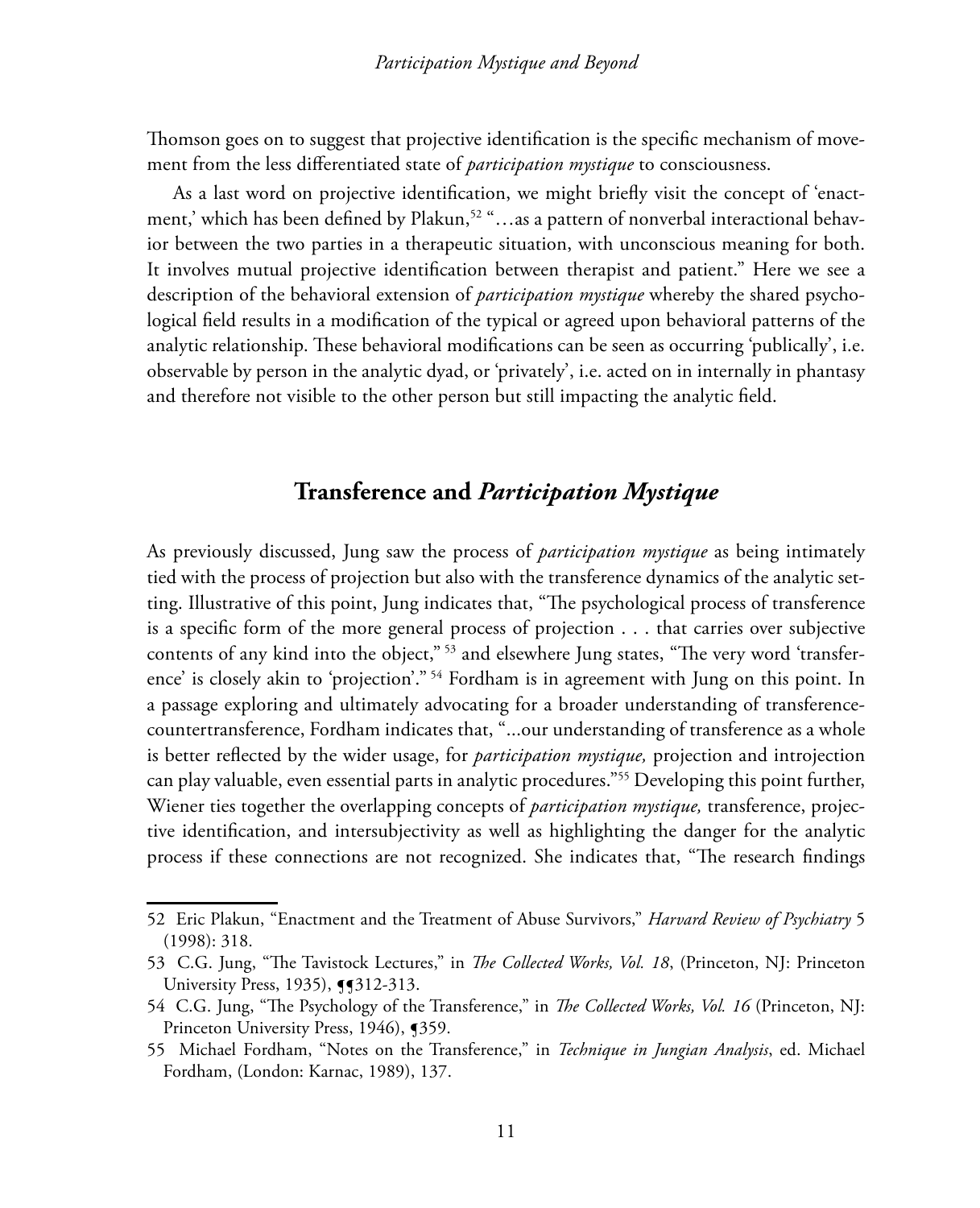#### *Shared Realities*

also support a central role for projective identification (in Jung's language, *participation mystique)* at the core of intersubjective relating. We cannot help but be affected by our patients, and, consequently, we ignore transference phenomena at our peril."<sup>56</sup>

Jung clearly understood the mutually influencing aspects of the transference relationship and he saw those influences as being based, in large part, on the presence of *participation mystique* in the analytic relationship. He recognized early on that, "It is not only the sufferer but the doctor as well, not only the object but also the subject"57 who is affected during analysis. His perspective on this, which goes beyond the unresolved or unexamined issues of the patient and the analyst, is captured most fully in *The Psychology of the Transference* which returns frequently to the image of the alchemical bath as a metaphor for the mutual unconscious influences of the analytic relationship. This reciprocal unconscious influence is also readily seen in Jung's diagram<sup>58</sup> of the analytic relationship:





Jacoby indicates that it is the lower line in Jung's diagram, i.e. the analyst's unconscious is in mutual communication and influence with the patient's unconscious, which depicts the

<sup>56</sup> Jan Wiener, *The Therapeutic Relationship*, 54.

<sup>57</sup> C.G. Jung, "Problems of Modern Psychotherapy," in *The Collected Works, Vol. 16* (Princeton, NJ: Princeton University Press, 1929a), ¶173.

<sup>58</sup> C.G. Jung, "The Psychology of the Transference," *CW16*, **5422**.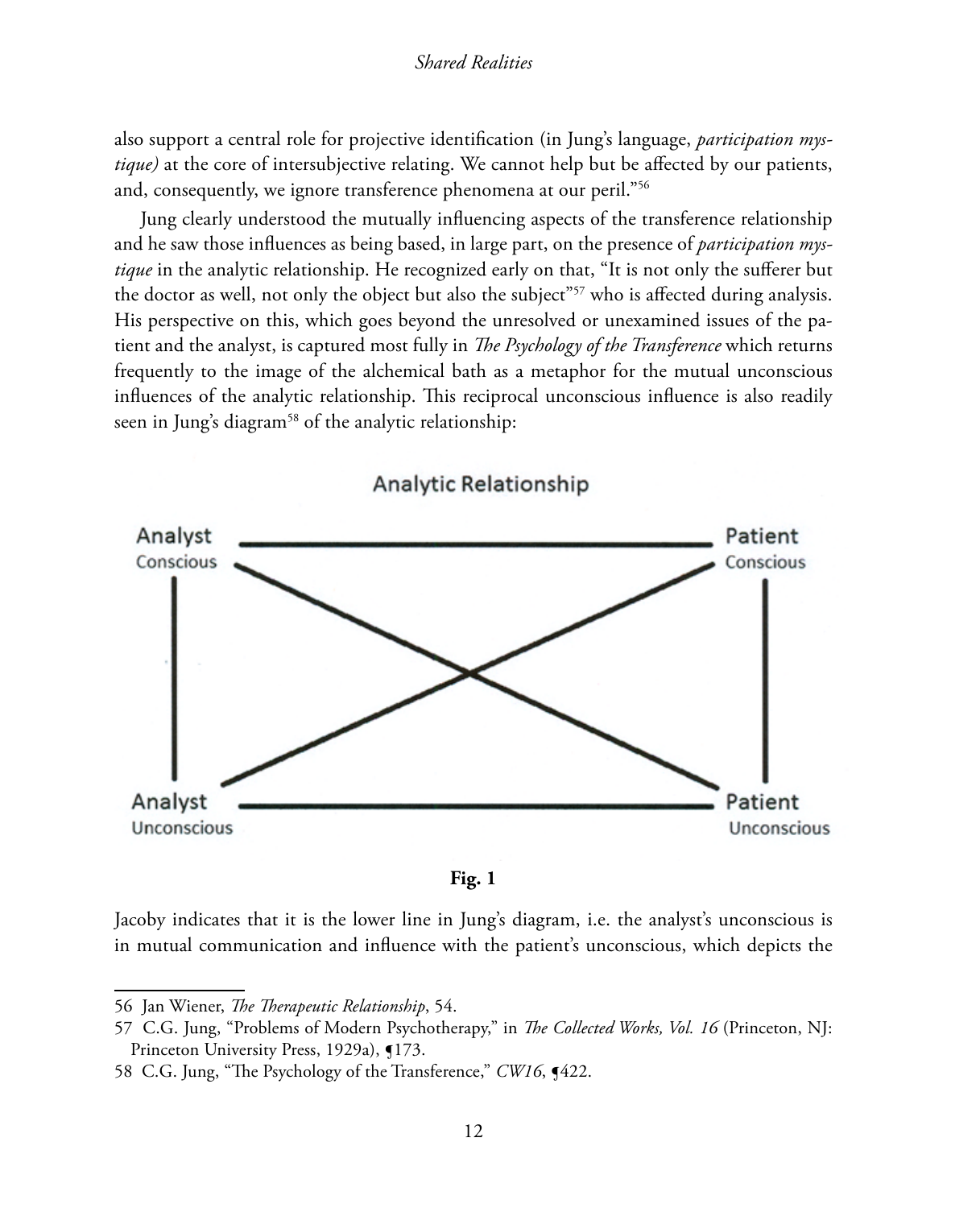state of participation mystique or identity in the transference matrix - "the area of common unconsciousness between the two partners." 59 He goes on to say, "...the unconscious connection indicates a state of identity or fusion, a oneness of the two. In analysis this connection is called transference-countertransference, but any strong emotional tie involves this same state of what Jung calls *participation mystique*. The other person is a part of myself and the other way around."<sup>60</sup> Dieckmann<sup>61</sup> also makes similar observations about the unconscious to unconscious communication in Jung's transference diagram. He indicates that this certainly plays a role in in interaction between patient and analyst, but also in every encounter between persons. In other words, Dieckmann sees *participation mystique,* not as an aberration from normal psychological processes, but as a ubiquitous aspect of human experience.

## **Infant Development and** *Participation Mystique*

In a critique of Neumann's<sup>62</sup> theories of infant development, Fordham<sup>63</sup> draws on child analyses and infant-mother observation studies to call into question Neumann's exposition of Jung's model of psychic development in childhood. Specifically, Fordham criticizes Neumann's conception of a paradisal, fusional state of *participation mystique* in which there is no psychological differentiation between mother and infant and in which the mother serves as the infant's Self. He also argues against the idea that of a phylogenetic view of the psyche in which Neumann, following Jung, proposes that the mental state of 'early man' can be observed in the mental life of the infants.

Fordham argues that the self is primary in infants and that they are individuals from the beginning, but need primary caregivers to facilitate the 'deintegration' and 'reintegration,' or building up, of the infant personality structure. Elsewhere, Fordham writes:

The notion that an infant lived at first in a state of primitive identity or 'participation mystique' was almost useless; that had been modified to talk of a 'state of fusion' between mother and her baby owing to the notion that babies had no boundaries, but this was contradicted inasmuch as so many of the complex actions of an infant showed that he was reacting to an object 'out there'.<sup>64</sup>

<sup>59</sup> Mario Jacoby, *The Analytic Encounter* (Toronto: Inner City Books, 1984), 28.

<sup>60</sup> Mario Jacoby, *The Analytic Encounter*, 34.

<sup>61</sup> Hans Dieckmann, *Methods in Analytical Psychology* (Wilmette, IL: Chiron, 1991).

<sup>62</sup> Erich Neumann, *The Child* (Boston: Shambhala, 1990).

<sup>63</sup> Michael Fordham, "Neumann and Childhood," *Journal of Analytical Psychology* 26 (1981): 99-122.

<sup>64</sup> Michael Fordham, *Freud, Jung, Klein: The Fenceless Field* (London: Routledge, 1995), 60.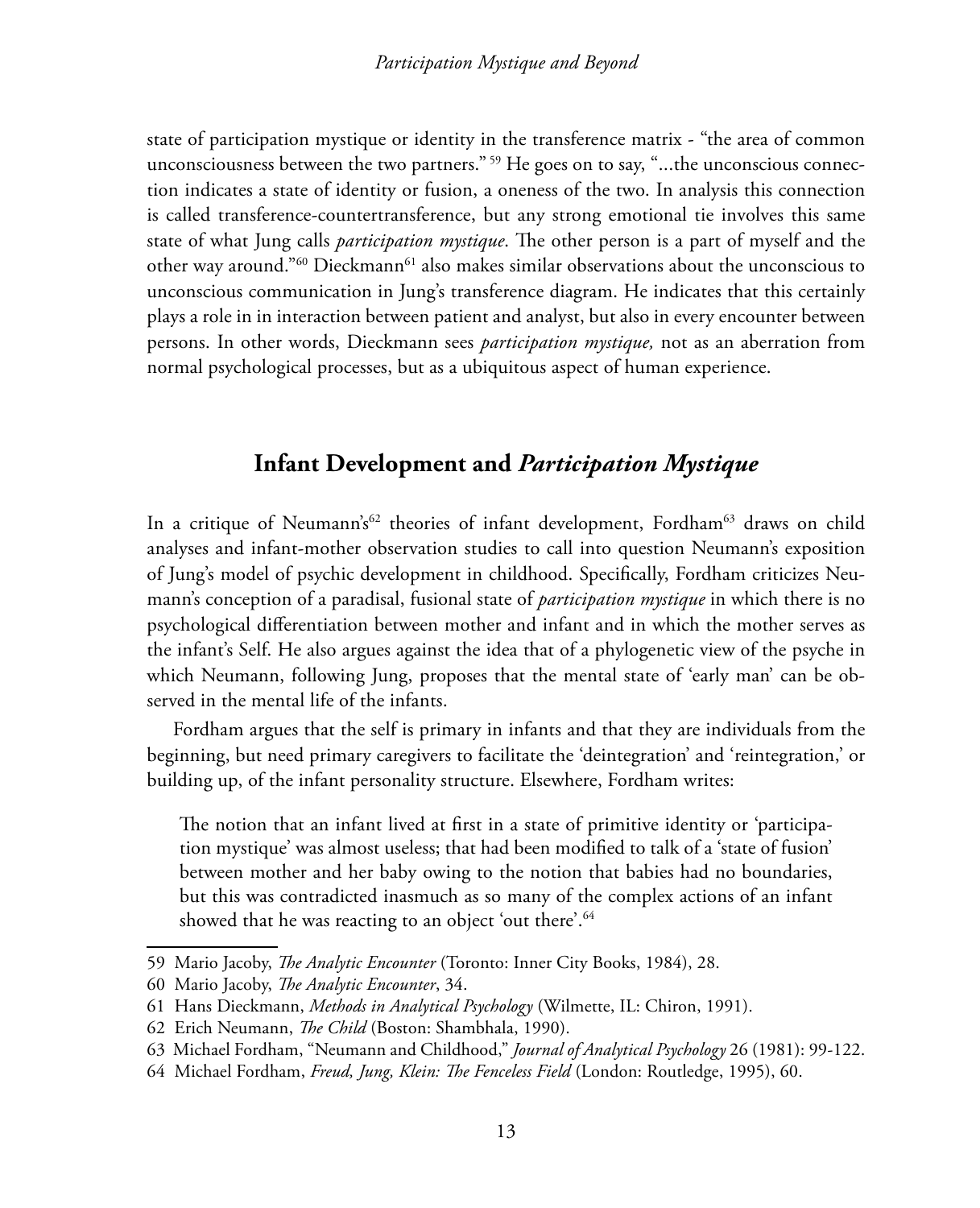#### *Shared Realities*

This is consistent with the conclusions Stern<sup>65</sup> drew from his research on infant developmental processes, "The self-experience [of the infant] is indeed dependent upon the presence and action of the other, but it still belongs entirely to the self. There is no distortion. " Drawing upon further infant observation studies and empirical infant research, Urban<sup>66</sup> supports and extends Fordham's critique of *participation mystique* as characteristic of early mother-infant relationships. She underscores the primary existence of the infant as a discrete psychological entity which interacts in a reciprocally influencing manner with the mother to elicit responses from the mother in order to build up a sense of core self and core other.

Based on his clinical experiences, Feldman<sup>67</sup> adopts a somewhat intermediate stance between the positions of Jung and Fordham: "While I would agree with Fordham that the infant experiences a sense of separateness from the mother at birth, I have also observed that there are states of fusion and identity during the first year of life which are important for the infant's developing self and which help to facilitate individuation in infancy and early childhood." Feldman's position has similarities to Balint's<sup>68</sup> notion of the "harmonious interpenetrating mix-up", which, in turn, has implications for both infant development and the analytic setting, and in which the 'other' is experienced as neither self or as a distinct object.

## **Physics and** *Participation Mystique*

Mansfield and Spiegelman<sup>69,70,71</sup> highlight the parallels between *participation mystique* experiences and quantum physics. They indicate that the phenomena experienced in analytic sessions often parallels the non-local, acausal activity of quantum fields rather than the local, causal activity of classical physics in which the actions between objects in the field are predictable. They also point to the principle of complementarity and the underlying inter-dependent

<sup>65</sup> Stern, Daniel. *The Interpersonal World of the Infant: A View from Psychoanalysis and Developmental Psychology* (New York: Basic Books, 1985), 105.

<sup>66</sup> Elizabeth Urban, "States of Identity," *Journal of Analytical Psychology* 43 (1998): 261-275.

<sup>67</sup> Brian Feldman, "Identity, Sexuality and the Self in Late Adolescence," *Journal of Analytical Psychology* 41 (1996): 492.

<sup>68</sup> Michael Balint, *The Basic Fault*, 66.

<sup>69</sup> Victor Mansfield and J.M. Spiegelman, "Quantum Mechanics and Jungian Psychology," *Journal of Analytical Psychology* 34 (1989): 3-31.

<sup>70</sup> Victor Mansfield, "The Opposites in Quantum Physics and Jungian Psychology," *Journal of Analytical Psychology* 36 (1991): 267-287.

<sup>71</sup> Victor Mansfield and J.M. Spiegelman, "On the Physics and Psychology of the Transference as an Interactive Field," *Journal of Analytical Psychology*, 41 (1996): 179-202.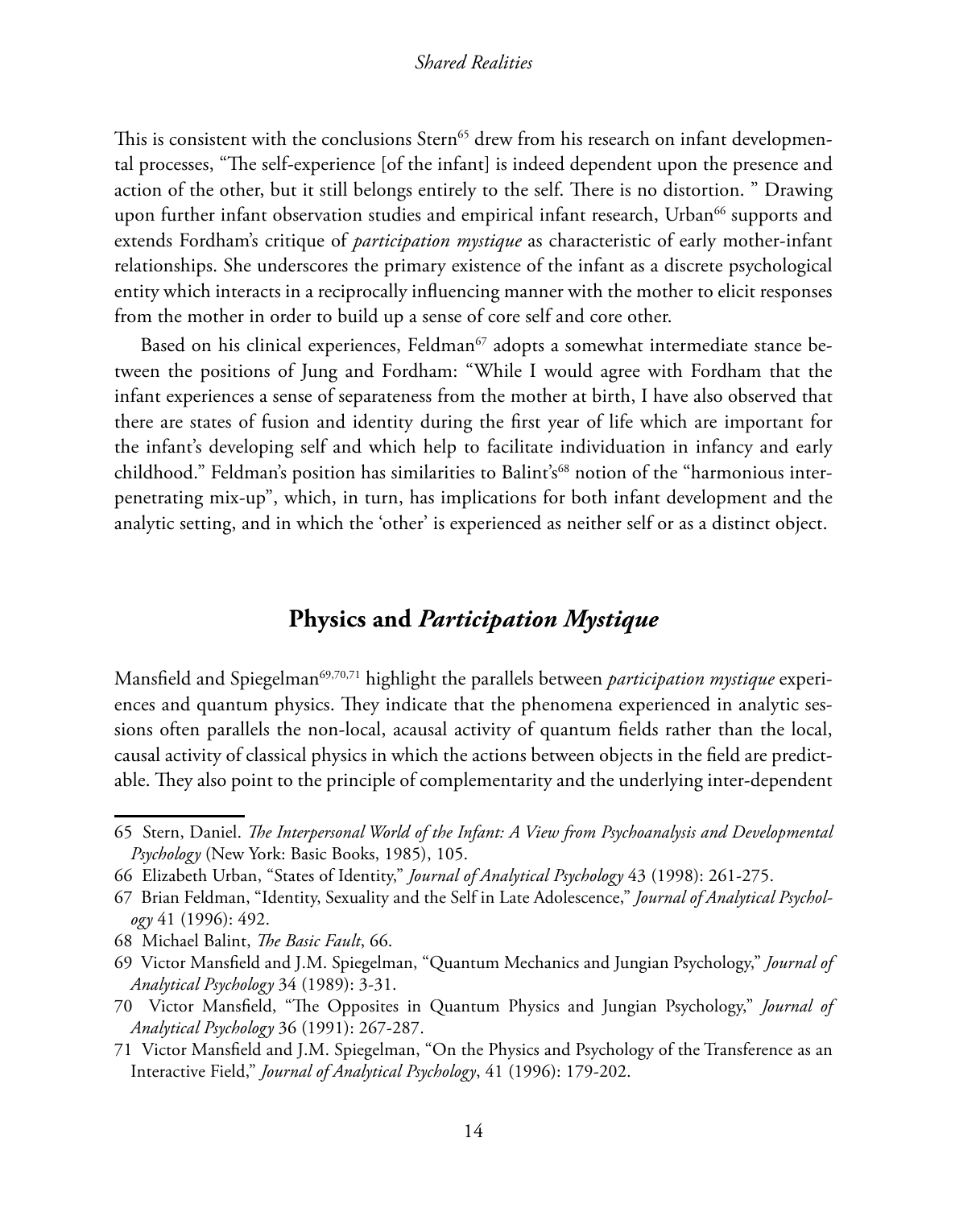#### *Participation Mystique and Beyond*

unity of the field; a field which is greater than the sum of the components present in the field and which generates entirely new properties. Mansfield and Spiegelman72 highlight the implications of these parallels for the perception and understanding of transference experience, particularly as it is described by Spiegelman in his theory of psychotherapy as 'mutual process.'73

## **Neuroscience and** *Participation Mystique*

Knox<sup>74</sup> discusses the neuroscientific and developmental influences on empathy and intersubjectivity, both of which are concepts/experiences that are closely linked to *participation mystique.* She reviews the research on mirror neuronal activation and empathy (which we've identified as an essential component of *participation mystique).* Knox also presents findings which indicate that strongly 'feeling with' someone who is in pain can have the effect of forcefully activating one's own neurological pain matrix. This tendency is more pronounced in adolescents diagnosed as conduct disordered suggesting a greater difficulty for that group in differentiating someone else's distress from their own. Finally, Knox highlights research which indicates that an empathic response from a therapist or significant other is essential to core affective regulation in individuals with early relational trauma.

Mizen, referencing Schore, 75 highlights the likely physiological correlates of interpersonal *participation mystique* experiences: "…neurological systems operate in a synchronous fashion between individuals in a way that can communicate aspects of subjective (mostly unconsciously perceived sensory and affective) experience. Between carers and infants this includes the capacity to evoke unconscious, affective, biopsychological states in each other, for example, as a means of communication; upon this depends a carer's capacity to attune to, manage, mediate and regulate an infant's body states, including affects."<sup>76</sup> It seems clear that the research reviewed by Mizen and Knox points towards mutual identificatory and regulatory

<sup>72</sup> Victor Mansfield and J.M. Spiegelman, "On the Physics and Psychology of the Transference as an Interactive Field," 1996.

<sup>73</sup> J.M. Speigelman, *Psychotherapy as a Mutual Process* (Tempe, AZ: New Falcon Press, 1996).

<sup>74</sup> Jean Knox, "'Feeling For' and 'Feeling With': Developmental and Neuroscientific Perspectives on Intersubjectivity and Empathy," *Journal of Analytical Psychology* 58 (2013): 491–509.

<sup>75</sup> Allan Schore, "Clinical Implications of a Psychoneurobiological Model of Projective Identification," in *Primitive Mental States*, Vol. II, ed. Shelley Alhanati, London: Karnac, 2002.

<sup>76</sup> Richard Mizen, "The Embodied Mind," *Journal of Analytical Psychology* 54 (2009): 257.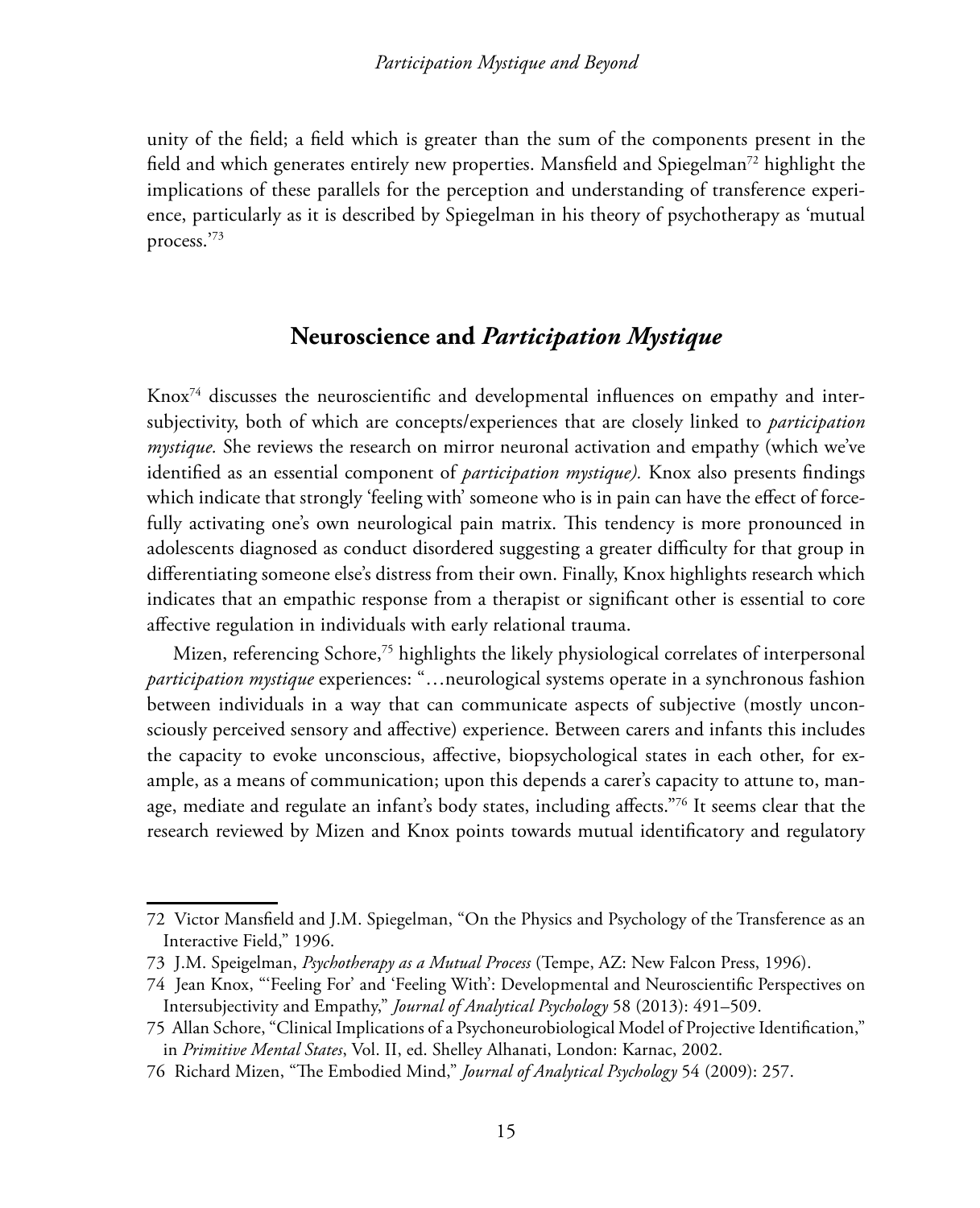processes that are occurring constantly on a neurological level whenever there is interpersonal interaction.

## **Experimental Research and** *Participation Mystique*

Reed77,78 has presented the results and discussion from a novel set of experimental designs to examine whether *participation mystique* phenomenon, which he equates associates with a broader category of liminal experience, can be constellated and evaluated in a research setting. Reed describes the experiment and his conclusions in this way:

The phenomenology of the experience of being in psychic contact with another person was explored in a series of observations using a novel dyadic interaction in imaginal space. Research participants working in pairs with eyes closed received instructions to imagine being in mental contact with one another for three minutes while they observed their internal experiences. Their reports indicated that the imagined contact was experienced as real, as intimate, and aroused the ambivalences usually associated with intimacy as well as phenomena suggestive of projective identification effects. This first part demonstrated that the liminal zone, or the transitional space between individuals, can be experimentally observed through the imagination.79

## **Unitary Reality and** *Participation* **Mystique**

I'd like to close this section with an examination of Neumann's concept of 'unitary reality' 80 which I believe is one of the most unappreciated conceptual developments to emerge from Jung's incorporation of *participation mystique* into the system of analytical psychology. Neumann indicates that a primary feeling experience of unitary reality is the sense that something is being unified, something previously split is coming together again and redeemed, or that

<sup>77</sup> Henry Reed, "Close Encounters in the Liminal Zone: Experiments in Imaginal Communication Part I," *Journal of Analytical Psychology* 41 (1996a): 81-116.

<sup>78</sup> Henry Reed, "Close Encounters in the Liminal Zone: Experiments in Imaginal Communication Part II," *Journal of Analytical Psychology* 41 (1996b): 203-226.

<sup>79</sup> Henry Reed, "Close Encounters in the Liminal Zone," 81.

<sup>80</sup> Erich Neumann, *The Place of Creation* (Princeton, NJ: Princeton University Press, 1989).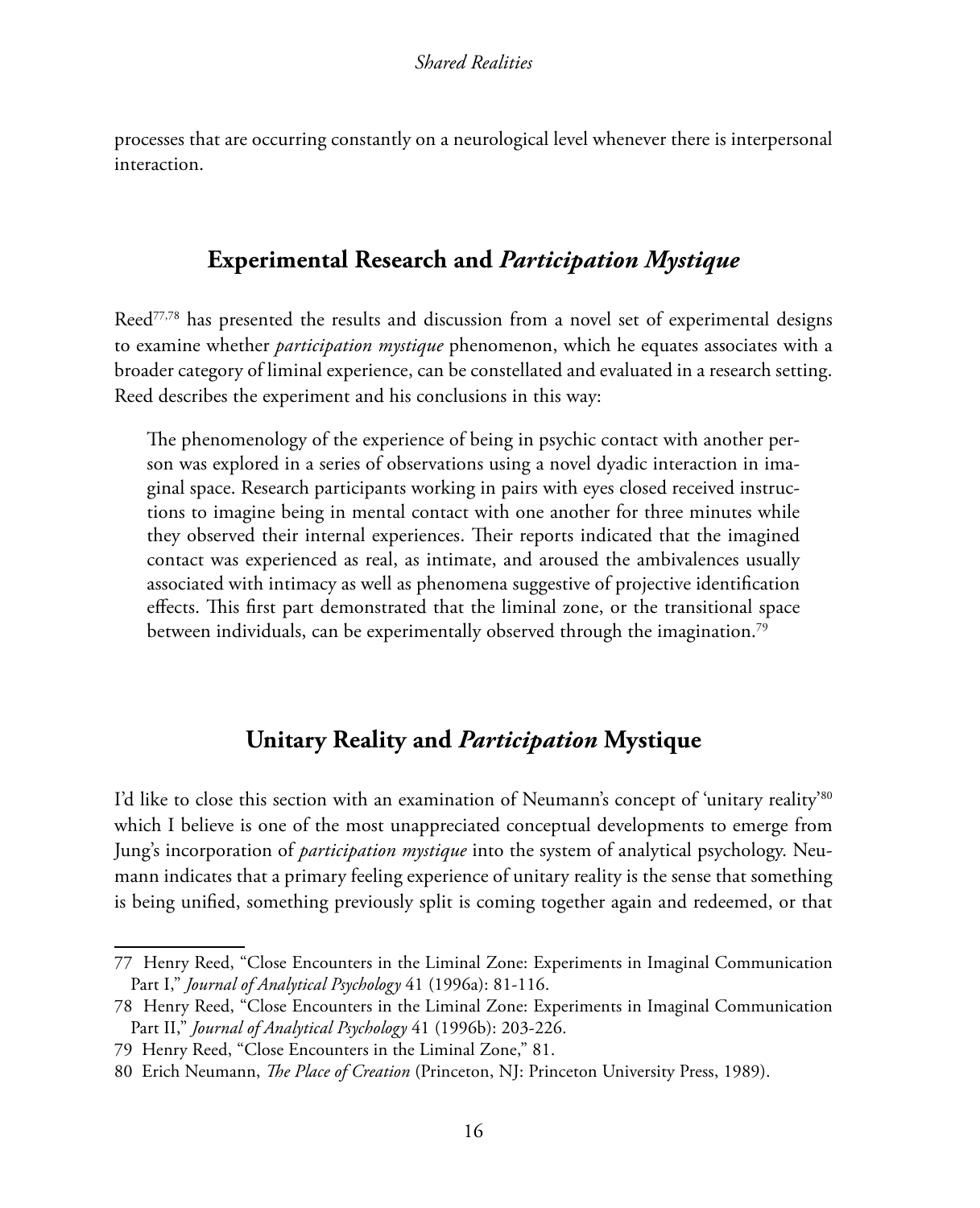something previously in exile or banishment is reclaimed. He also describes the experience of unitary reality as "the process whereby reality becomes transparent."<sup>81</sup>

Neumann's work on unitary reality was originally published in the 1952 Eranos Yearbook and he should probably be considered, along with Jung, one of the first intersubjective theorists (intersubjectivity will be discussed more fully in the next section). His theory of unitary reality anticipates similar work in the area of intersubjectivity by authors such as Atwood and Stolorow,<sup>82</sup> Ogden<sup>83</sup> and Benjamin.<sup>84</sup> At the same time Neumann's work is broader, more encompassing, than the authors he antedates.

Neumann proposes that there are two types of consciousness: "conscious knowledge" and "perceiving knowledge" or "extraneous knowledge." He associates "conscious knowledge" with the ego-complex which splits experience into polarized categories, and indicates that "perceiving" or "extraneous" consciousness is knowledge that is beyond the ability of the ego-complex to process. It is through this "extraneous knowledge dimension" that Neumann hypothesizes a meaningful order and connection with our environments is discernible. Neumann's conceptual model has strong similarities with the contemporary work of the Boston Change Process Study Group around 'explicit' and 'implicit' domains of experience.85

Neumann argues that through the excess focus on conscious knowledge we have renounced awareness of the world's unity and continuity, as well as its aliveness and significance, which Neumann indicates is primarily experienced through feelings and intuition. Expanding on this idea, Neumann indicates, "We have lost our sense of unitary reality, our experience of identity and of the sympathy of all things, and as a result we have fallen into solitude and isolation of a dead and empty cosmic space."86

Neumann goes on to argue that the term *abaissement du niveau mental <sup>87</sup>* is used somewhat pejoratively as though no consciousness is present in these states where extraneous knowledge dominates. In a similar fashion, he desires to resurrect the idea of *participation mystique* from being used as a label to characterize primitive forms of thinking, in which the distinction between subject and object is blurred, to one in which a specific type of knowledge is avail-

<sup>81</sup> Erich Neumann, *The Place of Creation*, 1989, 124.

<sup>82</sup> George Atwood and Robert Stolorow, *Structures of Subjectivity: Explorations in Psychoanalytic Phenomenology* (Hillsdale, NJ: Analytic Press, 1984).

<sup>83</sup> Thomas Ogden, *Subjects of Analysis* (Northvale, NJ: Jason Aronson, 1994).

<sup>84</sup> Jessica Benjamin, "Beyond Doer and Done To," *Psychoanalytic Quarterly* 73 (2004): 5-46.

<sup>85</sup> Boston Change Process Study Group, *Change in Psychotherapy: A Unifying Paradigm* (New York: Norton, 2010).

<sup>86</sup> Erich Neumann, *The Place of Creation*, 98.

<sup>87</sup> A term utilized by Pierre Janet (1859–1947), adopted by Jung, to denote a lowering of the threshold of consciousness and a loss of available psychological energy available for ego functioning.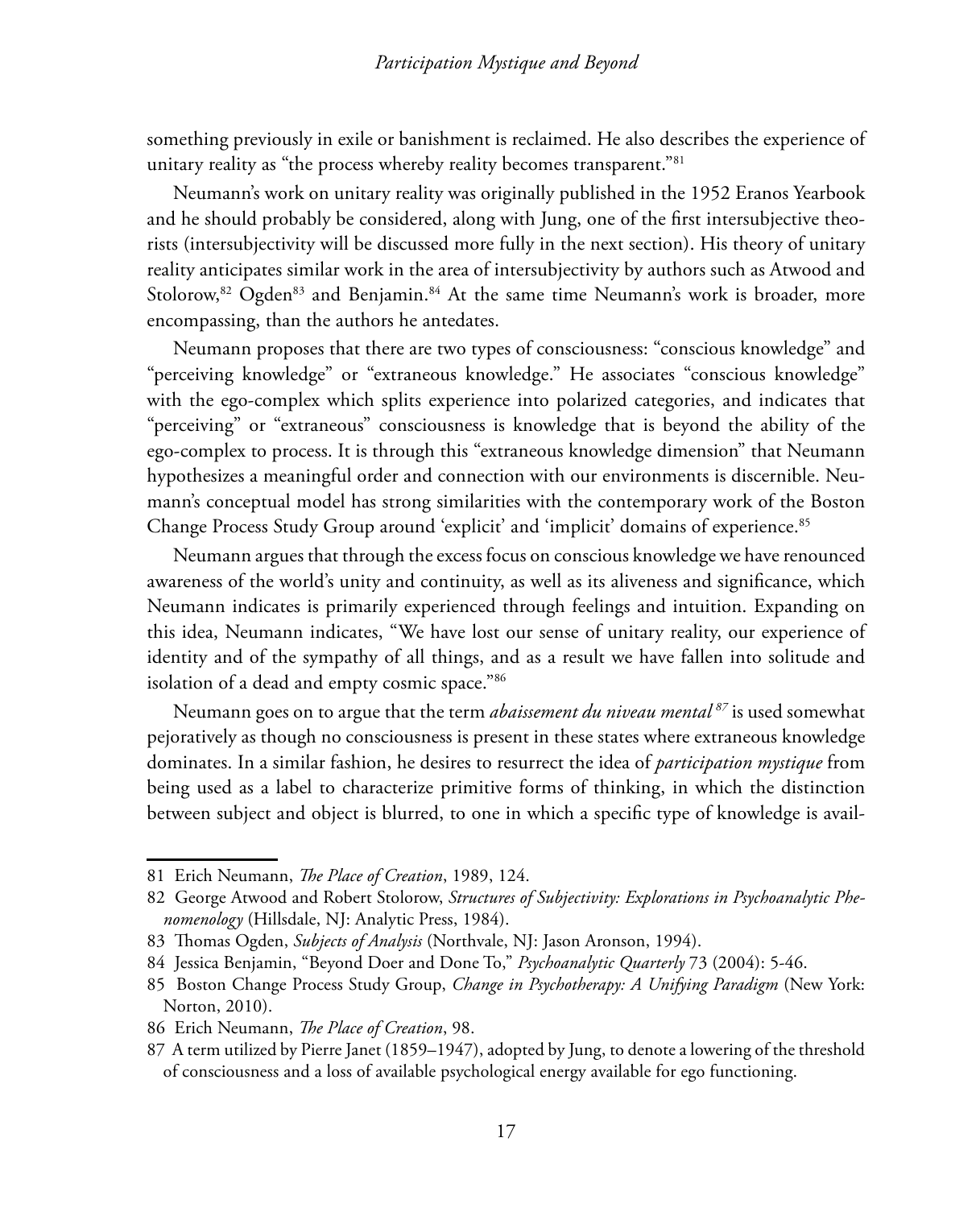able. He refers to this as 'field knowledge' which is exchanged between one being and another existing within the same 'reality field.'

The concept of unitary reality builds on Jung's work around the psychoid realm (the essentially indivisible connection between psyche and matter), *participation mystique*, synchronicity (the meaningful but non-causal relationship between events – often inner and outer events), the archetypal structure of experience, the *anima mundi* (world soul), the *unus mundus* (i.e. one world), and the *unio mentalis* (the unification of soul and spirit). Many of these terms seemed rather mystical to contemporaneous critics of Jung's theories but his ideas are striking prescient when considered in light of the current understanding of quantum mechanics and complex field theory. Neumann indicates that inner and outer are merely categories of a conscious knowledge system, not reality. In the field of unitary reality, the distinction between inner and outer is diminished, psychical and physical are no longer opposites, and the boundaries of form defining a person or object can become blurred. In this vein he is referring to the "transgressive character" of the archetype, i.e., the capacity of the archetype to move beyond dichotomous reality, as defined by Jung.<sup>88</sup> Hence he is associating unitary reality with the structure of the archetypal field.

Neumann argues that when a personality is immersed in an archetypal field it means, "There is a reciprocal co-ordination between world and psyche…a co-ordination which is based on the archetypal structure which embraces both, or of which both are partial aspects..." which "leads to an emotionally toned unitary experience." <sup>89</sup> He underscores the essentially inter-dependent nature of the field of unitary reality and states that unitary fields encompass interactions between human beings, between human beings and animals, between human beings and things, and between animals and their environment.

## **Similar Concepts from Psychoanalytic Theory**

While there have been many concepts and theoretical systems that have emerged since Jung original work on *participation mystique,* particularly his understanding of the application of *participation mystique* to the transference situation, I'll highlight only a few of these analogous developments to illustrate the similarities with Jung's hypothesis about the reciprocally influencing qualities of *participation mystique* experiences. The ongoing emergence and evolution

<sup>88</sup> C.G. Jung, The Structure and Dynamics of the Psyche, *The Collected Works, Vol. 8* (Princeton, NJ: Princeton University Press, 1969), 1964.

<sup>89</sup> Erich Neumann, *The Place of Creation*, 27.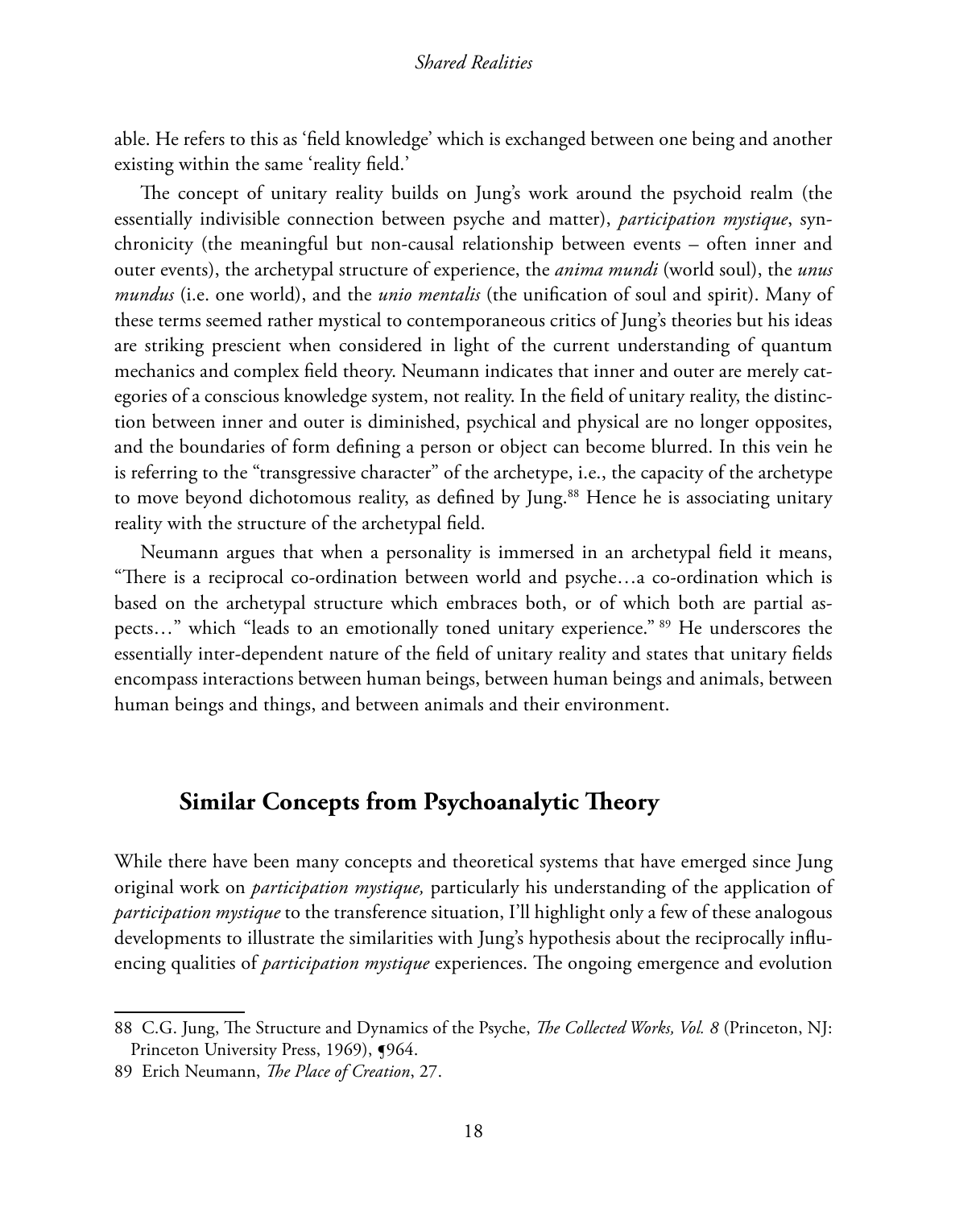of similar ideas in contemporary psychoanalysis and analytical psychology underscore the prescience in Jung's model of analytical psychology.<sup>90</sup>

## **Bipersonal Field**

Baranger and Baranger<sup>91</sup> introduced the term 'bipersonal field' to describe the shared unconscious phantasy that produces the structure of the bipersonal field which is characterized by its fluidity, a lack of definition, and reliance on projective and introjective identification in its structuring activities. The sum of the bipersonal field is considered greater than the sum of the internal situations of the participants and the field can oscillate between mobilization, stagnation, integration, and splitting. This concept has been further elaborated at length by Langs. $^{92}$ 

## **Selfobject Theory**

Corbett<sup>93</sup> identifies a close parallel between *participation mystique* and Heinz Kohut's<sup>94</sup> concept of 'selfobjects', in which the patient unconsciously utilizes aspects of the analyst's psychic structure to facilitate the development or repair of their own self structure. Corbett indicates, "Subjectively, the selfobject experience is a kind of *participation mystique* (a shared consciousness or merger), with an unconscious diffusion of normal boundaries, in which soul-to-soul

<sup>90</sup> On a personal note, it pains me to draw distinctions between theories of the psyche emerging from psychoanalysis and analytical psychology, however the distinction between the fields continues to exist in the literature. My personal position is that these distinctions are arbitrary and no longer reflect the rapprochement that has occurred, both theoretically and clinically, between psychoanalysis and analytical psychology. As Robert Wallerstein, a Past-President of the International Psychoanalytic Association has said, "If the Jungian viewpoint had arisen today, it would be accommodated within the body of psychoanalysis the way Kohut has been, rather than Jungians feeling they had to leave. The kind of unity that Freud tried to impose was an impossible one because it demanded a real orthodoxy." (in Virginia Hunter, *Psychoanalysts Talk*, New York: Guilford Press, 1994: 333).

<sup>91</sup> Madeline Baranger and Willy Baranger, "The Analytic Situation as a Dynamic Field," *International Journal of Psycho-Analysis* 89 (2008): 795-826 [originally published 1961-1962].

<sup>92</sup> Robert Langs, *The Bipersonal Field* (Northvale, NJ: Jason Aronson, 1976).

<sup>93</sup> Lionel Corbett, *The Religious Function of the Psyche* (London: Routledge, 1996).

<sup>94</sup> Heinz Kohut, *The Analysis of the Self* (New York: International Universities Press, 1971).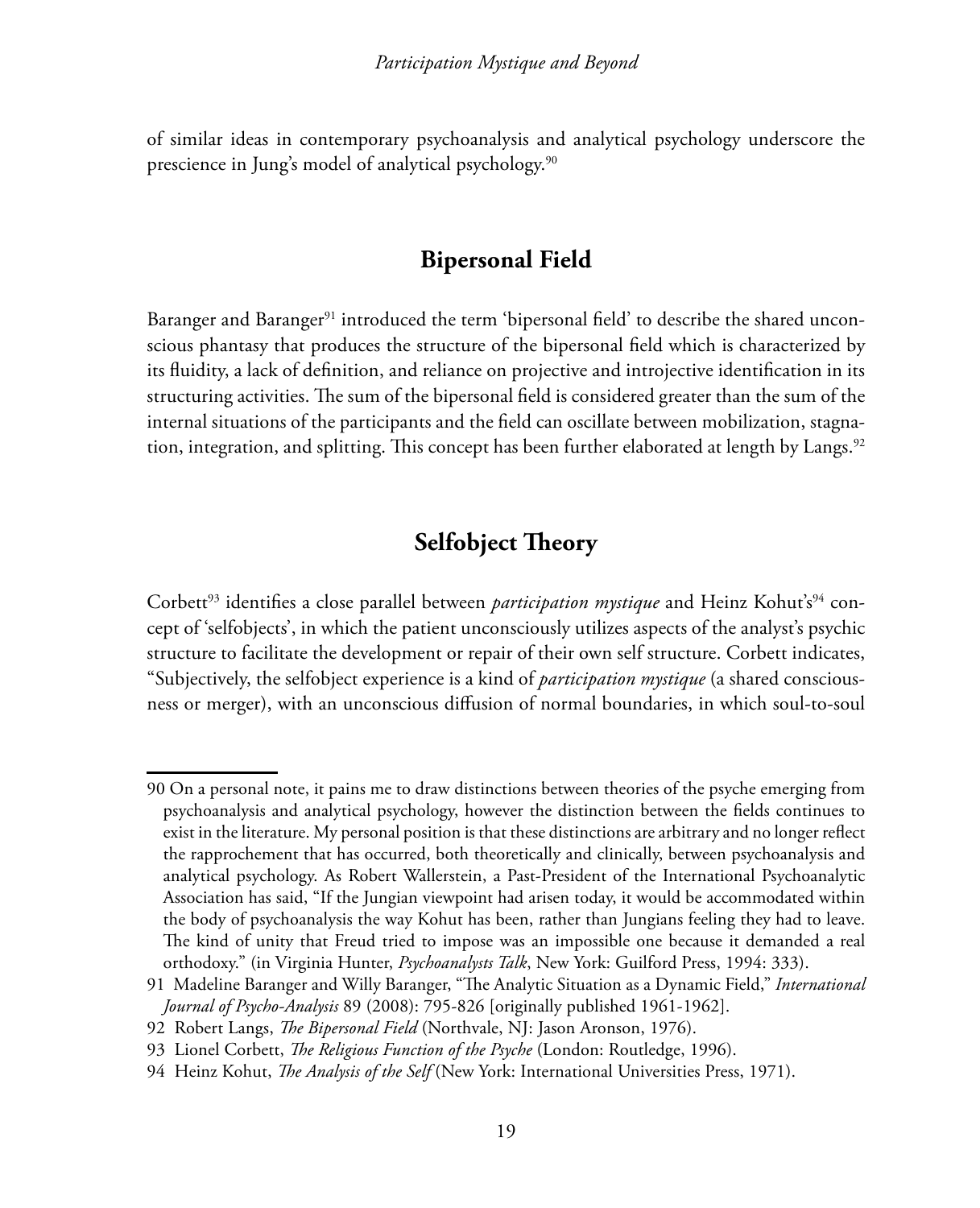#### *Shared Realities*

communication occurs which is analogous to that of shamanic healing, especially when the therapist can imaginatively 'see' the patient's unconscious situation." 95

## **Intersubjectivity**

Out of the work on the bipersonal field and Kohut's self psychology emerged the intersubjective perspective (e.g. Atwood and Stolorow<sup>96</sup>) in psychoanalysis which incorporated the idea of a mutually constellated and influencing field in analysis. Intersubjective analysts began to argue against the "myth of the isolated mind' which "ascribes to man a mode of being in which the individual exists separately from the world of physical nature and also from engagement with others."97

Intersubjective theorists have adopted the term 'the analytic third'98 to refer to the mutually constructed field generated in the analytic setting. The language utilized is very similar to Jung's articulation of the transcendent function and its by-products, "The confrontation of the two positions generates a tension charged with energy and creates a living, third thing...a living birth that leads to a new level of being, a new situation. The transcendent function manifests itself as a quality of conjoined opposites."99

Benjamin has suggested that we need to move further from the idea of two separate psyches contained in an intersubjective field, a movement 'beyond doer and done to.' She proposes a theory that "includes an early form of thirdness involving union experiences and accommodation, called the *one in the third*, as well as later moral and symbolic forms of thirdness that introduce differentiation, the *third in the one*." 100 Benjamin defines intersubjectivity in terms of "a relationship of mutual recognition—a relation in which each person experiences the other as a 'like subject,' another mind who can be 'felt with,' yet has a distinct, separate center of feeling and perception."101 In her model*, "*The third is that to which we surrender, and thirdness is the intersubjective mental space that facilitates or results from surrender. In

<sup>95</sup> Lionel Corbett, *The Religious Function of the Psyche*, 124.

<sup>96</sup> George Atwood and Robert Stolorow, *Structures of Subjectivity*, 1984.

<sup>97</sup> Robert Stolorow and George Atwood, "The Myth of the Isolated Mind", *Progress in Self Psychology* 10 (1994): 233.

<sup>98</sup> Thomas Ogden, *Subjects of Analysis*, 1994.

<sup>99</sup> C.G. Jung, "The Transcendent Function," in *The Collected Works, Vol. 8* (Princeton, NJ: Princeton University Press, 1916), 189.

<sup>100</sup> Jessica Benjamin, "Beyond Doer and Done To," 5.

<sup>101</sup> Jessica Benjamin, "Beyond Doer and Done To," 6.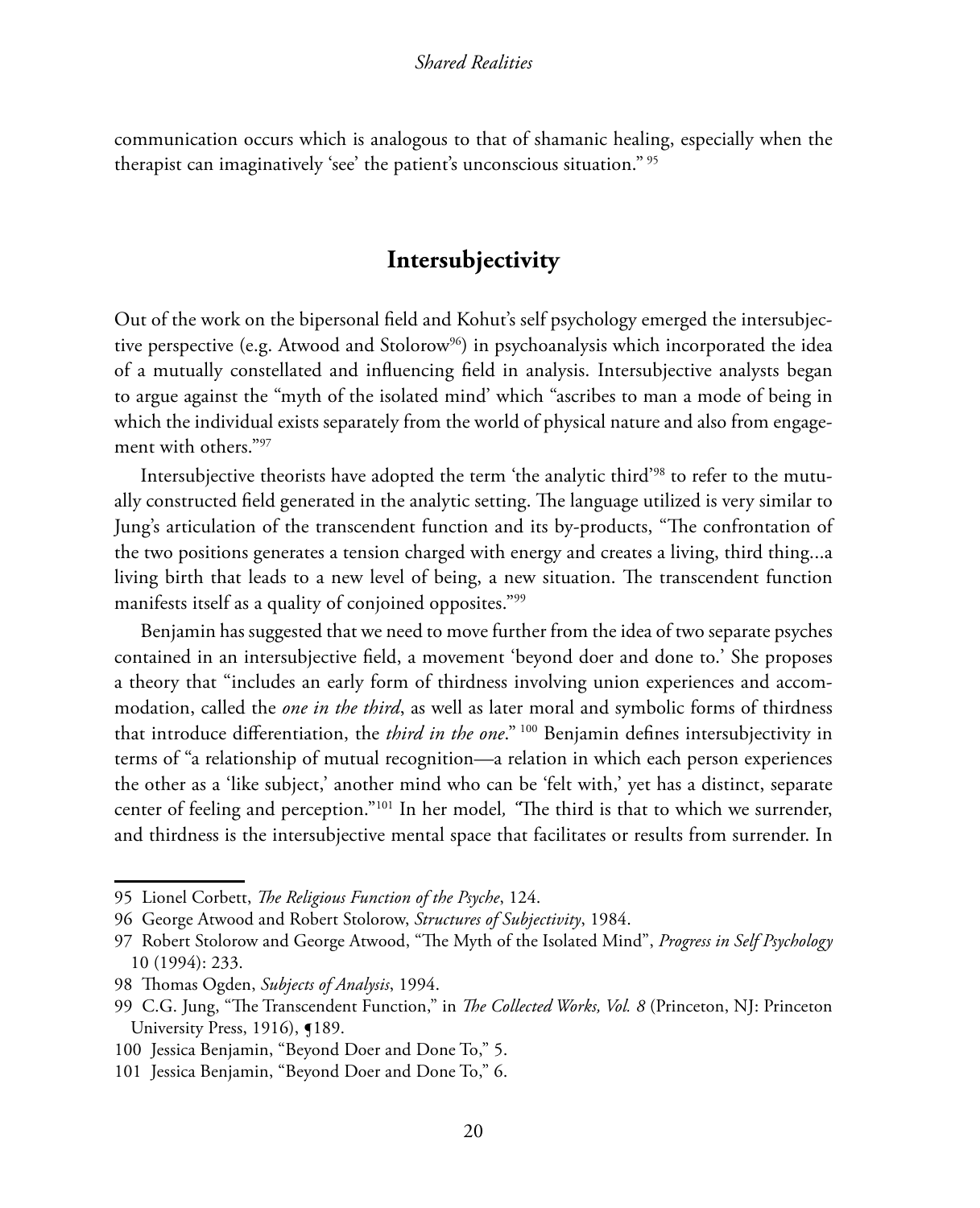my thinking, the term surrender refers to a certain letting go of the self, and thus also implies the ability to take in the other's point of view or reality. Thus, surrender refers us to recognition—being able to sustain connectedness to the other's mind while accepting his separateness and difference."102

## **Interactive Field**

The concept of the 'interactive field'<sup>103,104</sup> emerged out of the work of the Barangers, Langs, and the intersubjective school of psychoanalysis. The term is often used, in a more general way, to refer to the mutual, reciprocal, and often unconscious ways by which the participants in the analytic dyad influence each other. It is also used to refer to the subtle and complex ways a mutually constellated field is impacted by the interpersonal and intrapsychic influences of both parties involved.

## **Fusion**

Finally, I'll mention the concept of fusion,<sup>105,106</sup> which describes an interactive constellation wherein there is a dissolution of self boundaries, or self boundary expansion, and where aspects of an object relationship, are incorporated and perceived, to varying degrees, as aspects of the self. Fusion relationship is marked by the fact that a subject is experiencing the object (or part of it), with which fusion is occurring, as a part of his or her self. Some mental content can thus flow beyond usual self boundaries and are not perceived as separate from the analogous one existing in the object. A limited fusion experience is taking place between two people performing the same music, simultaneous movements, or between people who are wearing the same uniform. In the analytic situation, fusion can be used defensively when one of the parties is unable to tolerate separation or differentiation, in some instances because

<sup>102</sup> Jessica Benjamin, "Beyond Doer and Done To," 7.

<sup>103</sup> Murray Stein, ed., *The Interactive Field in Analysis: Chiron Clinical Series*, Wilmette, IL: Chiron, 1995.

<sup>104</sup> Nathan Schwartz-Salant, *The Mystery of the Human Relationship* (London: Routledge, 1998).

<sup>105</sup> Peter Giovacchini, "Fusion States, Collective Countertransference, and Mutual Dependence," *Journal of the American Academy of Psychoanalytic Dynamic Psychiatry* 23 (1995): 411-423.

<sup>106</sup> Paolo Fonda, "La fusionalità e i rapporti oggettuali", Rivista di Psicoanalisi 46 (2000): 429-449.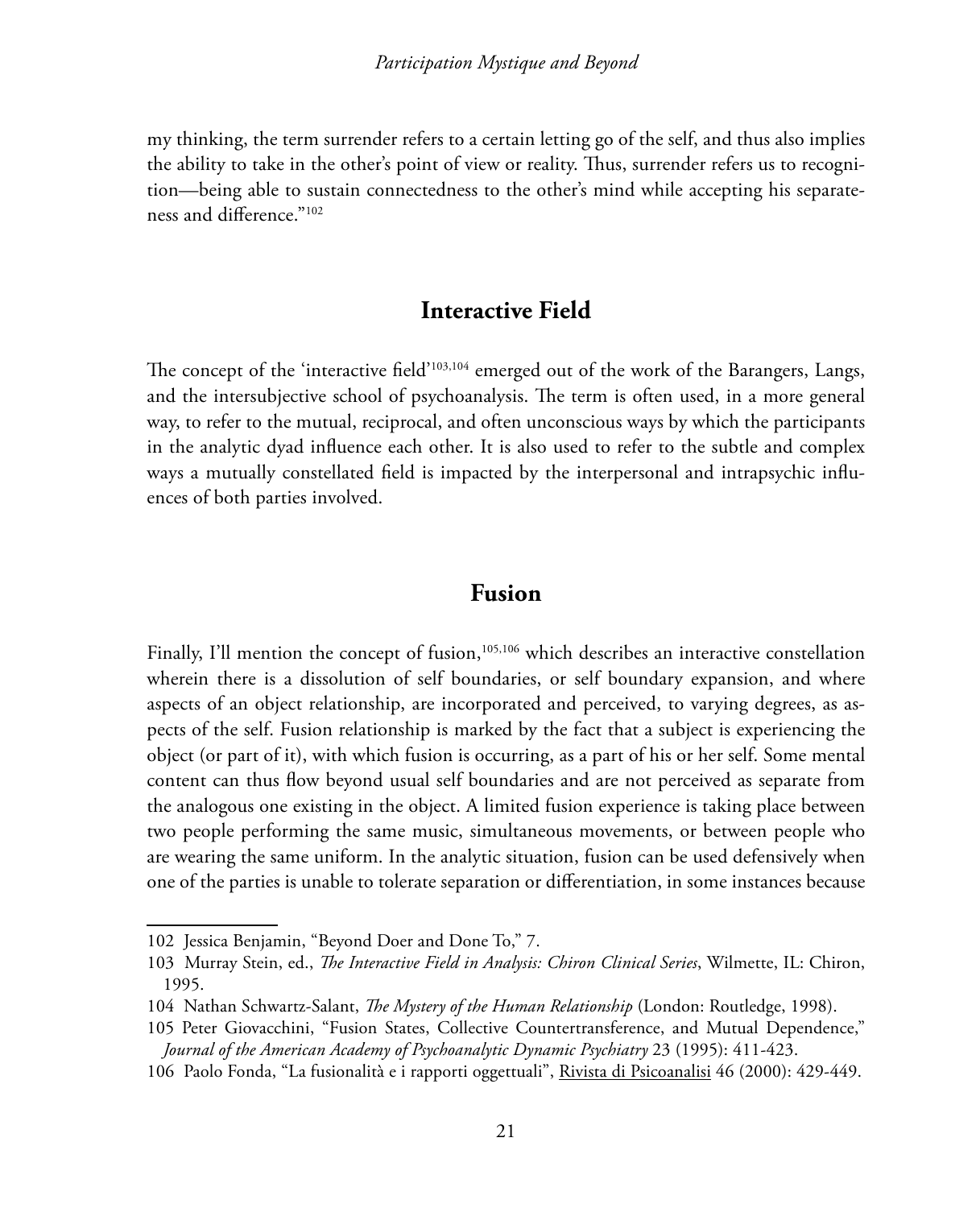differentiation or separation is perceived as a threat to omnipotent control or potential loss of the object.

## **Summaries of Chapters**

This collection is a response that emerged from dialogue about an idea, *participation mystique,* not a collection of previously published papers. Each writer responded in their own way to an invitation to participate in this project. Two of the authors, Michael Eigen and Robert Waska, come from psychoanalytic orientations other than the Jungian perspective but were introduced to the idea and asked to respond with experiences and concepts they felt were related. In addition to reaching across theoretical orientations, this collection also brings together authors from across the United States, the United Kingdom, and France. Two of the authors, Marcus West and François Martin-Vallas, are past recipients of the Michael Fordham prize which is awarded annually to the most creative and original paper published in the Journal of Analytical Psychology and is considered the highest recognition for analytic writing with the Jungian analytic community. The focus for the volume is to move beyond Jung's writing on *participation mystique* and to see how contemporary analysts are utilizing the concept of *participation mystique,* as well as related concepts. Hopefully, this collection challenges both the authors and readers to examine their views and experiences around the notion of 'shared realities.'

The chapters in this volume are grouped in three loose categories: (I) Clinical Applications, (II) Experiential Narratives, and (III) Theoretical Discussions. Naturally, these categories are rather broad and there will be aspects of several categories in each chapter.

Pamela Power, Jungian analyst, author and former Director of Training for the C.G. Jung Institute of Los Angeles initiates our exploratory journey into the world of shared realities and *participation mystique* through the alchemical motif of the c*oniunctio*, in this instance, the negative c*oniunctio.* In alchemy, *coniunctio* refers to a sacred marriage or sexual intercourse between two human figures. In the analytic setting it is used to refer to the joining of two psychic aspects within the unconscious. Drawing on the theories of Jung, Klein, and Bion, Pamela utilizes *coniunctio* as a specific configuration of the *participation mystique* experience and illustrates how it can be constellated in a 'negative' configuration through 'envious pairing' and sadomasochism. She utilizes both clinical case material and examples from film to explore the implications of negative c*oniunctio* constellations.

In Chapter 2, Marcus West, a Jungian analyst in the United Kingdom, explores Jung's concept of *participation mystique*, comparing and contrasting it with the Kleinian concepts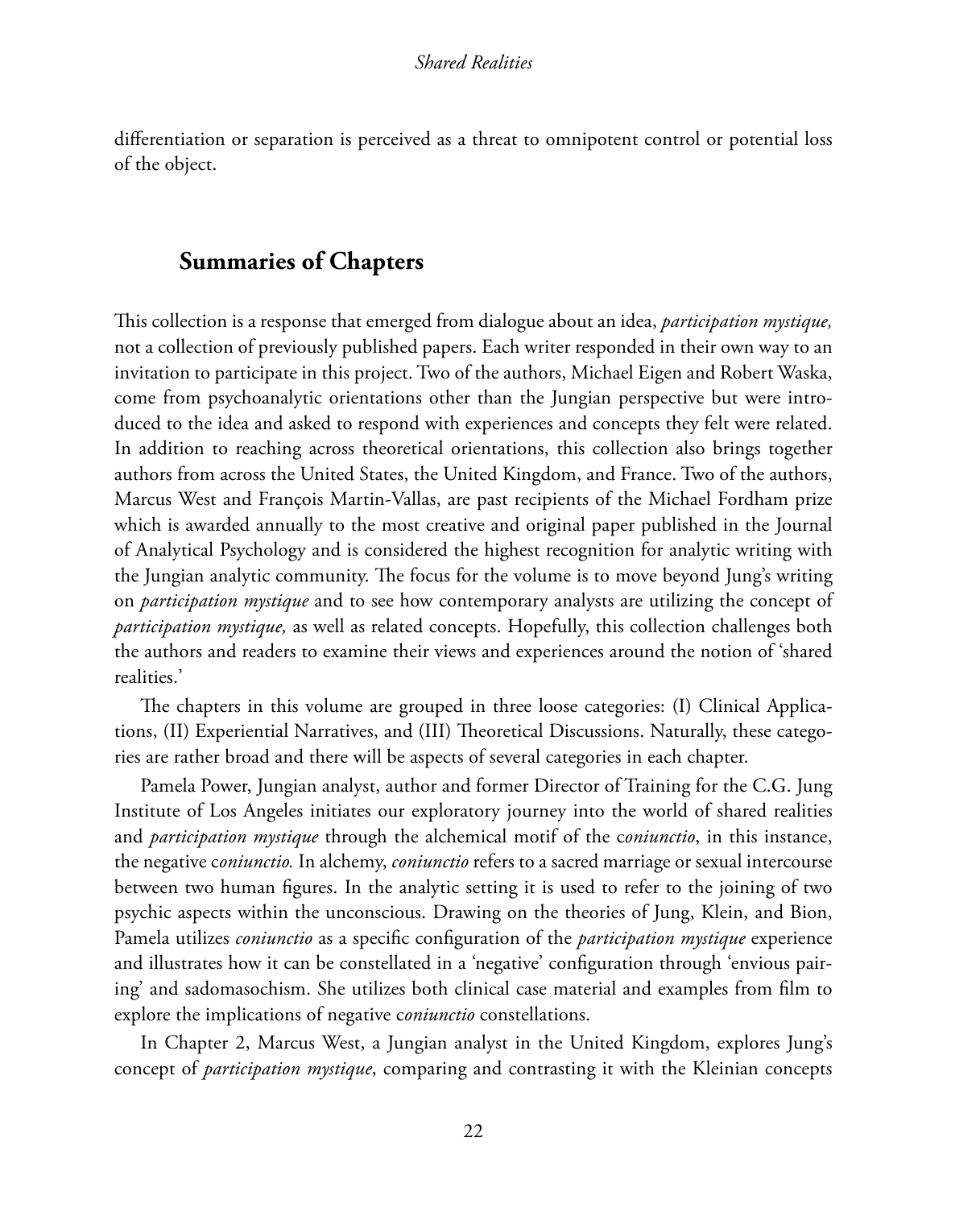#### *Participation Mystique and Beyond*

of projective identification and the paranoid-schizoid position. Marcus, a Fordham prize recipient in 2004, has authored two books and a number of articles, as well as serving on the editorial board for the *Journal of Analytical Psychology.* He provides case material to illustrate the continuing usefulness of the *participation mystique* concept, particularly in elucidating the difficulties the analyst may have in working with patients for whom *participation mystique* plays a significant role. He ends by exploring ways that the analyst's own personality and experiences influence *participation mystique* states and, in some instances, limit the therapy.

Mark Winborn, editor of this volume, authors the third chapter. Mark is a Jungian analyst, author, and Training Coordinator for the Memphis-Atlanta Jung seminar. His chapter explores the concept and experience of reverie as a form of *participation mystique,* particularly as it applies to the analytic setting. He discusses the origin of the concept in Wilfred Bion's theoretical framework and examines the parallels to Jung's notion of *participation mystique*  as well as the Jungian concepts of active imagination and non-directed thinking. Finally, he discusses the connection between *reverie* and the cultivation of the analytic attitude.

Robert Waska is a contemporary Kleinian analyst. He has published thirteen books and over 90 articles on Kleinian theory and technique. His chapter examines, in depth, a case of early phase psychoanalytic treatment from a Kleinian perspective. Through the case material Robert illustrates the dynamics of projective identification with a difficult patient who demands to be emotionally fed and fixed without sharing, participating, or risking involvement. Transference and countertransference issues are discussed with a particular focus on parallels to Jung's *participation mystique* concept. In particular, the Kleinian understanding of projective identification based transference profiles and the resulting pressures in the countertransference are seen as indistinguishable from Jung's theory of *participation mystique*.

Dianne Braden is a Jungian analyst and writer with a deep relation to nature. Her contribution to this volume explores the interior shifts she experienced during a writing retreat on the Hawaiian island of Kauai and how that experience continued to reverberate in her psyche, dreams, and life well after her return. In a nuanced and sensitive manner she invites us into the experience she was drawn into through her interaction with her environment on Kauai. She also shares with us the ways in which that experience of *participation mystique* then became constellated in her work with her patients.

Michael Eigen is well known to most readers of analytic literature. He is most frequently associated with relational trends in psychoanalysis and has shaped the development of that orientation with his prolific writing, which includes twenty-two books and numerous articles on a wide variety of analytic subjects. In addition he has taught and supervised at a number of universities and psychoanalytic institutes as well as his own ongoing seminar for over 40 years. Michael enters into the world of *participation mystique* by turning the phrase on end – making it into 'mystical participation.' In a unique approach, Michael weaves together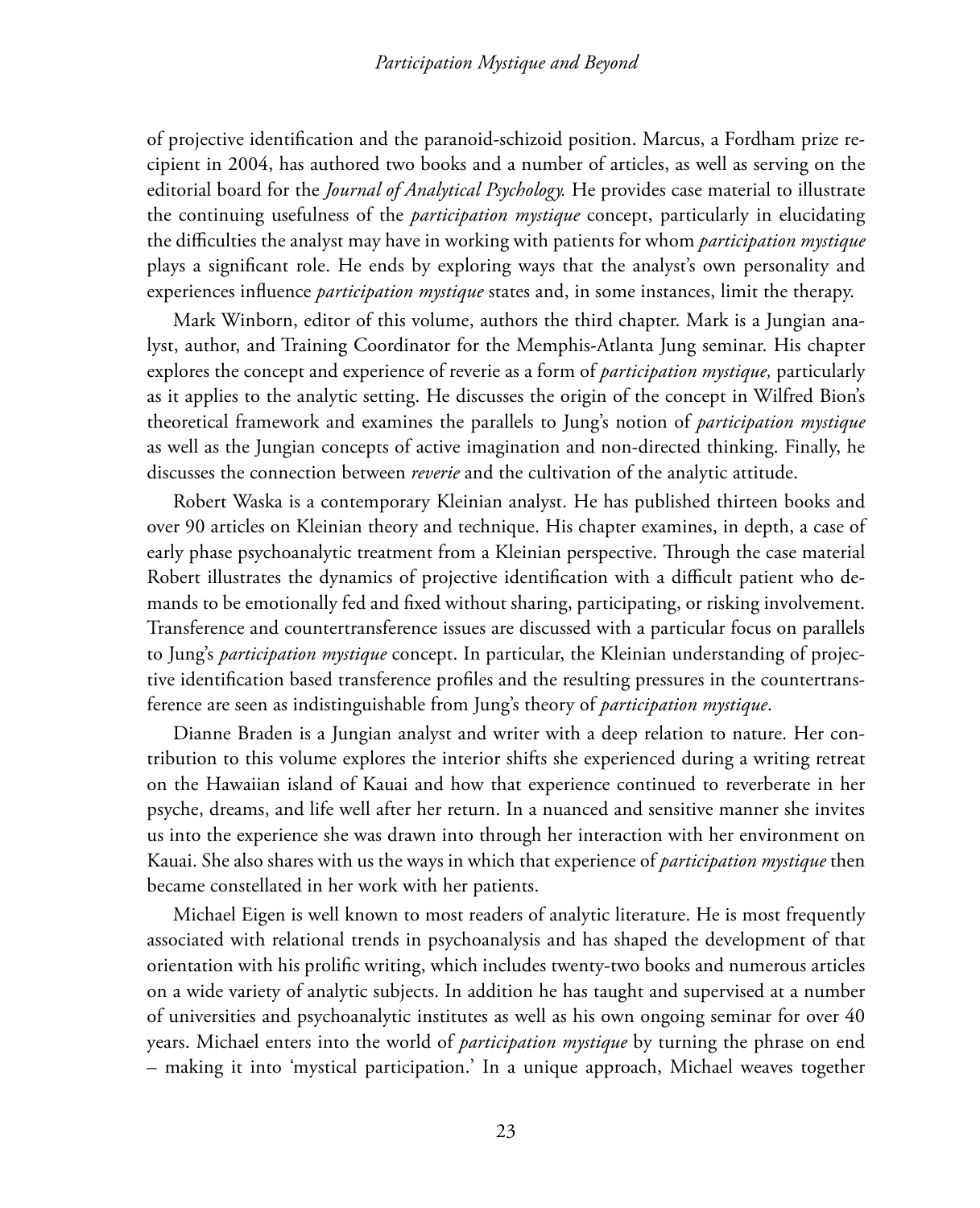personal remembrances, interactions with acquaintances, clinical vignettes, theoretical reflection, and the wisdom of the Kabbalah to create an extended meditation on the mystery of union. Utilizing an inductive style of writing he pulls the reader into the very experience that is the subject of his chapter.

Deborah Bryon approaches the subject of *participation mystique* through the lens of Peruvian shamanism. Deborah is a Jungian analyst with a decade of study with the Andean medicine people in Peru. These experiences have been the focus of two books and several articles on the subject. Her vision involves bringing Inca shamanic traditions to the West particularly the analytic community. She brings this same vision to her current contribution in this volume; identifying contrasts and complements between the perspectives of Andean medicine and the modern world. She weaves personal experience, reflections on industrialized society, and the principles of Peruvian shamanism, which are rooted in connection to the natural world and the spirit realm, to highlight the importance of "learning to live in a state of *participation mystique."*

 In Chapter 8, Jerome Bernstein, a Jungian analyst and clinical psychologist from Santa Fe, New Mexico examines the concept of *participation mystique,* as it has been appropriated by Jung, and explores its impact on, and pervasiveness in, Jungian thought and writing up to the present time and forward. Jerome's perspective on the material is strongly informed by his forty year relationship with the Navajo and Hopi cultures and his close relationship to several elders from those cultures. The perceptual, cultural, and language issues which limited the observations and conclusions of both Jung and Lévy-Bruhl are discussed. However, utilizing the tools provided by Jung and his familiarity with Native traditions, Jerome outlines a potential bridge between the Western psyche and the Native psyche through the development of dynamic reciprocity and the creation of new ways of seeing which he terms 'borderland consciousness.'

The chapter authored by François Martin-Vallas, Chapter 9, is a continuation of his ongoing theoretical-clinical work on the 'transferential chimera': work for which he was awarded the Michael Fordham Prize from the Journal of Analytical Psychology in 2006. François brings his extensive experience in France as a psychiatrist, researcher, Jungian analyst, and editor to the relationship between *participation mystique* and neuroscience, as viewed through the concept of the transferential chimera. For those unfamiliar with the chimera, it is a composite beast from Greek mythology with a lion's head, a goat's body, and a snake's tail. François uses the metaphor of the chimera to articulate a new perspective on transference phenomenon, as a manifestation of *participation mystique,* while utilizing research from the neurosciences to support his hypothesis.

In the closing chapter, John White, a philosopher, psychotherapist, and analytic candidate, brings his knowledge of analytical psychology, philosophy, and language to bear on the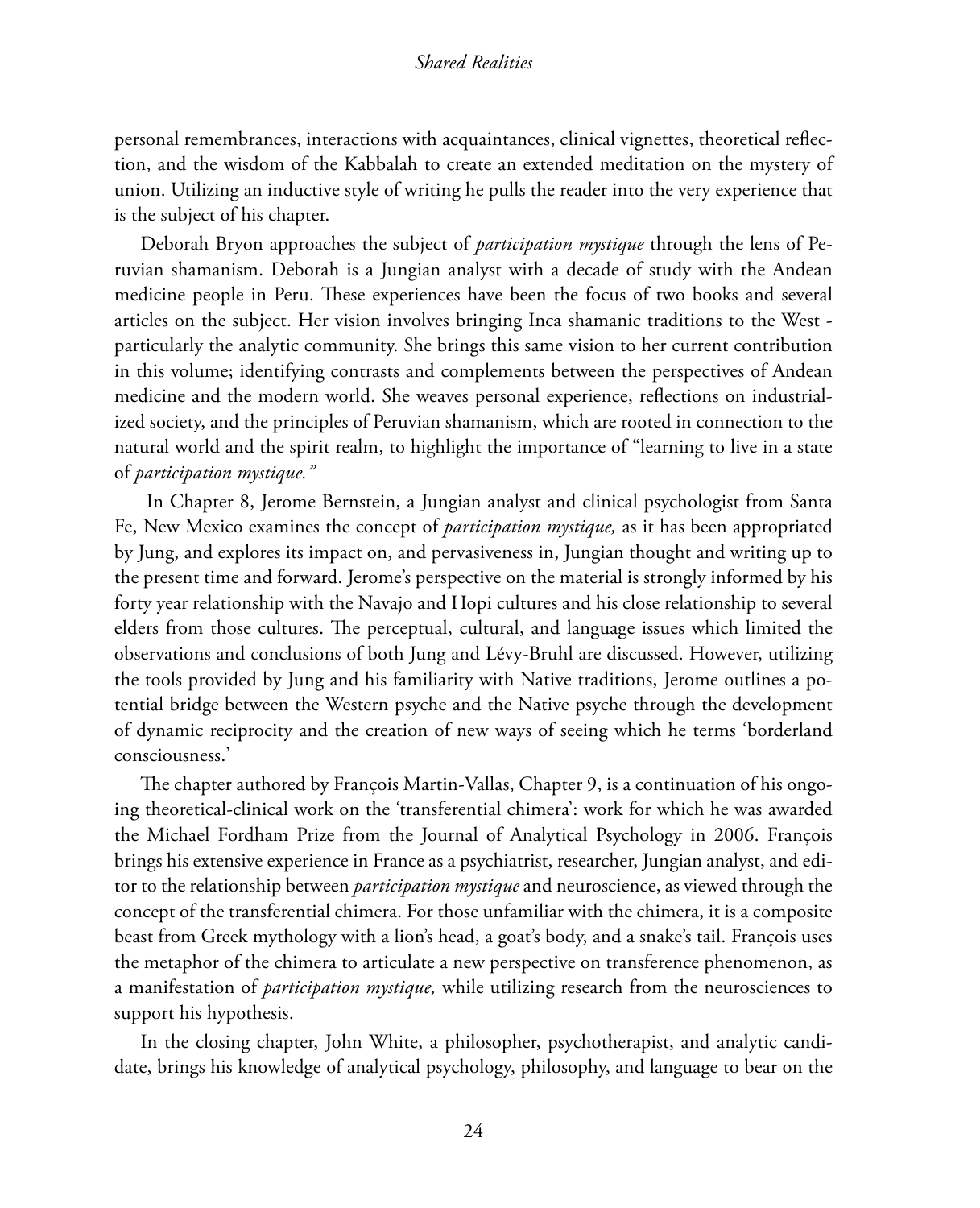concept of *participation mystique.* John begins with a discussion of the cultural, philosophical, and linguistic difficulties in translating Jung from German to English. He continues his exploration with a review of the work of German phenomenologist Max Scheler who was a contemporary of Jung's. Utilizing the framework laid out by Scheler, John helps the reader to see how Scheler's theories can be utilized to develop a more differentiated and nuanced understanding of Jung's concept of *participation mystique* and how that richer perspective can be applied in clinical situations.

## **Conclusion**

As we can see, as a concept, *participation mystique* has a rich background. A review of the *participation mystique* literature allows us to recognize that the projective and identificatory tendencies, which are at the heart of *participation mystique,* can sometimes be acknowledged, recognized, or reduced. However, these processes are always a part of our intersubjective interaction and communication in all facets of our lives, and particularly in analysis. *Participation mystique* does not function like a light switch – to be turned off or on depending upon the situation – regardless of whether one has been cautioned about its potential dangers. The degree of influence from *participation mystique* is distributed as a continuum of experience and is ever present in our interactions with others and our environments. These influences will likely never be eliminated, nor would it be desirable to do so if we could. In fact, to blindly attempt to restrict *participation mystique* experience is to reduce the depth to which we are able to connect with others and our surroundings, or to reduce the available 'field knowledge' in the analytic setting. At this point, given our current relationship to psyche, we might wonder about the motivation behind a desire to limit such connection rather than develop a relationship to such experiences.

The intent of this book is to provide a new look at *participation mystique* - coming at it from various points of view: from personal narratives, theory, clinical experience, cross-cultural exploration, and archetypal dynamics. Ultimately, my hope is that these chapters paint a picture of *participation mystique* as a broader umbrella term for a wide variety of intersubjective phenomena. In its traditional usage*,* the clinical utility of the term is limited because the term often hasn't been used in a differentiated manner. Hubback finds it, "regrettable that the anthropologist Lévy-Bruhl should have had his phrase over-used and distorted, when the perhaps rival psychological concepts of projection, introjection, identification and the transcendent function really serve us better. Identifying with those structures in the analyst which have developed as a result of her working on instinctual 'animal nature' in herself, can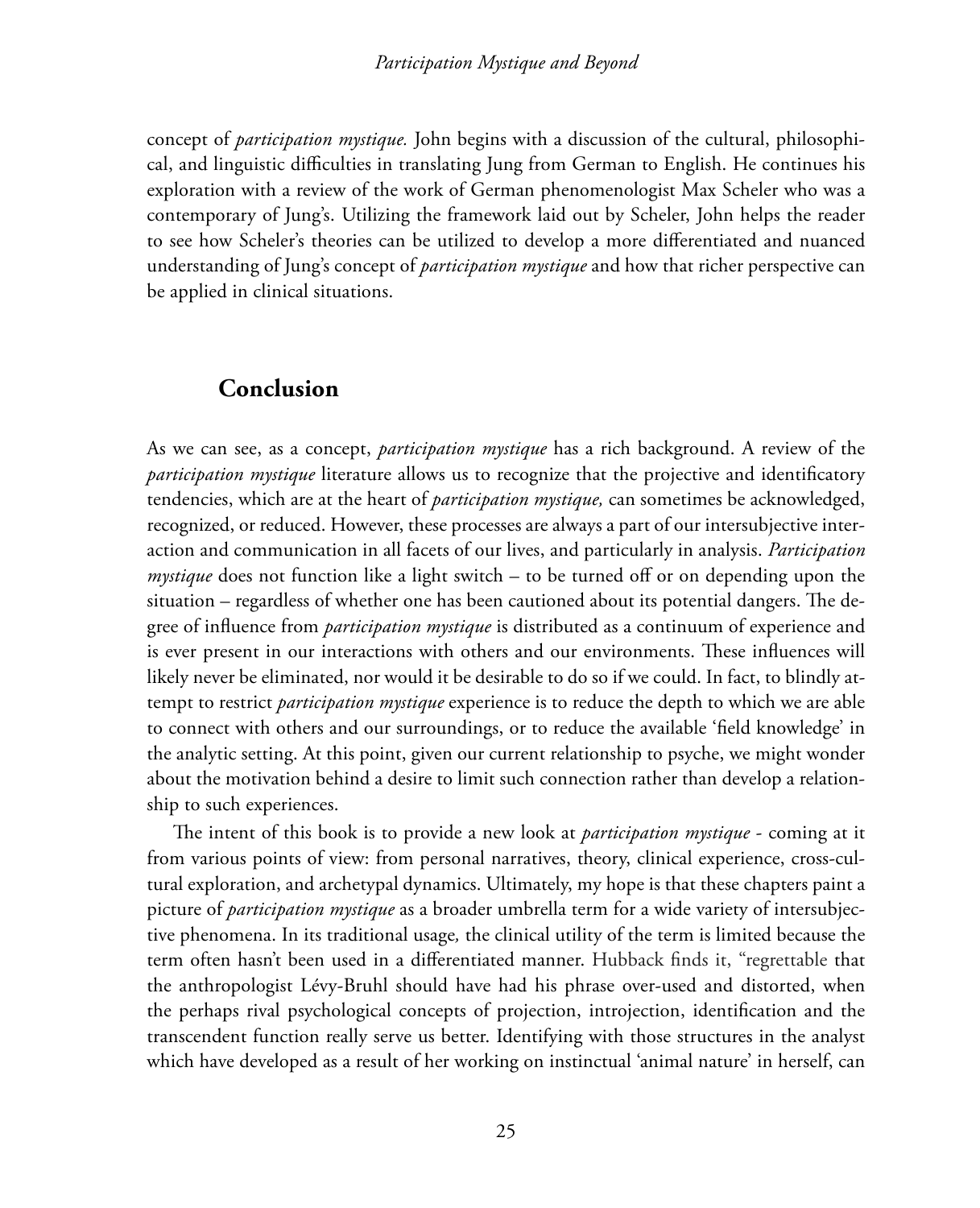#### *Shared Realities*

and does happen within the therapeutic relationship; projections and introjections can be discerned and described. I think they are marvelous, but not mystical."107 The term becomes useful when used to describe a class of interactive experiences. When the various component constituents for the class are seen as being related, i.e. having a similar underlying process, then *participation mystique* acquires usefulness – somewhat like how the term 'particle physics' defines and delineates a particular area of inquiry within physics.

*Participation mystique* evolves, just as psyche evolves, and we are now at a point of greater receptivity to what *participation mystique* offers than we were a century ago when depth psychology was in its infancy. We are at a significant juncture in the development of psychoanalysis in general and analytical psychology specifically; a time of convergence and crossfertilization in which we have the opportunity to re-examine established or accepted theories and concepts based on cumulative clinical experience, developments in others fields, and shifts in our culture - all of which ultimately impact how we practice as analysts and analytic therapists. Just such an exploration is undertaken in the chapters that follow.

<sup>107</sup> Judith Hubback, "Depressed Patients and the Coniunctio," *Journal of Analytical Psychology* 28 (1983): 315.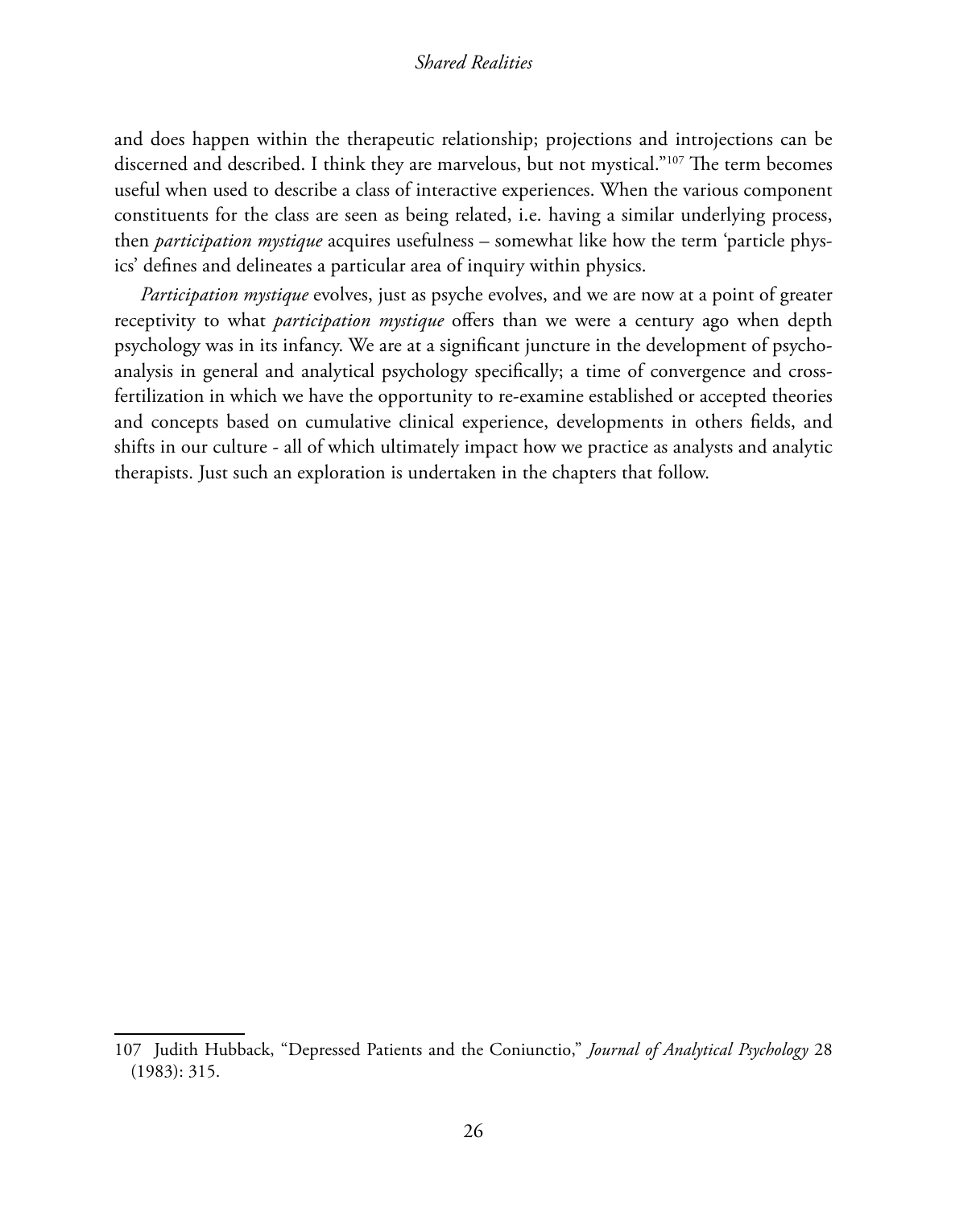## **References**

- Atwood, George and Stolorow, Robert. *Structures of Subjectivity: Explorations in Psychoanalytic Phenomenology,* Hillsdale, NJ: Analytic Press, 1984.
- Balint, Michael. *The Basic Fault*, London: Tavistock Publications, 1979.
- Baranger, Madeleine and Baranger, Willy. "The Analytic Situation as a Dynamic Field," *International Journal of Psycho-Analysis* 89 (2008): 795-826.
- Benjamin, Jessica. "Beyond Doer and Done To," *Psychoanalytic Quarterly* 73 (2004): 5-46.
- Bishop, Paul. "The Timeliness and Timelessness of the 'Archaic': Analytical Psychology 'Primordial' Thought, Synchronicity," *Journal of Analytical Psychology* 53 (2008): 501-523.
- Boston Change Process Study Group, *Change in Psychotherapy: A Unifying Paradigm,* New York: Norton, 2010.
- Bright, George "Regression in the Countertransference: Working with the Archetype of the Abandoned Child," *Journal of Analytical Psychology* 54 (2009): 379-394.
- Bunster, Jane "The Patient Difficult to Reach," *Journal of Analytical Psychology* 38 (1993): 37-44.
- Corbett, Lionel. *The Religious Function of the Psyche,* London: Routledge, 1996.
- Davidson, Dorothy. "Invasion and Separation," in *Analytical Psychology: A Modern Science,*  Ed. Michael Fordham, 162-172. London: Karnac, 1974.
- Dieckmann, Hans. *Methods in Analytical Psychology*, Wilmette, IL: Chiron, 1991.
- Dreifuss, Gusta "G. Dreifuss, Haifa," *Journal of Analytical Psychology* 27 (1982): 107-110.
- Feldman, Brian. "Identity, Sexuality and the Self in Late Adolescence," *Journal of Analytical Psychology* 41 (1996): 491-507.
- Field, Nathan. "Projective Identification: Mechanism or Mystery?" *Journal of Analytical Psychology* 36 (1991): 93-109.
- Fonda, Paolo. "La fusionalità e i rapporti oggettuali", Rivista di Psicoanalisi 46 (2000): 429- 449.
- Fordham, Michael. "Notes on the Transference" in *Technique in Jungian Analysis,* ed. Michael Fordham, 111-151, London: Karnac, 1989.

\_\_\_\_\_ "Neumann and Childhood," *Journal of Analytical Psychology* 26 (1981): 99-122.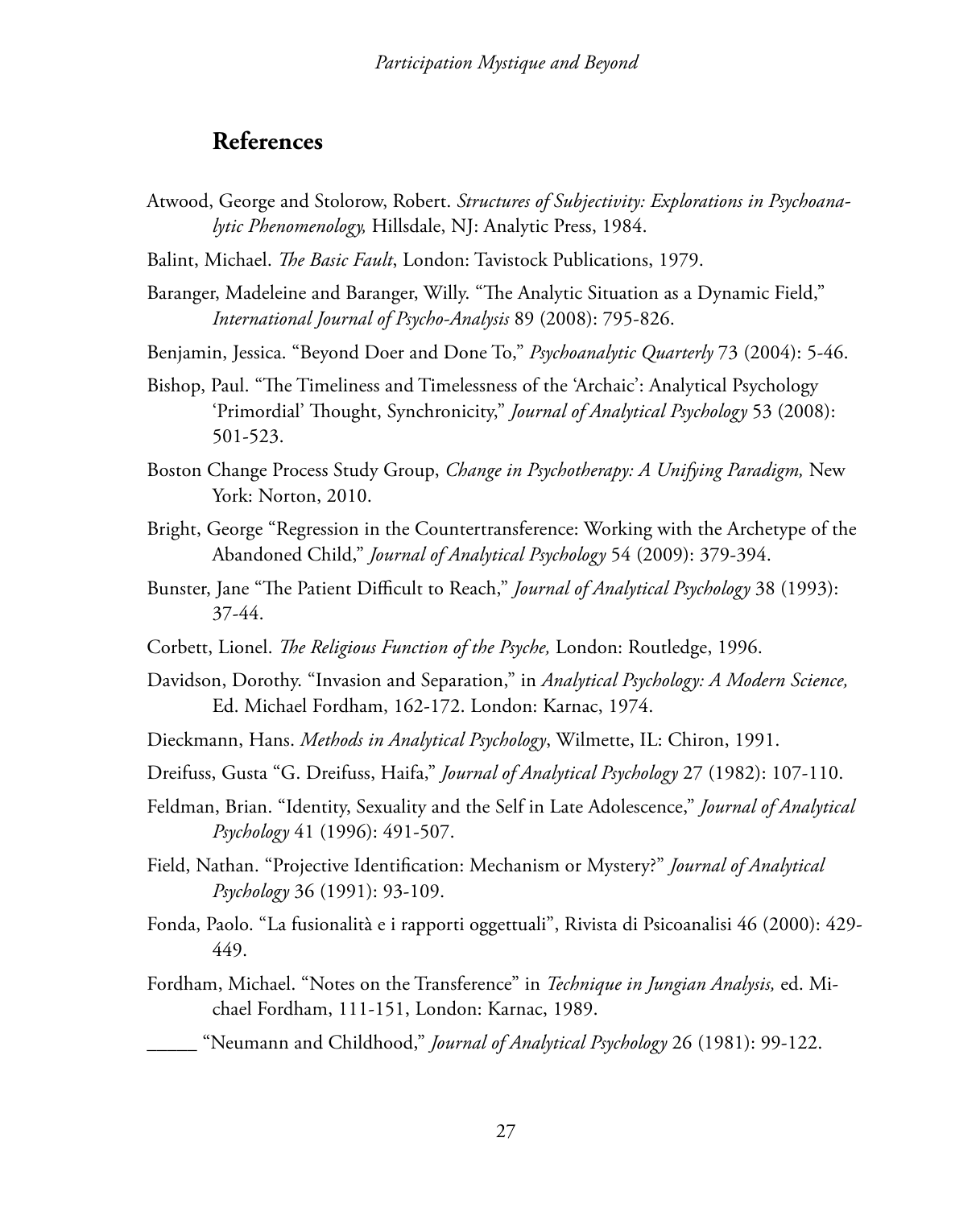\_\_\_\_\_ *Freud, Jung, Klein: The Fenceless Field*, London: Routledge, 1995.

- Giovacchini, Peter. "Fusion States, Collective Countertransference, and Mutual Dependence," *Journal of the American Academy of Psychoanalytic Dynamic Psychiatry* 23 (1995): 411-423.
- Gordon, Ruth. "Symbols: Content and Process," *Journal of Analytical Psycholo*gy 12 (1967): 23-34.
- Grotstein, James. *Splitting and Projective Identification*, Northvale, NJ: Jason Aronson, 1985.
- Harding, Esther. *The I and the Not I*, Princeton, NJ: Princeton University Press, 1965.
- Hubback, Judith. "Depressed Patients and the Coniunctio," *Journal of Analytical Psychology*  28 (1983): 313-327.
- Jacoby, Mario. *The Analytic Encounter: Transference and Human Relationships*, Toronto: Inner City Books, 1984.
- Jung, C.G. "The Transcendent Function," in *The Collected Works*, Vol. 8, Princeton, NJ: Princeton University Press, 1916.
- \_\_\_\_\_ *Psychological Types, The Collected Works,* Vol. 6*,* Princeton, NJ: Princeton University Press, 1921/1971.
- \_\_\_\_\_ "Problems of Modern Psychotherapy," in *The Collected Works,* Vol. 16, Princeton, NJ: Princeton University Press, 1929a.
- \_\_\_\_\_ "Commentary on 'The Secret of the Golden Flower'," in *The Collected Works,* Vol*.* 13, Princeton, NJ: Princeton University Press, 1929b.
- \_\_\_\_\_ "Archaic Man," in *The Collected Works*, Vol.10, Princeton, NJ: Princeton University Press, 1931a.
- \_\_\_\_\_ "The Spiritual Problem of Modern Man," in *The Collected Works*, Vol. 10, Princeton, NJ: Princeton University Press, 1931b.
- \_\_\_\_\_ "Mind and Earth," in *The Collected Works*, Vol*.* 10, Princeton, NJ: Princeton University Press, 1931c.
- \_\_\_\_\_ "The Tavistock Lectures," in *The Collected Works*, Vol*.* 18, Princeton, NJ: Princeton University Press, 1935.
- \_\_\_\_\_ "The Psychology of the Transference," in *The Collected Works*, Vol*.* 16, Princeton, NJ: Princeton University Press, 1946.
- \_\_\_\_\_ *The Structure and Dynamics of the Psyche*, *The Collected Works*, Vol*.* 8, Princeton, NJ: Princeton University Press, 1969.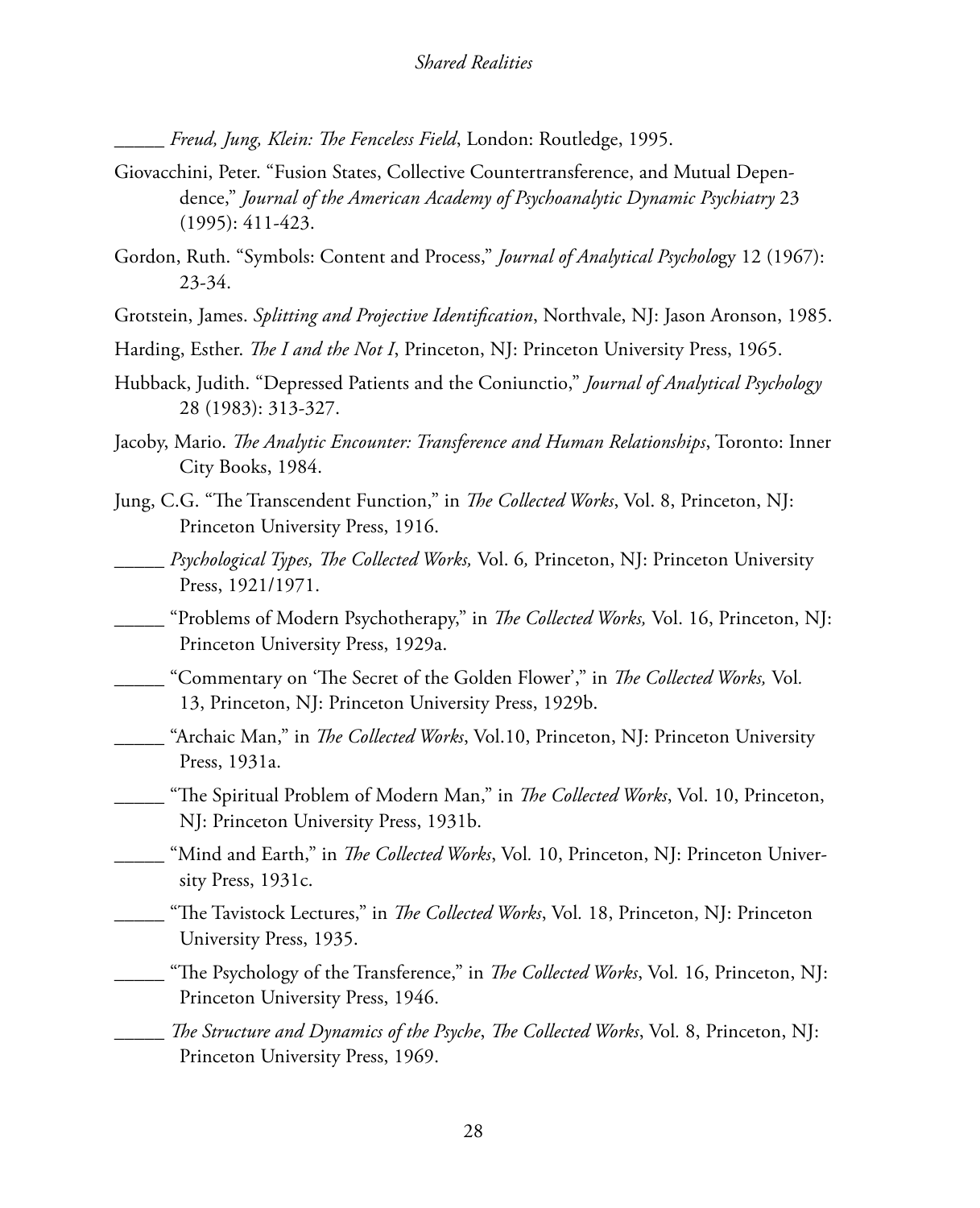Zarathustra Seminars, Vol. 2, Princeton, NJ: Princeton University Press, 1988.

Kohut, Heinz. *The Analysis of the Self*. Madison, CT: International Universities Press, 1971.

- Klein, Melanie. "Notes on Some Schizoid Mechanisms," *International Journal of Psycho-Analysis* 27 (1946): 99-110.
- Knox, Jean. "'Feeling For' and 'Feeling With': Developmental and Neuroscientific Perspectives on Intersubjectivity and Empathy," *Journal of Analytical Psychology* 58 (2013): 491–509.
- Langs, Robert. *The Bipersonal Field,* Northvale, NJ: Jason Aronson, 1976*.*
- Lévy-Bruhl, Lucien. *Les fonctions mentales dans les sociétés inférieures*, translated (1926) from French as *How Natives Think*, London: G. Allen & Unwin, 1910.
- Maduro, Renaldo. "Correspondence," *Journal of Analytical Psychology* 25 (1980): 101-103.
- Mansfield, Victor. "The Opposites in Quantum Physics and Jungian Psychology," *Journal of Analytical Psychology* 36 (1991): 267-287.
- Mansfield, Victor and Spiegelman, J.M. "Quantum Mechanics and Jungian Psychology," *Journal of Analytical Psychology* 34 (1989): 3-31.
- Mansfield, Victor and Spiegelman, J.M. "On the Physics and Psychology of the Transference as an Interactive Field," *Journal of Analytical Psychology* 41 (1996): 179-202.
- Mizen, Richard. "The Embodied Mind," *Journal of Analytical Psychology* 54 (2009): 253- 272.
- Neumann, Erich. *The Place of Creation,* Princeton, NJ: Princeton University Press, 1989. \_\_\_\_\_ *The Child*, Boston: Shambhala, 1990.
- Ogden, Thomas. *Projective Identification and Psychotherapeutic Technique*, Northvale, NJ: Jason Aronson, 1982.
- \_\_\_\_\_ *Subjects of Analysis*, Northvale, NJ: Jason Aronson, 1994.
- Plakun, Eric. "Enactment and the Treatment of Abuse Survivors," *Harvard Review of Psychiatry* 5 (1998): 318-25.
- Reed, Henry. "Close Encounters in the Liminal Zone: Experiments in Imaginal Communication Part I," *Journal of Analytical Psychology* 41 (1996a): 81-116.
	- \_\_\_\_\_ "Close Encounters in the Liminal Zone: Experiments in Imaginal Communication Part II," *Journal of Analytical Psychology* 41 (1996b): 203-226.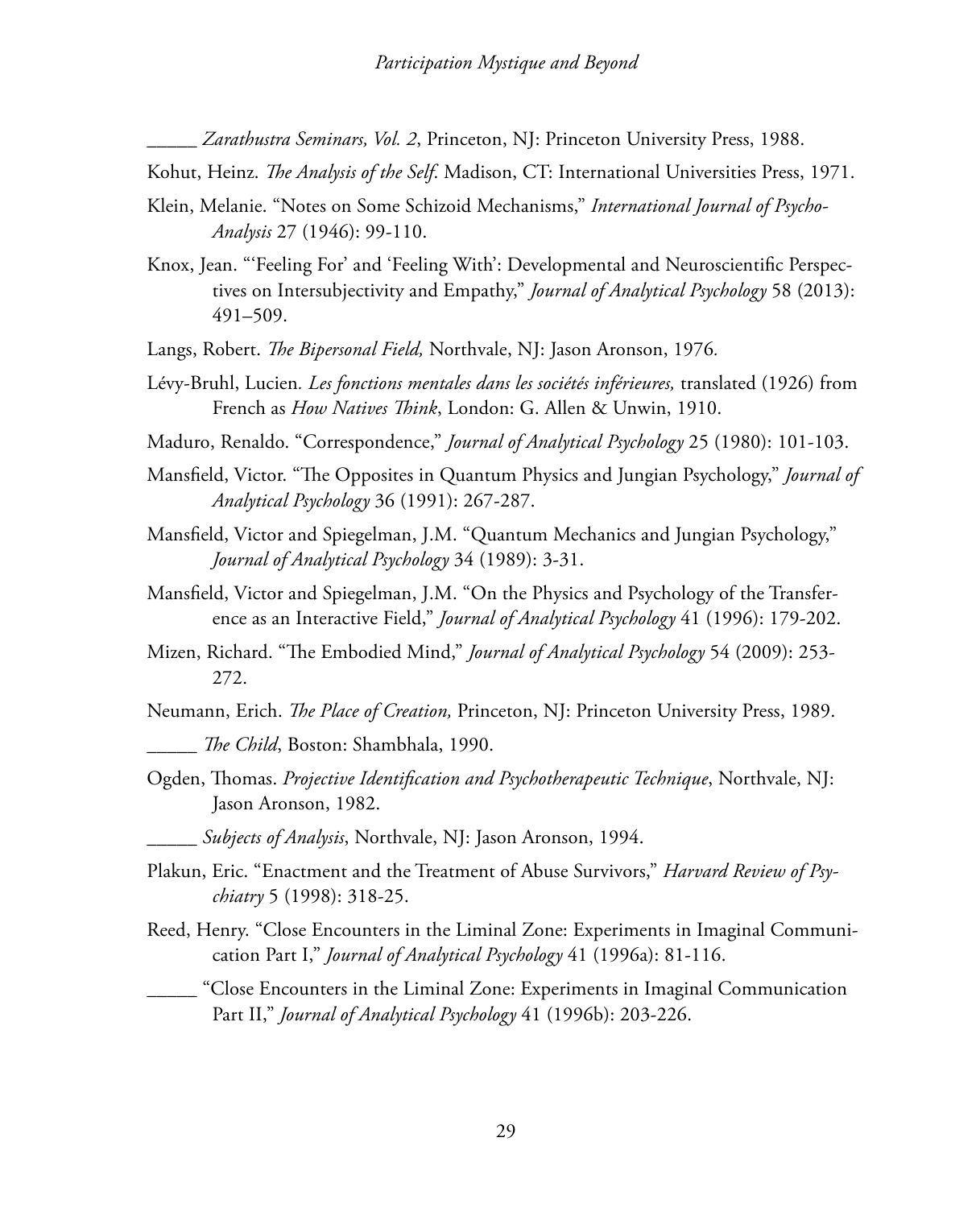- Rolfe, Eugene and Goodheart, William. "Correspondence," *Journal of Analytical Psychology* 28 (1983): 67-70.
- Rowland, Susan. "Response to Segal's 'Jung and Lévy-Bruhl'," *Journal of Analytical Psychology* 52 (2007): 659-666.
- Samuels, Andrew. *Jung and the Post-Jungians*, London: Routledge, 1985.
- Schore, Allan. "Clinical Implications of a Psychoneurobiological Model of Projective Identification," in *Primitive Mental States, Vol. II*, Ed. Shelley Alhanati*,* London: Karnac, 2002.
- Schwartz-Salant, Nathan. "Archetypal Foundations of Projective Identification," *Journal of Analytical Psychology* 33 (1988): 39-64.
	- \_\_\_\_\_ *The Mystery of the Human Relationship,* London: Routledge, 1988.
- Segal, Robert. "Jung and Lévy-Bruhl," *Journal of Analytical Psychology* 52 (2007a): 635-658.
- \_\_\_\_\_ "Response to Susan Rowland," *Journal of Analytical Psychology* 52 (2007b): 667-771.
- Spiegelman, J.M. *Psychotherapy as a Mutual Process,* Tempe, AZ: New Falcon Press, *1996.*
- Stark, Martha. *Modes of Therapeutic Action*, Northvale, NJ: Jason Aronson, 1999.
- Stein, Murray, ed. *The Interactive Field in Analysis: Chiron Clinical Series,* Wilmette, IL: Chiron, 1995.
- Stern, Daniel. *The Interpersonal World of the Infant: A View from Psychoanalysis and Developmental Psychology,* New York: Basic Books, 1985.
- Stolorow, Robert and Atwood, George. "The Myth of the Isolated Mind," *Progress in Self Psychology* 10 (1994): 233-250.
- Thomson, Jean. "Review of Roger Brooke (ed.) Pathways into the Jungian World: Phenomenology and Analytical Psychology," *Journal of Analytical Psychology* 46 (2001): 384-387.
- Urban, Elizabeth. "States of Identity," *Journal of Analytical Psychology* 43 (1998): 261-275.
- West, Marcus. "Identity, Narcissism and the Emotional Core," *Journal of Analytical Psychology* 49 (2004): 521-551.
- Whitmont, Edward. "Group Therapy and Analytical Psychology," *Journal of Analytical Psychology* 9 (1964): 1-22.
- Wiener, Jan. *The Therapeutic Relationship: Transference, Countertransference and the Making of Meaning,* College Station, TX: Texas A & M University Press, 2009.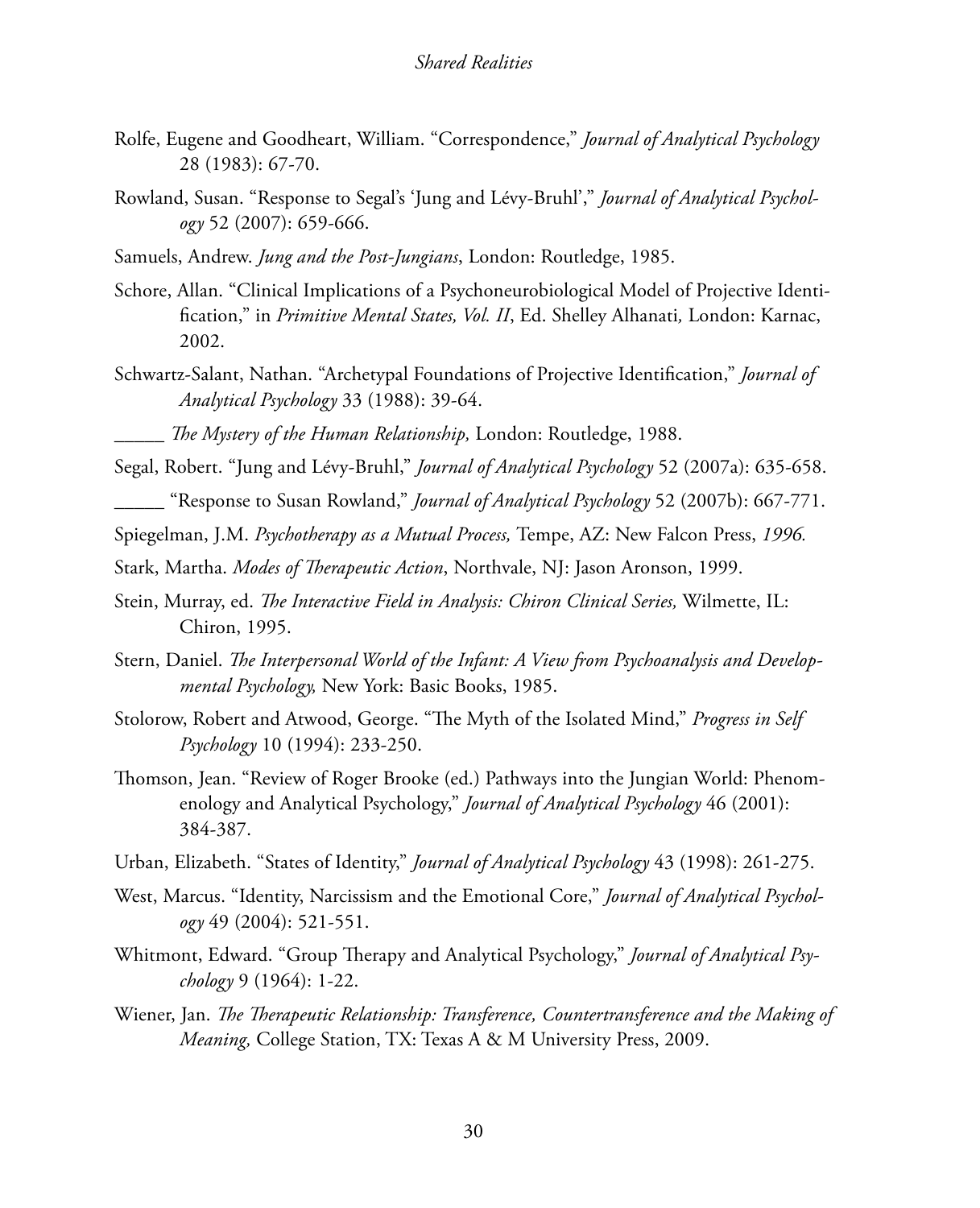*Participation Mystique and Beyond*

Winborn, Mark. *Deep Blues: Human Soundscapes for the Archetypal Journey,* Carmel, CA: Fisher King Press, 2011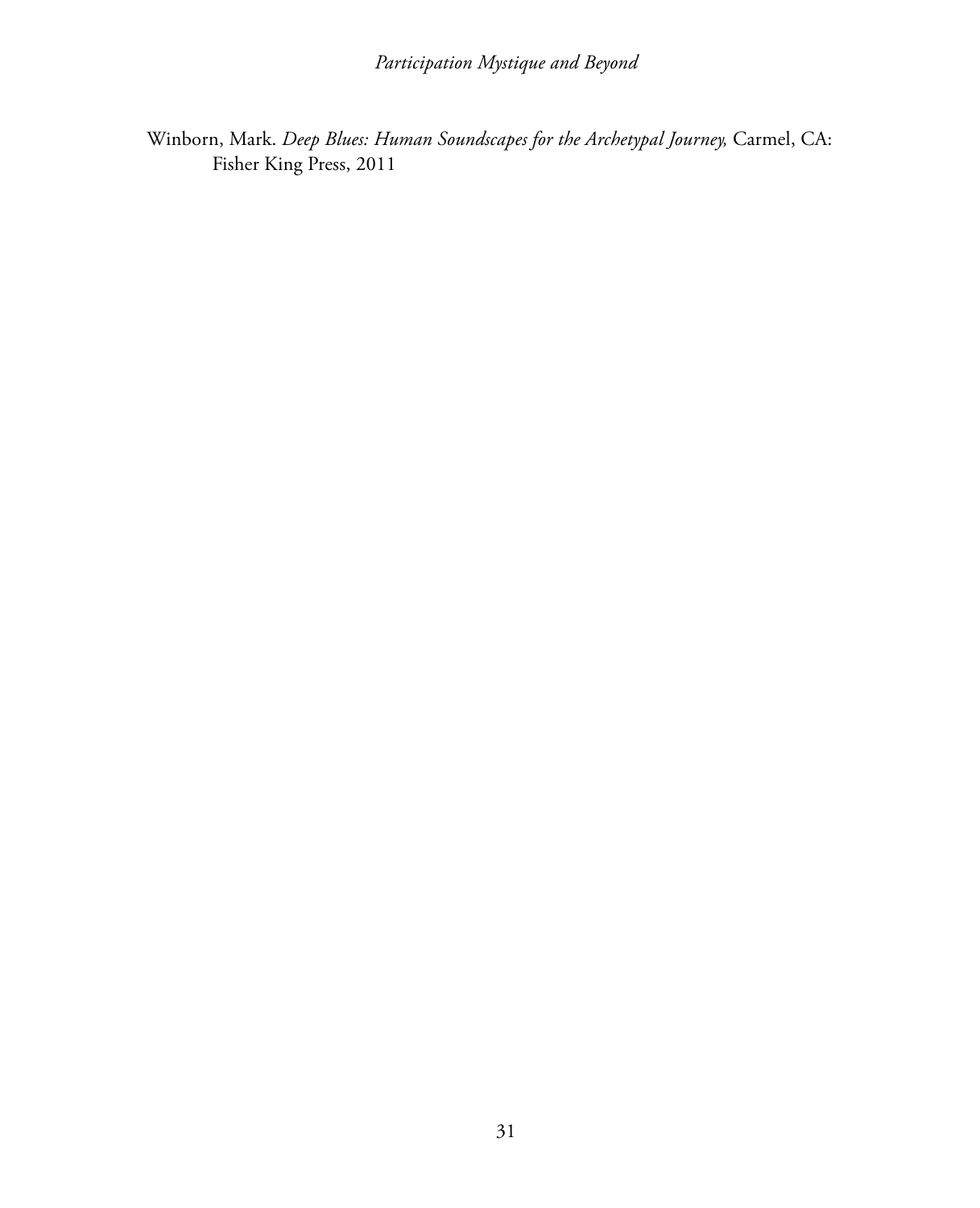## INDEX

## **A**

abaissement du niveau mental 16, 161 Abram, David 166, 168, 182 acting out 33, 47, 105, 205 active imagination 21, 71, 72, 77, 82, 87 Addison, Ann 202, 212 Adler, Alfred 217 Adorno, Theodor 186, 193, 215 affect 6, 8, 14, 51, 52, 56, 58, 60, 69, 77, 83, 130, 147, 191, 192, 202, 203, 204, 205, 208, 219, 228, 233, 238 aggression 6, 48, 55, 60, 100, 101, 105, 107, 153, 155, 198 alchemy 11, 21, 33, 39, 58, 91, 159, 194, 239 alienation 154, 155, 156 alpha function 55, 75, 203, 208 American Indian 165, 166, 167 analytical psychology 1, 17, 70 analytic contact 86, 99 analytic frame 196, 203, 206, 207 analytic third 19, 21, 71, 72, 74, 85, 86, 91, 103, 119, 123, 239 Anzieu, Didier 194, 212 aqua vitae 39 Arbib, Michael 206, 212 archetype 1, 6, 16, 17, 24, 33, 35, 36, 43, 44, 55, 57, 63, 70, 77, 131, 145, 157, 159, 167, 170, 174, 175, 177, 178, 188, 189, 192, 194, 195, 210, 211, 229, 239 asymmetrical 133, 205, 206, 207

attachment style 56, 58, 60, 70, 88 Atwood, George 15, 18, 26, 29 autistic contiguous position 157 auto-organisation 191, 195 Avatar - film 119, 180, 182

#### **B**

bad object 37, 105, 106 Balint, Michael 5, 13, 26, 133, 142, 187, 212 Bandura, Albert 153, 162 Baranger, Madeline and Willy 18, 19, 26 Barfield, Owen 133, 142 basic fault 6 Beebe, Beatrice 60, 66 Benjamin, Jessica 15, 19, 26, 84, 92 Beowulf 80 Bernstein, Jerome 22, 165, 180, 182 beta elements 55, 203, 208 Biano, Ochwiay 176, 177, 178, 179, 180 Bick, Esther 75, 92 Bild 225 Bion, Wilfred 21, 35, 45, 47, 49, 55, 58, 64, 66, 74, 75, 77, 78, 87, 92, 93, 95, 98, 101, 109, 110, 136, 137, 142, 194, 203, 212 bipersonal field 18 Bishop, Paul 1, 26 Bohm, David 133, 142 Bollas, Christopher 57, 66, 79, 92, 190, 212 Bolognini, Stefano 80, 84, 89, 92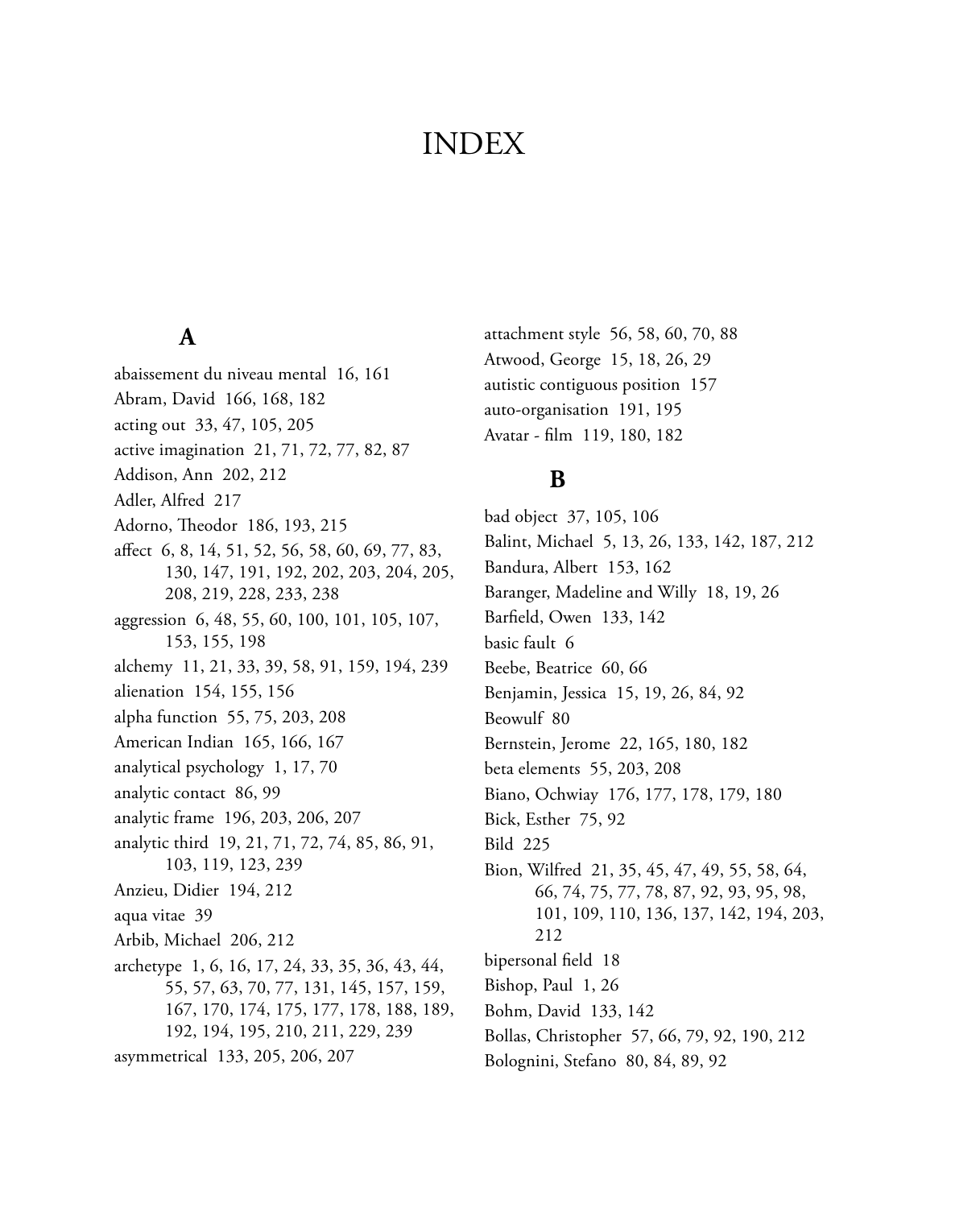borderland consciousness 23, 173 borderline personality 32, 57, 62, 100, 101, 106 Bormann, F.H. 181, 183 Boston Change Process Study Group 16, 26, 59, 64, 66, 195, 212 Botella, César and Sára 86, 92 Bovensiepen, Gustav 73, 75, 87, 92 Bowlby, John 52, 56, 58, 66 Braden, Dianne 22, 116 Bravesmith, Anna 73, 92 Bright, George 6, 26, 117, 195, 212 Bryon, Deborah 22, 144 Buddhism 87, 95 Bunster, Jane 5, 26

## **C**

Cajete, Gregory 169, 170, 182 Cambray, Joe 195, 212 Caper, Robert 61, 62, 66 capitalism 221 Carlsmith, James 153, 162 Cater, Nancy 173, 182 Cavalli, Alessandra 57, 68 chaos 42, 100, 125, 133, 188, 191, 201, 207, 210, 211, 214 Charon, Rita 174, 182 childhood 3, 12, 34, 43, 44, 140, 236 chimera, transferential 23, 184, 185, 186, 194, 195, 196, 197, 199, 204, 206, 207, 208, 211 Christianity 33, 145 church 3 collective energetic connection 149 collective representations 166, 231 collective unconscious 1, 91, 159, 167, 169, 170, 178, 194, 231, 243 Colman, Warren 75, 92 commensal relationship 35

communicative function 6 complementarity 13, 210 complex 12, 15, 16, 19, 36, 39, 40, 43, 52, 56, 59, 60, 61, 63, 65, 78, 80, 91, 160, 185, 188, 189, 192, 200, 205, 206, 209, 211, 230, 240, 243 complexio oppositorum 33 complex systems 186, 187, 188, 189, 190, 191, 192, 195, 196, 199, 202, 203, 204, 206, 208, 211, 243 compulsion 8, 46, 47 coniunctio 21, 32, 33, 34, 35, 36, 39, 40, 44, 45, 46, 47, 48 contagion 9, 90, 197, 231 container/contained 75, 78 containment 55, 58, 59, 75, 100, 110, 225 Cooper, Steven 89, 90, 92 Corbett, Lionel 18, 26 countertransference 6, 9, 10, 11, 22, 39, 42, 59, 60, 72, 77, 80, 85, 99, 102, 103, 104, 105, 106, 107, 108, 185, 226 Covington, Coline 185, 212 Cwik, August 73, 89, 90, 92

## **D**

Damasio, Antonio 52, 66, 79, 92, 193, 202, 208, 212 Dante 130 Davidson, Dorothy 7, 26, 72, 88, 93 Davies, Jody Messler 63, 66 death instinct 34, 36, 37, 43, 54, 65, 100, 102 defense 9, 33, 34, 35, 36, 37, 44, 57, 58, 61, 87, 100, 153 deintegrate-reintregrate process 78 De Jaegher, Hanne 199, 204, 213 Deloria, Vine 165, 166, 167, 168, 172, 180, 182 delusion 5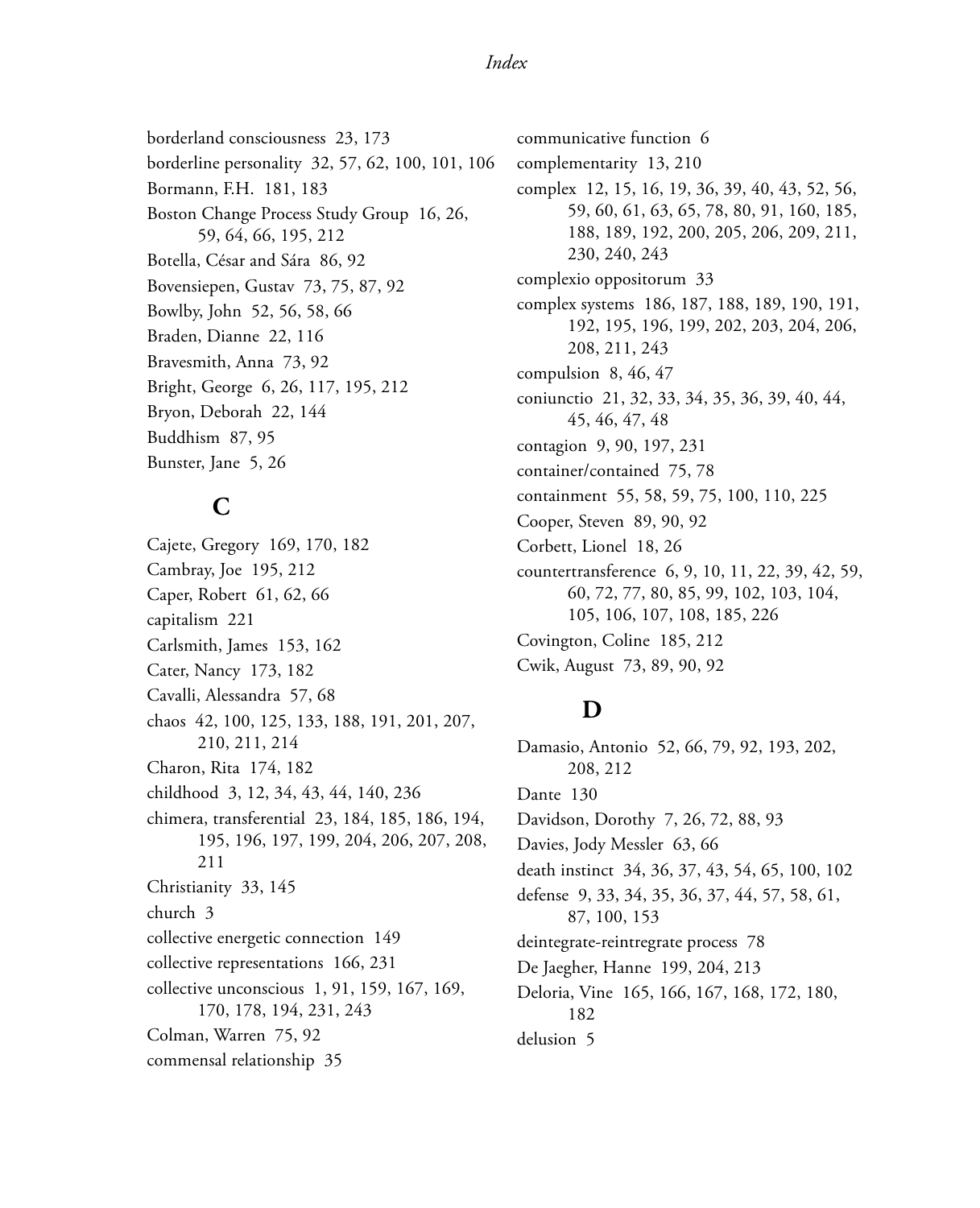dependency 8, 37, 55, 57, 79, 107, 110, 154, 160, 167 depressive position 90, 97, 109 Desanti, Jean Toussaint 213 Descartes 52, 66, 79, 92, 202, 212, 222 destructive impulses 34, 35, 38, 39, 45, 46, 48, 50, 54, 106, 109, 130, 154, 185 Dieckmann, Hans 11, 26 Di Paolo, Ezequiel 199, 204, 213 directed thinking 76 dissociation 58, 173, 175, 176, 230, 236 Ditto, William L. 191, 213 dominance 43 dream ego 123 Dreifuss, Gusta 5, 26 Driesch, Hans 219 Duran, Eduardo 171, 172, 182 Durkheim, Emile 229 dynamic reciprocity 23, 167 dysregulation 56

## **E**

Edinger, Edward 35, 49, 82, 93, 239 ego 15, 16, 35, 36, 43, 45, 51, 52, 53, 54, 55, 56, 58, 60, 61, 62, 65, 77, 82, 84, 88, 100, 126, 135, 148, 152, 155, 159, 166, 169, 173, 174, 178, 181, 197, 239 Eigen, Michael 20, 22, 87, 93, 130, 131, 132, 133, 134, 135, 138, 140, 142 Einfühlung 233 Eisenberger, Naomi 54, 66 Elkin, Henry 133, 142 emergence x, 9, 17, 36, 37, 71, 72, 75, 77, 83, 84, 89, 90, 91, 134, 148, 155, 159, 160, 161, 173, 185, 187, 189, 191, 192, 194, 195, 196, 197, 199, 202, 204, 205, 207, 211 empathy 3, 5, 7, 8, 9, 14, 51, 83, 208, 232, 238 enactment 10, 33, 64, 100, 102, 103, 105, 169

Enthoven, Raphaël 70, 93 envy 21, 32, 33, 34, 36, 37, 38, 39, 40, 44, 55, 64, 109 Envy 214 eros 6, 139 eternity x, 6, 135, 136 ethical attitude 209, 210 ethos 231 eudaemonia 228 evenly suspended attention 76 explicit experience 16, 58, 71, 78, 87, 198, 219 extraneous knowledge 16. *See* field knowledge

## **F**

faith 87, 131, 135 feeing sensuous 3, 8 Feldman, Brian 12, 26 Feldman, Michael 99, 102, 111 Ferro, Antonino 72, 86, 93 Festinger, Leon 153, 162 field knowledge 24, 77. *See* extraneous knowledge Field, Nathan 7, 18, 26, 53, 66 field theory 16, 243 figurability 86 Fonagy, Peter 66, 67, 68, 78, 93 Fonda, Paolo 20, 26 Fordham, Michael 7, 10, 12, 20, 21, 23, 26, 69, 78, 93 Frawley, Mary 63, 66 Frayn, Douglas 80, 93 Freud, Sigmund 6, 12, 17, 32, 34, 40, 49, 76, 93, 134, 170, 182, 185, 187, 192, 193, 194, 207, 213, 216, 217, 218, 219, 222 fusion 5, 11, 12, 13, 20, 37, 47, 139, 148, 155, 157, 159, 210, 233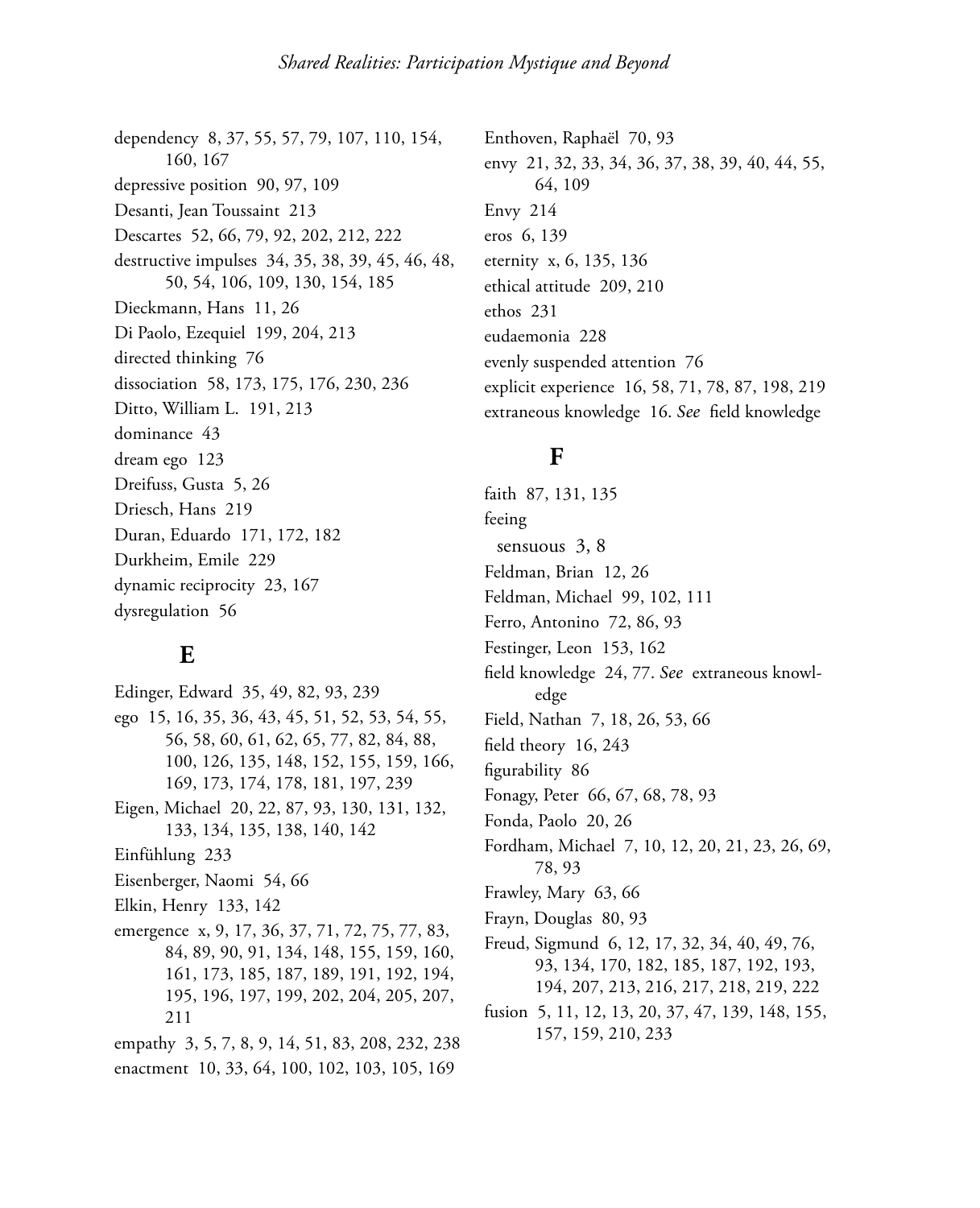## **G**

Gabbard, Glen 72, 75, 93 Gallagher, Shaun 213 Gallese, Vittorio 51, 67, 201, 203, 208, 213 Garden of Eden 175, 177 Geist 220 Gergely, Gyorgy 67 German romanticism 187, 233 Ghent, Emmanuel 84, 93 Giovacchini, Peter 20, 27 Giustino, Gabriella 88, 93 God 132, 134, 135, 136, 138, 139, 140, 141, 145, 179, 221, 241 good breast 64 Goodheart, William 6, 29, 77, 86, 93 good object 36, 38 Gordon, Ruth 7, 27, 84, 93 Granger, Gilles Gaston 186, 213 Grendel 80 Grinberg, Leon 108, 111 Grotstein, James 9 Guillermit, Louis 213

## **H**

hallucination 130 Harding, Esther 5, 27 Hargreaves, Edith 99, 111 harmonious interpenetrating mix-up 13 Hawkins, Lucinda 57, 68 Hillman, James 70, 225, 241 Hiroto, Donald 155, 162 Hogenson, George 194, 195, 211, 213 Hopi 23, 166, 169 Hubback, Judith 24, 27 Hunter, Virginia 17 Husserl, Edmund 135, 142, 223 hysterical personality 57

## **I**

identification 2, 3, 4, 5, 7, 8, 9, 10, 14, 21, 22, 23, 24, 35, 40, 50, 51, 52, 53, 54, 55, 56, 57, 58, 59, 61, 62, 63, 64, 65, 76, 77, 78, 80, 97, 98, 99, 100, 101, 102, 104, 105, 106, 107, 108, 109, 110, 147, 155, 168, 169, 174, 230, 231, 232, 233, 234, 236, 237, 239 identity 2, 3, 6, 8, 11, 12, 13, 16, 33, 51, 54, 56, 60, 88, 97, 139, 147, 148, 152, 154, 157, 160, 168, 169, 172, 190, 198, 230, 233, 234 illusion 5, 41, 42, 130, 177, 184 imaginal sight 73 implicit experience 16, 43, 59, 64, 71, 75, 77, 78, 87, 141, 243 Inca 22, 156 individuation 13, 32, 33, 35, 43, 44, 78, 146, 160, 207, 239 industrialization 221 infancy 3, 13, 24, 50, 51, 56, 58, 98, 148, 150, 168, 210 infant 7, 12, 13, 14, 43, 51, 54, 55, 74, 76, 78, 79, 107, 147 inflation 157, 181 Interactive Brain Hypothesis 199, 204, 213 contemporaneous 200, 204 developmental 199, 200, 204 interactive field 19 intersubjective 11, 15, 18, 19, 23, 24, 72, 74, 83, 86, 90, 234, 237, 243 intersubjectivity 9, 10, 14, 15, 19, 28, 243 intrapsychic 20, 72, 110, 149, 150, 153, 239 introjection 3, 8, 9, 10, 18, 24, 36, 48, 75, 77 intuition 76 isolated mind 18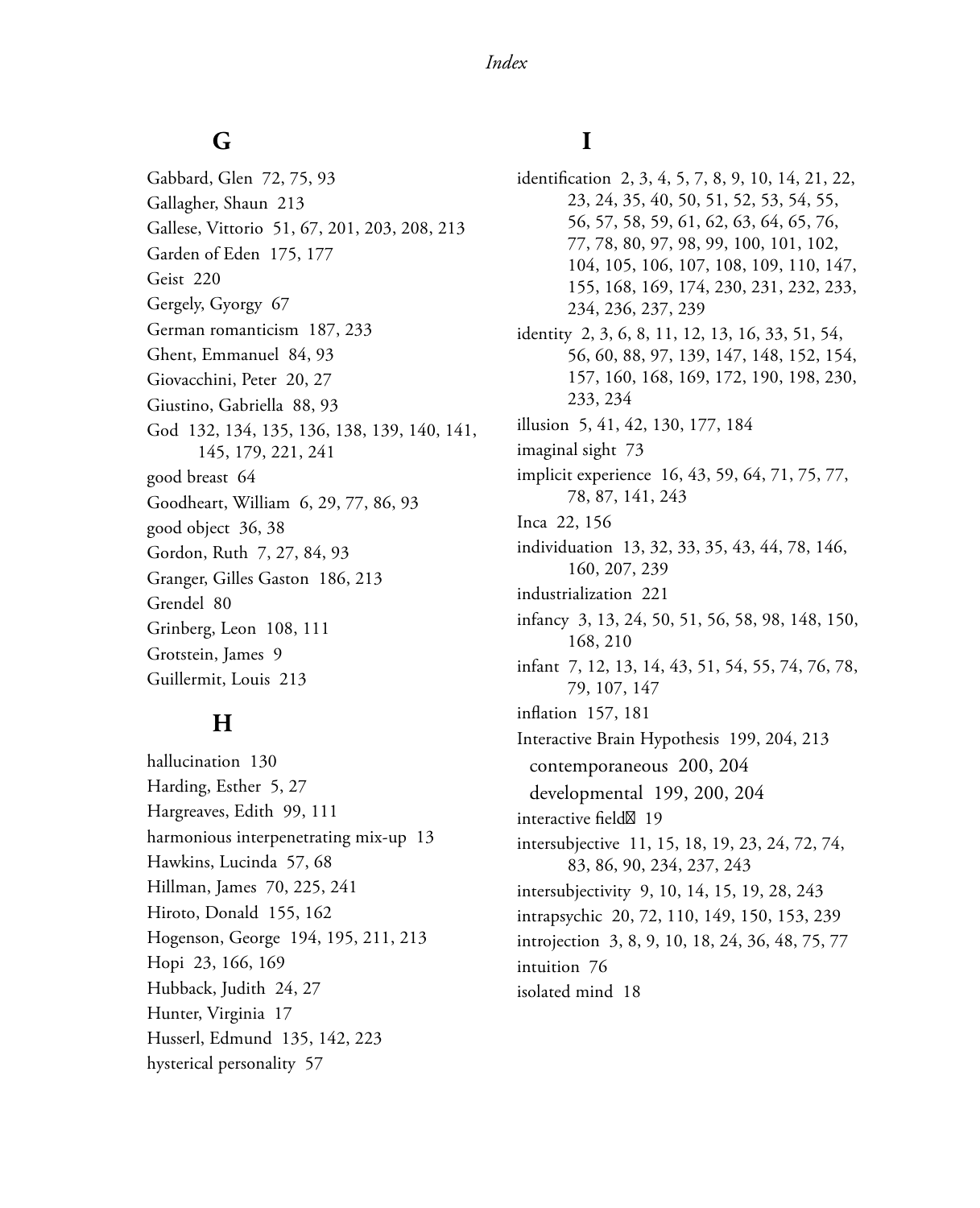## **J**

Jacoby, Mario 11, 27 Janet, Pierre 16, 56 Johnson, Mark 170, 183 Joseph, Betty 98, 99, 101, 105, 106, 108, 111 Jurassic Park - film 116 Jurist, Elliot 67

## **K**

Kabbalah 22, 134, 135, 136, 138, 139, 140, 142, 143 Kaes, René 194, 214 Kalsched, Donald 57, 67 Keats, John 47 Khan, Masud R. 84, 94 King, Jeff 172, 183 Klein, Melanie 7, 8, 12, 21, 28, 34, 36, 37, 43, 49, 54, 55, 56, 65, 67, 90, 97, 98, 100, 101, 111, 194, 214 Knight, Zelda 85, 94 Knox, Jean 8, 9, 14, 28, 56, 67, 192, 194, 195, 211, 214 Kohut, Heinz 17, 18, 28, 75, 76, 77, 88, 94, 147, 162 Korn, Henri 188, 201, 211, 214

## **L**

Lacan, Jacques 87, 93, 130 Lachmann, Frank 60, 66 Lakoff, George 170, 183 Lambert, Kenneth 60, 67 Langs, Robert 18, 19, 28 Laroche, Serge 193, 201, 214 learned helplessness 155 Leib 223 Lévy-Bruhl, Lucien 1, 2, 8, 23, 24, 28, 29, 34, 50, 52, 145, 159, 162, 166, 167, 168,

171, 172, 173, 177, 178, 180, 183, 185, 211, 214, 229, 230, 231, 243 libido 3, 8, 36, 39, 134 Liebes, Yehuda 140, 142 life instinct 34, 37, 47 liminality 14, 15, 173, 178 linear systems 187, 189, 191, 192, 207 linguistics 23, 204, 205, 218, 219 lived body 223, 224, 226, 227 Lloyd, Geoffrey 180, 183 Logos 167, 170, 171, 174 Lorenz, Edward 188, 190, 214 Lubbock, John 69 Luke, Helen 120, 121, 129 Luria, Aleksander 52, 67

## **M**

Maduro, Renaldo 5, 28 Mahall, B.E. 181, 183 Mansfield, Victor 13, 28 Marquis de Sade 40 Martin-Vallas, Francois 20, 23, 184, 192, 195, 202, 206, 209, 210, 211, 214 masochism 34, 40, 42, 43, 44, 63 Mason, Albert 101, 112 Masterson, James 88, 94 Mathew, Marilyn 71, 73, 94 Matt, Daniel Chanan 140, 143 Matte Blanco, Ignacio 52, 67, 133, 143 Matter of Heart- film 179, 183 Matthers, S.L. MacGregor 140, 143 Mead, GRS 79, 94 Mearleau-Ponty, Maurice 168 meditation 22, 83, 87, 136, 151 Meltzer, Donald 33, 49 memory, long-term 201 mentalization 78, 86 Merleau-Ponty, Maurice 223, 238, 241, 242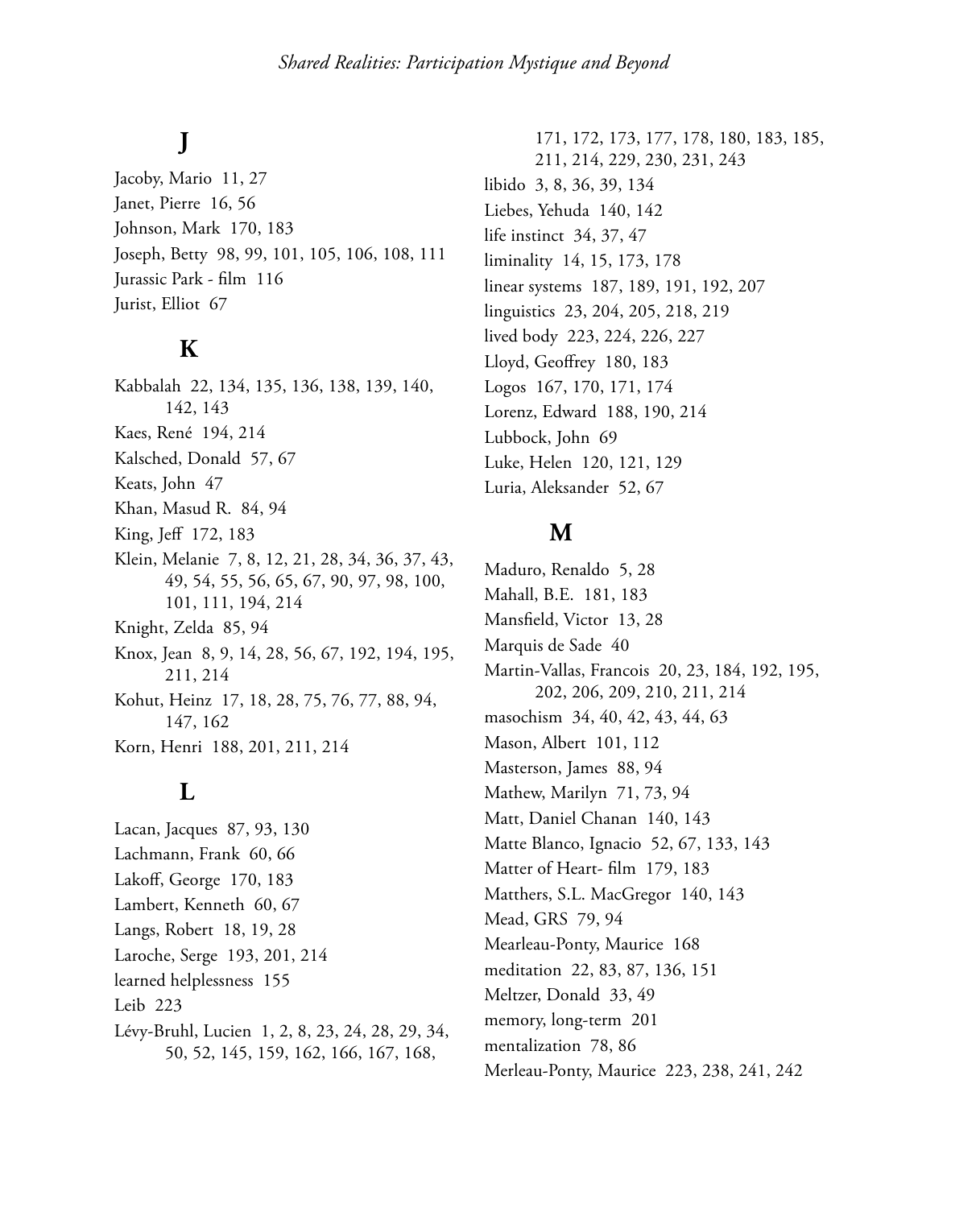metaphysics 174, 187 Milgram, Stanley 153, 162 Mills, John 237, 241, 242 mind 218, 219 Minton, Kekuni 58, 60, 68 mirror neurons 14, 51, 200, 203 Mizen, Richard 14, 28 Murakami, Haruki 32, 49 music blues x M'Uzan, Michel de 215 MUzan, Michel de 184, 190, 194, 195, 196 mystical 16, 22, 24, 33, 53, 70, 97, 130, 134, 140, 172, 173, 177, 218, 219 mystical participation 22, 130, 137, 139

## **N**

narcissism 32, 39, 57, 62, 83, 100, 101, 106, 196 narrative 58, 150, 156, 174, 198, 206 nation 3 nature 17, 18, 22, 24, 39, 53, 72, 76, 107, 123, 144, 145, 146, 150, 151, 155, 156, 157, 158, 159, 160, 165, 166, 170, 176, 177, 179, 181, 187, 221, 231, 243 Navajo 23, 166, 169 negative capability 47 negative therapeutic reaction 5, 34, 45 neo-reality 185 neo-system 185, 195, 196 Neumann, Erich 12, 15, 16, 17, 27, 28, 77, 94, 144, 145, 163, 170, 183, 239 neuroscience 14, 23, 51, 70, 79, 184, 185, 186, 187, 192, 193, 199, 200, 206, 207, 211 Neuroscience 54 neurotic 32, 35, 101 Nietzsche, Friedrich 219

non-differentiation 3, 50, 51, 53, 97, 168, 230, 234 non-directed thinking 21, 76 non-representable 86 numinous 6, 33, 126, 127, 132, 144

## **O**

objective psyche 74, 91 object relations 97, 104, 110 objects 55 external 7 internal 7, 48, 200 oceanic feeling 6 Oedipal conflict 107 Ogden, Pat 58, 60, 68 Ogden, Thomas 9, 15, 19, 28, 71, 72, 75, 80, 81, 83, 85, 86, 87, 89, 90, 93, 94, 157, 163 Ortega y Gasset, Jose 71 Osofsky, Joy 88, 95 over-determined 76

## **P**

Pain, Clare 58, 60, 68 paranoid-schizoid position 21, 50, 54, 56, 65, 90, 97 parasitic relationship 35, 45, 47 parents 3 Pelled, Esther 87, 95 persecution 37, 54, 106, 107, 109, 136 Peru 22, 146, 147, 149, 156, 157 phenomenology 15, 23, 149, 150, 151, 168, 174, 217, 222, 223, 224, 226, 227, 230, 232, 243 Philemon 70 phylogenetic 4, 12 physics 24, 91, 186, 187, 211 physics, classical 13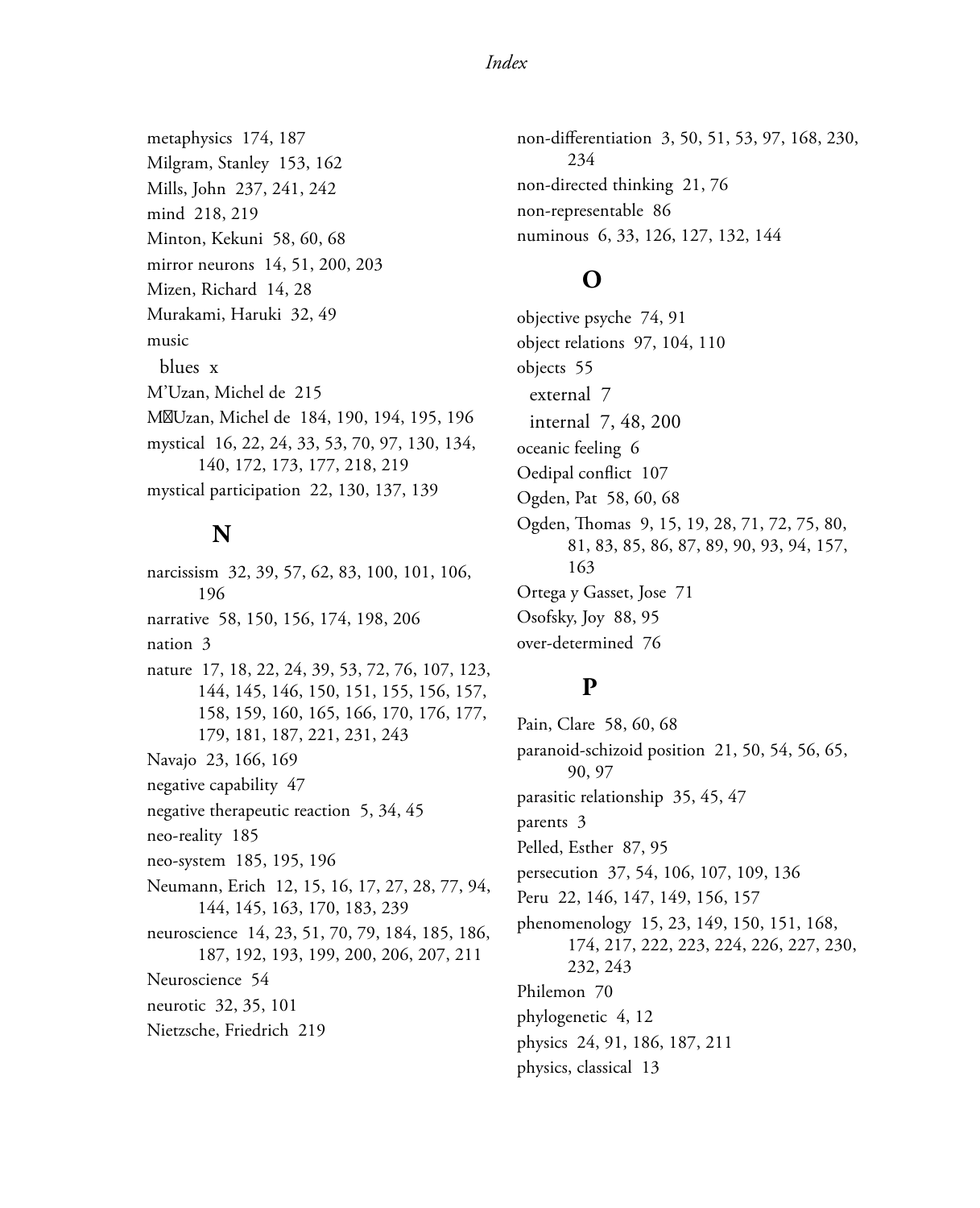physics, quantum 13, 16, 243 Plakun, Eric 10 Plaut, Alfred 87, 88, 95 Poincaré, Henri 188, 189, 215 Popper, Karl 186, 193, 215 post-traumatic stress disorder 56 potential space 76 Power, Pamela 21 preconscious 69, 75, 89 prelogical 2, 172, 173, 174 prima materia 39, 40, 159 primary maternal preoccupation 53, 76 primitive man, psychology of 1, 2, 3, 4, 5, 8, 12, 16, 34, 51, 52, 55, 60, 85, 107, 145, 159, 160, 165, 166, 167, 168, 169, 170, 171, 172, 173, 175, 176, 177, 178, 229, 231, 236, 243 primordial 3, 5, 8, 133, 148, 159, 161, 167, 168 projection 2, 3, 4, 5, 7, 8, 9, 10, 24, 55, 57, 60, 74, 77, 88, 98, 99, 102, 107, 108, 109, 110, 145, 148, 154, 155, 159, 160, 169, 176, 177, 230, 237 projective identification 7, 9, 10, 15, 22, 34, 37, 47, 55, 56, 59, 65, 74, 77, 97, 98, 99, 100, 101, 102, 103, 104, 105, 106, 107, 109, 110, 123, 194, 226, 232 psyche 222, 226, 227, 228, 231, 232, 236, 238 psychoid 16, 121, 159, 178, 202 psychosis 5, 9, 32, 35, 105, 109, 132, 189, 191, 197, 199, 209 Pueblo 121, 171 Puritanism 221

## **Q**

Quincey, Christian de 179, 180, 183

## **R**

Racker, Heinrich 63, 68, 80, 95

Ramachandran, V.S. 193, 202, 215, 216 rationality 4, 52, 173, 174, 221 Read, Herbert 131, 143 Reed, Henry 14, 15, 29 regression 5, 6, 47, 53, 62, 121 religious instinct 43 repetition compulsion 34, 45 resistance 32, 33, 85, 122, 125 reverie x, 21, 69, 70, 71, 72, 73, 74, 75, 76, 77, 78, 79, 80, 81, 82, 83, 84, 85, 86, 87, 88, 89, 90, 91, 123 reverie deprivation 85 Richardson, Thomas 206, 216 Riesenberg-Malcolm, Ruth 90, 95 ritual 122, 126, 151, 158, 169 Riviere, Joan 34, 183 Rizzolati, Giacoma 200, 216 Rizzolatti, Giacomo 51, 68 Rolfe, Eugene 6, 29 romance 3 Rosch, E. 199, 216 Rosenfeld, Herbert 34, 36, 98, 101, 103, 112 Rowland, Susan 1, 29 Ruggiero, Irene 100, 112

## **S**

sacred marriage 21, 33 sadism 34, 40, 43, 44, 46 sadomasochism 21, 32, 33, 40, 41, 42, 43, 44, 45, 47 sadomasocism 42, 45, 46 Samuels, Andrew 7, 29 Sandler, Joseph 99, 101, 102, 103, 111, 112, 113 Schafer, Roy 98 Schaverien, Joy 72, 95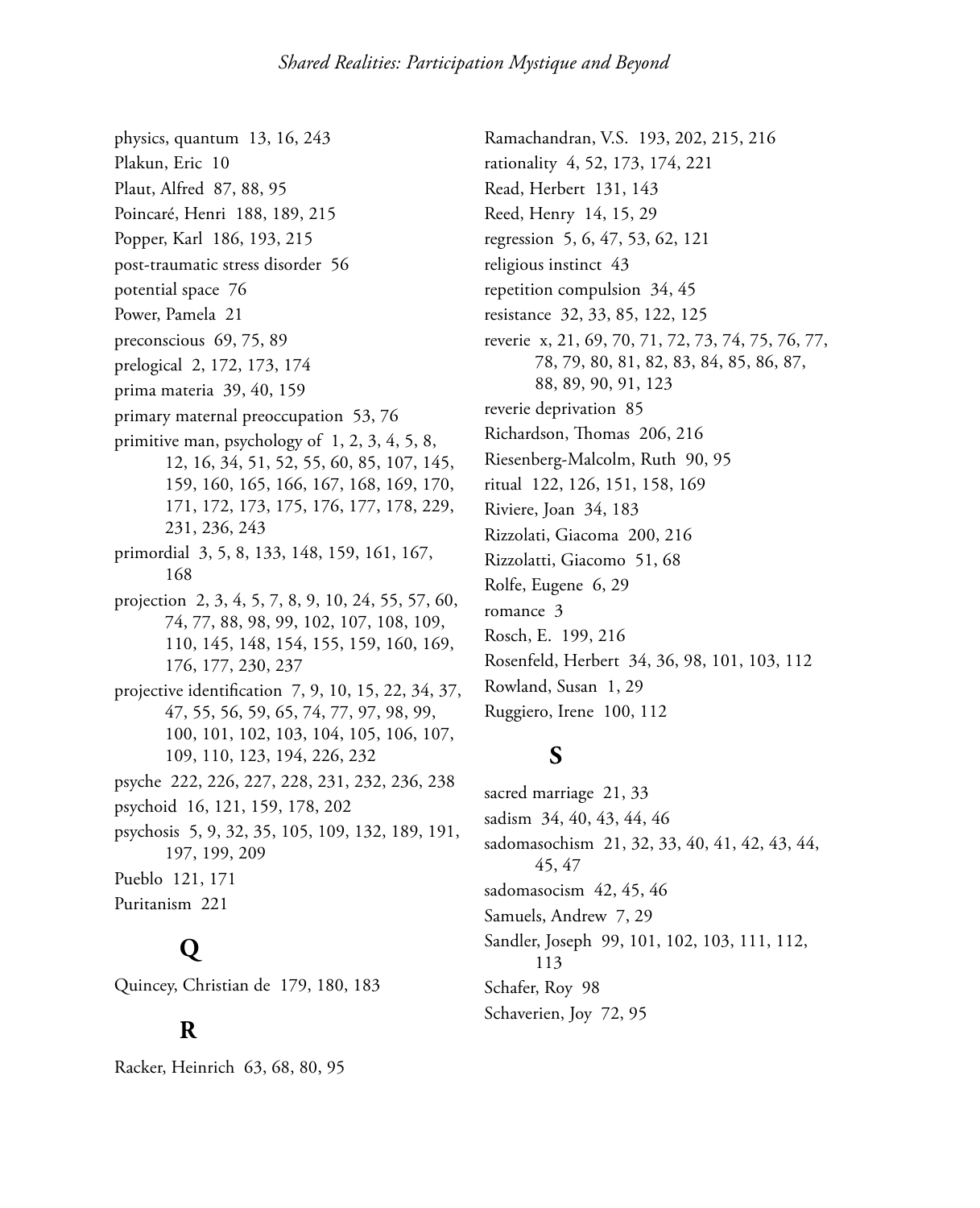Scheler, Max 23, 222, 223, 224, 225, 226, 227, 228, 229, 231, 232, 233, 234, 235, 236, 237, 238, 239, 241, 242 Schelling, Friedich 219 schizoid personality 57 Schopenhauer, Arthur 219 Schore, Allan 14, 29 Schwartz-Salant, Nathan 7, 19, 29, 73, 95, 229, 242 Secretary - film 45, 46, 47, 49 secured symbolizing field 86 Seele 218, 219, 220, 224 Segal, Hanna 98, 112 Segal, Robert 1, 29, 36, 149, 159, 163, 166, 167, 171, 172, 173, 174, 177, 178, 183, 230, 231, 241 self 7, 8, 12, 13, 18, 19, 20, 34, 37, 42, 43, 45, 46, 47, 51, 55, 56, 57, 58, 59, 60, 61, 63, 64, 75, 78, 79, 82, 85, 88, 90, 98, 99, 101, 102, 106, 108, 109, 110, 130, 132, 133, 134, 136, 146, 148, 172, 179, 181, 185, 189, 190, 207, 228, 243 selfobject 18, 88 Seligman, Martin 155, 162 separation anxiety 6, 160 Serrano, Miguel 179 sexual abuse 58 sexuality 3, 21, 33, 42, 137, 233 shadow 5, 32, 39, 79, 153, 154, 155, 221 shaman 146 shamanism 18, 22 Sharp, Daryl 71, 79, 95 Siegel, Daniel 58, 60, 68 Siegelman, Ellen 81, 95 Sioux 165 society 3, 22, 54, 124, 152, 153, 155, 236 Society for Analytical Psychology 69, 70 Solms, Mark 52, 68 Solomon, Hester 209, 216

somatic experience 58, 71, 77, 79, 80, 86, 130, 133, 151, 156, 157, 158, 161, 202, 203, 205, 210, 223 Sophocles 136 soul 8, 16, 18, 71, 82, 118, 121, 122, 124, 126, 127, 128, 131, 135, 136, 138, 141, 160, 172, 176, 187, 188, 218, 219, 220, 222, 224, 225, 234, 235, 239 Speziale-Bagliacca, Roberto 81, 95 Spiegelman, J.M. 13, 28, 29 Spielrein, Sabina 185, 193, 212 Spillius, Elizabth 98, 101, 112 spirit 16, 22, 117, 121, 122, 125, 127, 135, 145, 150, 157, 161, 176, 177, 179, 220, 222, 224, 225, 226, 227, 228, 229, 232, 234, 235, 236, 239 Spitz, Rene 210, 216 split ego 82 splitting 4, 7, 15, 18, 36, 37, 41, 56, 82, 98, 101, 154, 175, 176, 222 Stark, Martha 9, 29 Steiner, John 98, 99, 100, 101, 109, 110, 113 Steiner, Riccardo 101, 113 Stein, Murray 19, 29, 195, 212, 216, 229, 242 Sterba, Richard 82, 95 Stern, Daniel 12, 29, 54, 56, 68 Stevns, Martha 57, 68 Stolorow, Robert 15, 18, 26, 29 subject-object relationship 2, 3, 4, 8, 16, 50, 51, 75, 97, 98, 168, 230, 233, 234, 235, 236, 237 submission 43 supernatural 173, 174 supervision 1, 5, 73 surrender 19, 84, 85, 156 suspension 84 Swentzell, Porter 171, 183 symbiotic relationship 35, 133 symbol 52, 79, 228, 229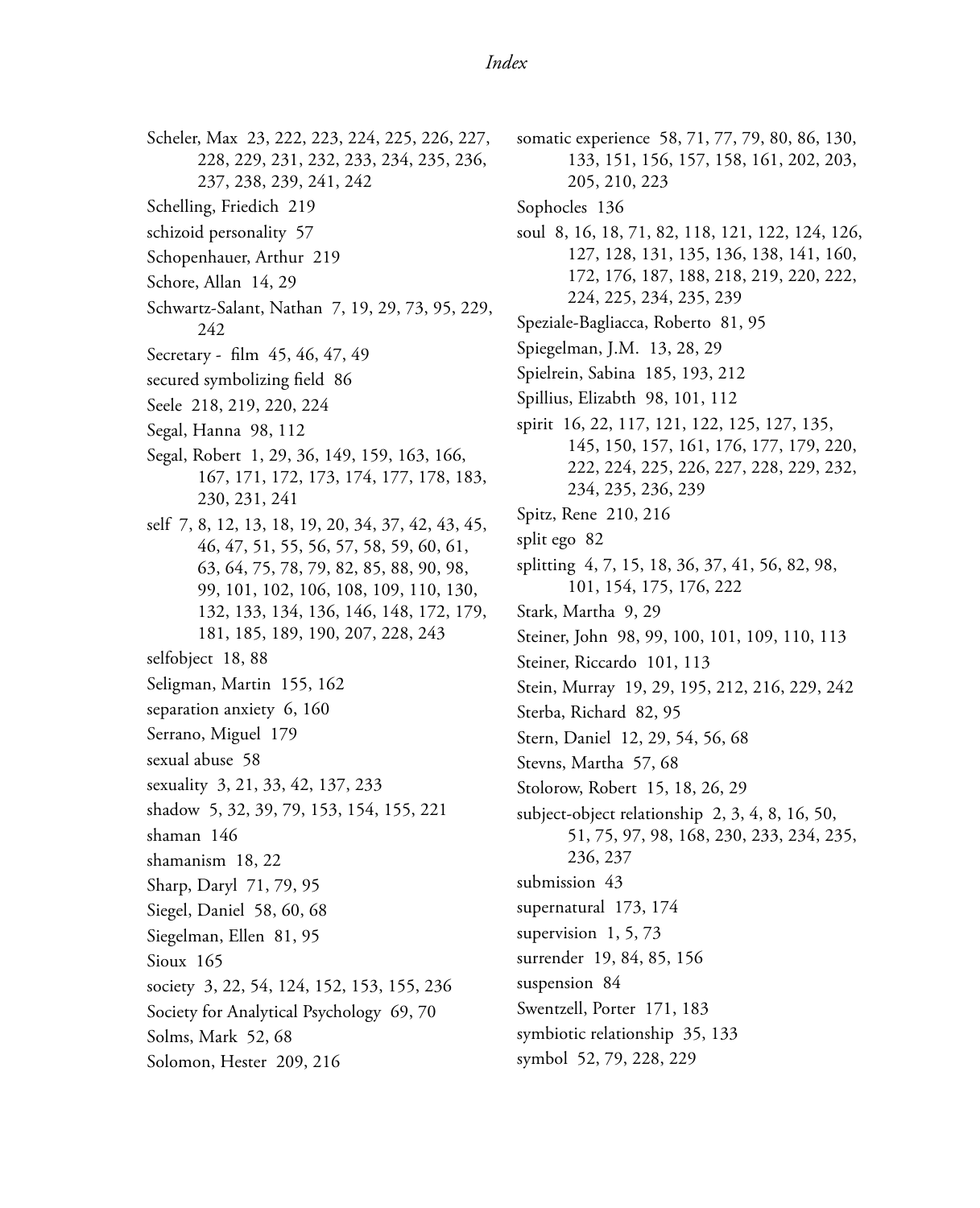symbol formation 52 symbolic attitude 75, 86 symmetry 52, 189, 205 Sympathiegefühl 232 synchronicity 16, 170, 178, 192, 195

## **T**

Tacey, David 177, 183 Target, Mary 67 telos 227 Tewa 169, 171 The Night Porter - film 45, 46, 47, 49 Thompson, E. 199, 216 Thomson, Jean 9, 29 timelessness 6, 80 total transference 105, 106, 108 transcendent function 19, 24, 75, 239 transference 2, 3, 5, 6, 10, 11, 13, 17, 22, 23, 26, 27, 32, 37, 38, 39, 43, 53, 59, 60, 64, 72, 77, 97, 99, 100, 101, 102, 103, 104, 105, 106, 107, 108, 109, 168, 184, 185, 188, 189, 193, 196, 206, 207, 209, 226 transitional space 15 translation 23, 109, 217, 218 transpersonal 174, 181 transrational 173, 174, 177 trauma 14, 32, 48, 51, 56, 57, 58, 59, 60, 61, 63, 64, 65, 87, 88, 100, 109, 204, 206 tribal 54, 169 tripartite anthropology 222 Tronick, Ed 56, 58, 68

## **U**

Umwelt 5, 220 unio mentalis 16 union 6, 19, 22, 53, 130, 133, 134, 139, 141, 148, 233, 239

unitary reality 15, 16, 17, 77 unthought known 79 Urban, Elizabeth 12, 29

## **V**

Van der Kolk Bessel 58, 68 Varchenker, Arturo 99, 111 Varela, F.J. 199, 216 Vermorel, Henri and Madeline 187, 216 Von Franz, Marie-Louise 148, 163, 170, 183 von Krafft-Ebing, Richard 40 von Sacher-Masoch, Leopold 40 voodoo 121

## **W**

Wallerstein, Robert 17 Waska, Robert 20, 21, 86, 95, 97, 98, 99, 100, 106, 108, 113 Weber, Max 220, 221, 241 Welt 220 Werner, Heinz 133, 143 West, Marcus 6, 20, 21, 22, 30, 52, 53, 57, 62, 63, 64, 68, 116 Wharton, Barbara 185, 212 White, John 23, 217, 222, 234, 236, 237, 238, 241 Whitmont, Edward 5, 30, 229, 239, 242 Wiener, Jan 7, 10, 11, 30, 195, 216 Wilber, Ken 174, 183 Willeford, William 84, 95 Williams, B.R. 206, 216 Winborn, Mark 21, 30, 69, 243 Winnicott, Donald 53, 56, 62, 76, 85, 96, 130, 139, 143 Winson, Jonathan 50, 68 Word Association Test 192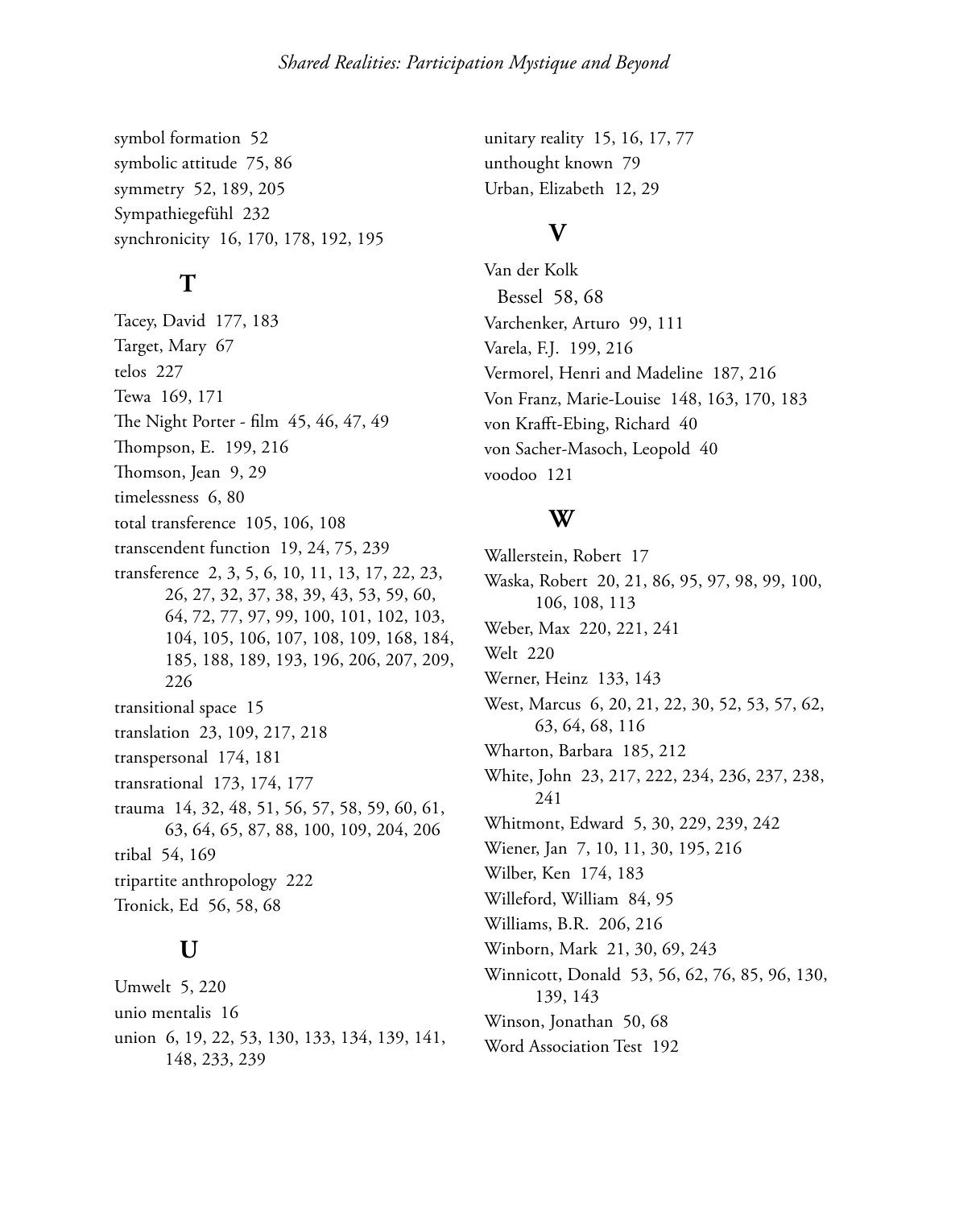*Index*

Wright, Kenneth 148, 163

## **Y**

Yohai, Rabbi Shimon bar 140

## **Z**

Zahavi, Dan 243, 245 Zohar 140, 141, 142, 143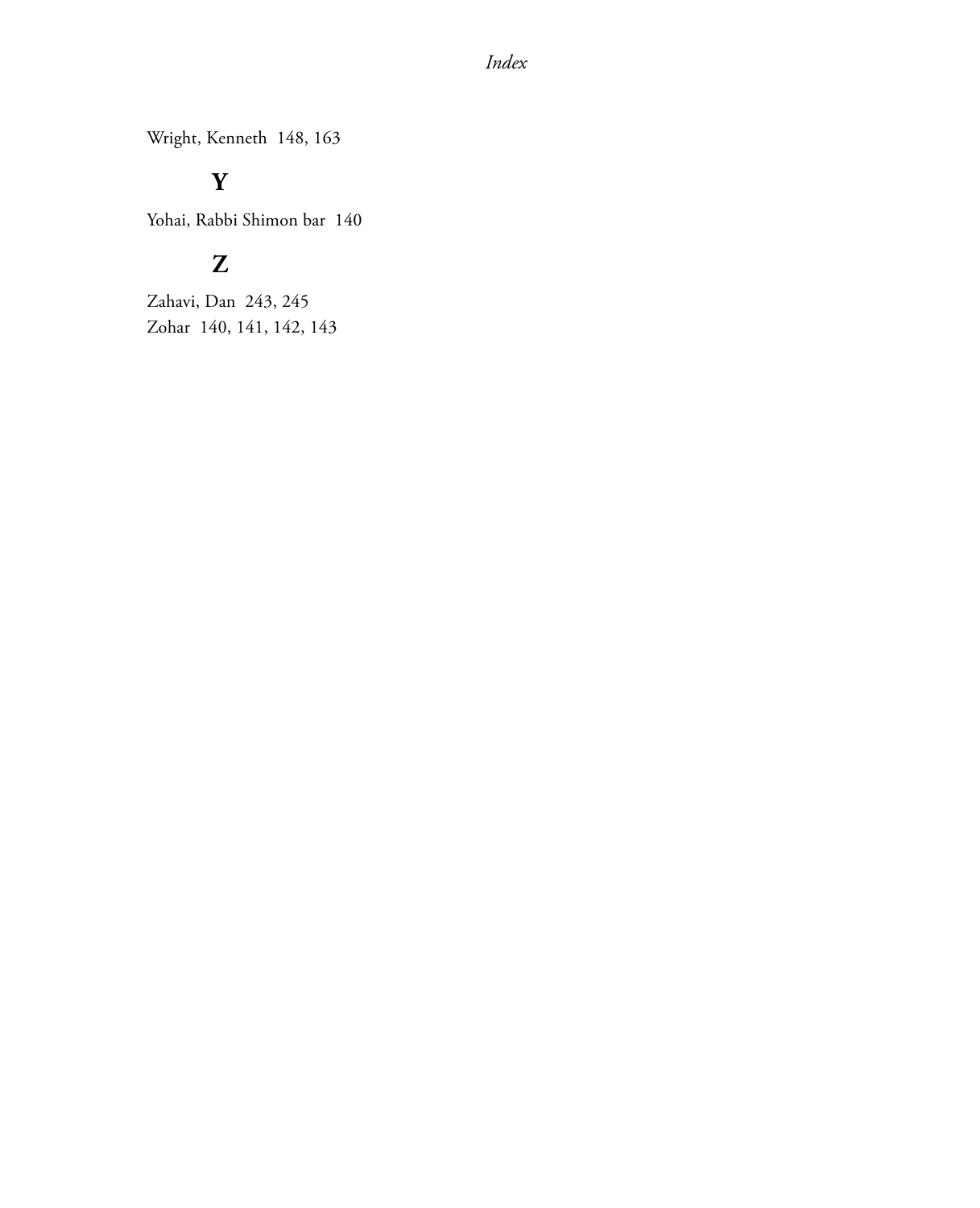## **You might also enjoy reading:**

*Marked By Fire: Stories of the Jungian Way* edited by Patricia Damery & Naomi Ruth Lowinsky, 1<sup>st</sup> Ed., Trade Paperback, 180pp, Biblio., 2012 — ISBN 978-1-926715-68-1

**The Dream and Its Amplification** edited by Erel Shalit & Nancy Swift Furlotti, 1<sup>st</sup> Ed., Trade Paperback, 180pp, Biblio., 2013 — ISBN 978-1-926715-89-6

*Shared Realities: Participation Mystique and Beyond* edited by Mark Windborn, 1<sup>st</sup> Ed., Trade Paperback, 270pp, Index, Biblio., 2014 — ISBN 978-1-77169-009-6

*Pierre Teilhard de Chardin and C.G. Jung: Side by Side* edited by Fred Gustafson, 1st Ed., Trade Paperback, 270pp, Index, Biblio., 2014

— ISBN ISBN 978-1-77169-014-0

*Re-Imagining Mary: A Journey Through Art to the Feminine Self* 

by Mariann Burke, 1<sup>st</sup> Ed., Trade Paperback, 180pp, Index, Biblio., 2009

— ISBN 978-0-9810344-1-6

*Advent and Psychic Birth* 

by Mariann Burke, Revised Ed., Trade Paperback, 170pp, 2014 — ISBN 978-1-926715-99-5

*Transforming Body and Soul*

by Steven Galipeau, Rev. Ed., Trade Paperback, 180pp, Index, Biblio., 2011 — ISBN 978- 1-926715-62-9

Lifting the Veil: Revealing the Other Side by Fred Gustafson & Jane Kamerling, 1<sup>st</sup> Ed, Paperback, 170pp, Biblio., 2012

— ISBN 978-1-926715-75-9

*Resurrecting the Unicorn: Masculinity in the 21st Century* 

by Bud Harris, Rev. Ed., Trade Paperback, 300pp, Index, Biblio., 2009 — ISBN 978-0-9810344-0-9

*The Father Quest: Rediscovering an Elemental Force* 

by Bud Harris, Reprint, Trade Paperback, 180pp, Index, Biblio., 2009 — ISBN 978-0-9810344-9-2

*Like Gold Through Fire: The Transforming Power of Suffering* 

by Massimilla & Bud Harris, Reprint, Trade Paperback, 150pp, Index, Biblio., 2009 — ISBN 978-0-9810344-5-4

*The Art of Love: The Craft of Relationship* by Massimilla and Bud Harris, 1st Ed. Trade Paperback, 150pp, 2010

— ISBN 978-1-926715-02-5

*Divine Madness: Archetypes of Romantic Love* by John R. Haule, Rev. Ed., Trade Paperback, 282pp, Index, Biblio., 2010

— ISBN 978-1-926715-04-9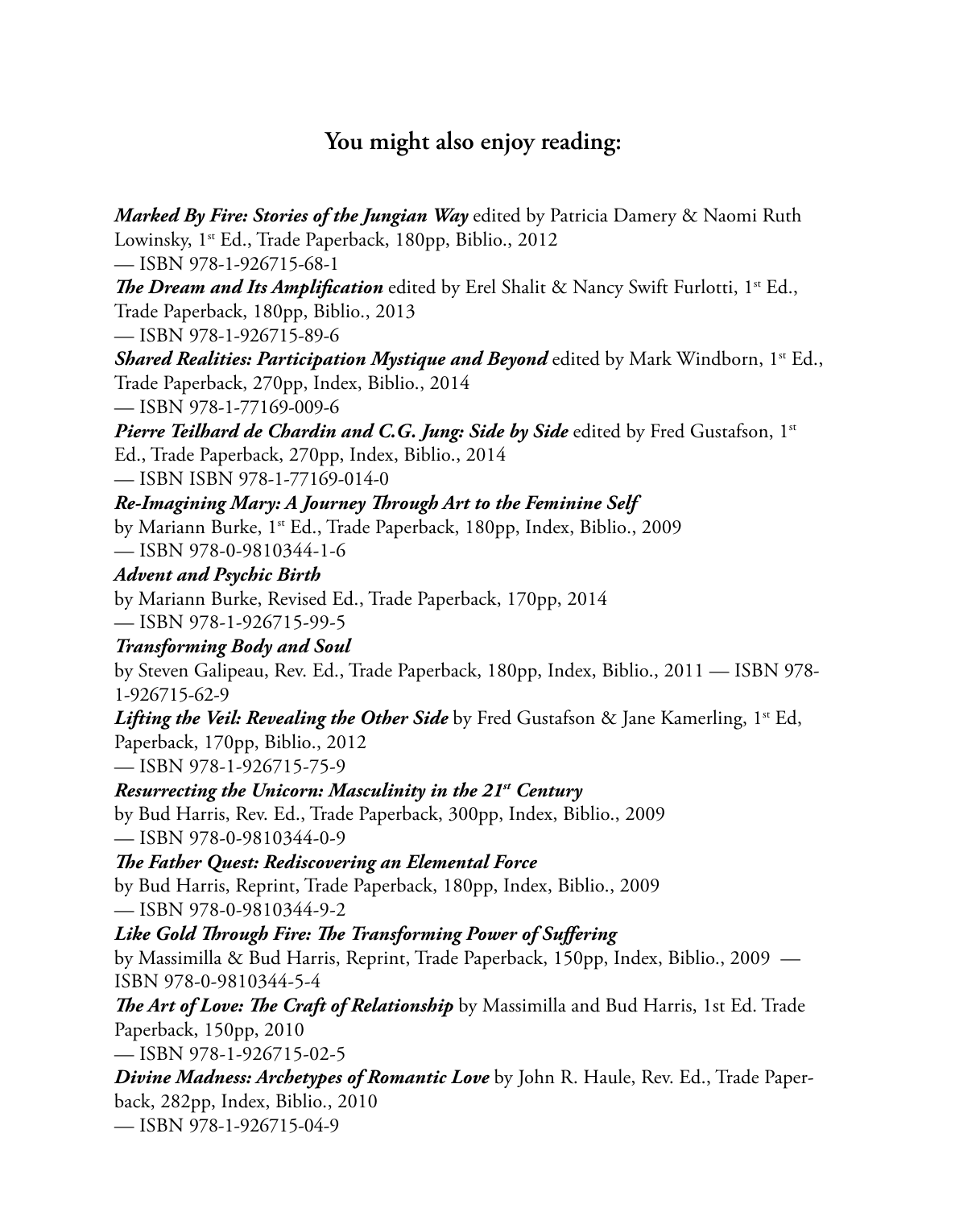*Tantra and Erotic Trance in 2 volumes* by John R. Haule

*Volume 1 - Outer Work,* 1st Ed. Trade Paperback, 215pp, Index, Bibliograpy, 2012 — ISBN 978-0-9776076-8-6

*Volume 2 - Inner Work,* 1st Ed. Trade Paperback, 215pp, Index, Bibliograpy, 2012 — ISBN 978-0-9776076-9-3

## *Eros and the Shattering Gaze: Transcending Narcissism*

by Ken Kimmel, 1<sup>st</sup> Ed., Trade Paperback, 310pp, Index, Biblio., 2011 — ISBN 978-1-926715-49-0

*The Sister From Below: When the Muse Gets Her Way* 

by Naomi Ruth Lowinsky, 1<sup>st</sup> Ed., Trade Paperback, 248pp, Index, Biblio., 2009 — ISBN 978-0-9810344-2-3

#### *The Motherline: Every Woman's Journey to find her Female Roots*

by Naomi Ruth Lowinsky*,* Reprint, Trade Paperback, 252pp, Index, Biblio., 2009 — ISBN 978-0-9810344-6-1

*The Dairy Farmer's Guide to the Universe in 4 volumes* 

by Dennis L. Merritt:

*Volume 1 - Jung and Ecopsychology,* 1<sup>st</sup> Ed., Trade Paperback, 242pp, Index, Biblio., 2011 — ISBN 978-1-926715-42-1

*Volume 2 - The Cry of Merlin: Jung the Prototypical Ecopsychologist*, 1<sup>st</sup> Ed., Trade Paperback, 204pp, Index, Biblio., 2012

— ISBN 978-1-926715-43-8

*Volume 3 - Hermes, Ecopsychology, and Complexity Theory,* 

1st Ed., Trade Paperback, 228pp, Index, Biblio., 2012

— ISBN 978-1-926715-44-5

*Volume 4 - Land, Weather, Seasons, Insects: An Archetypal View, 1st Ed., Trade Paper*back, 134pp, Index, Biblio., 2012

— ISBN 978-1-926715-45-2

*Four Eternal Women: Toni Wolff Revisited—A Study In Opposites* 

by Mary Dian Molton & Lucy Anne Sikes, 1st Ed., 320pp, Index, Biblio., 2011 — ISBN 978-1-926715-31-5

*Becoming: An Introduction to Jung's Concept of Individuation* 

by Deldon Anne McNeely, 1<sup>st</sup> Ed., Trade Paperback, 230pp, Index, Biblio., 2010 — ISBN 978-1-926715-12-4

*Animus Aeternus: Exploring the Inner Masculine* by Deldon Anne McNeely, Reprint, Trade Paperback, 196pp, Index, Biblio., 2011

— ISBN 978-1-926715-37-7

## *Mercury Rising: Women, Evil, and the Trickster Gods*

by Deldon Anne McNeely, Revised, Trade Paperback, 200pp, Index, Biblio., 2011 — ISBN 978-1-926715-54-4

## *Gathering the Light: A Jungian View of Meditation*

by V. Walter Odajnyk, Revised Ed., Trade Paperback, 264pp, Index, Biblio., 2011 — ISBN 978-1-926715-55-1